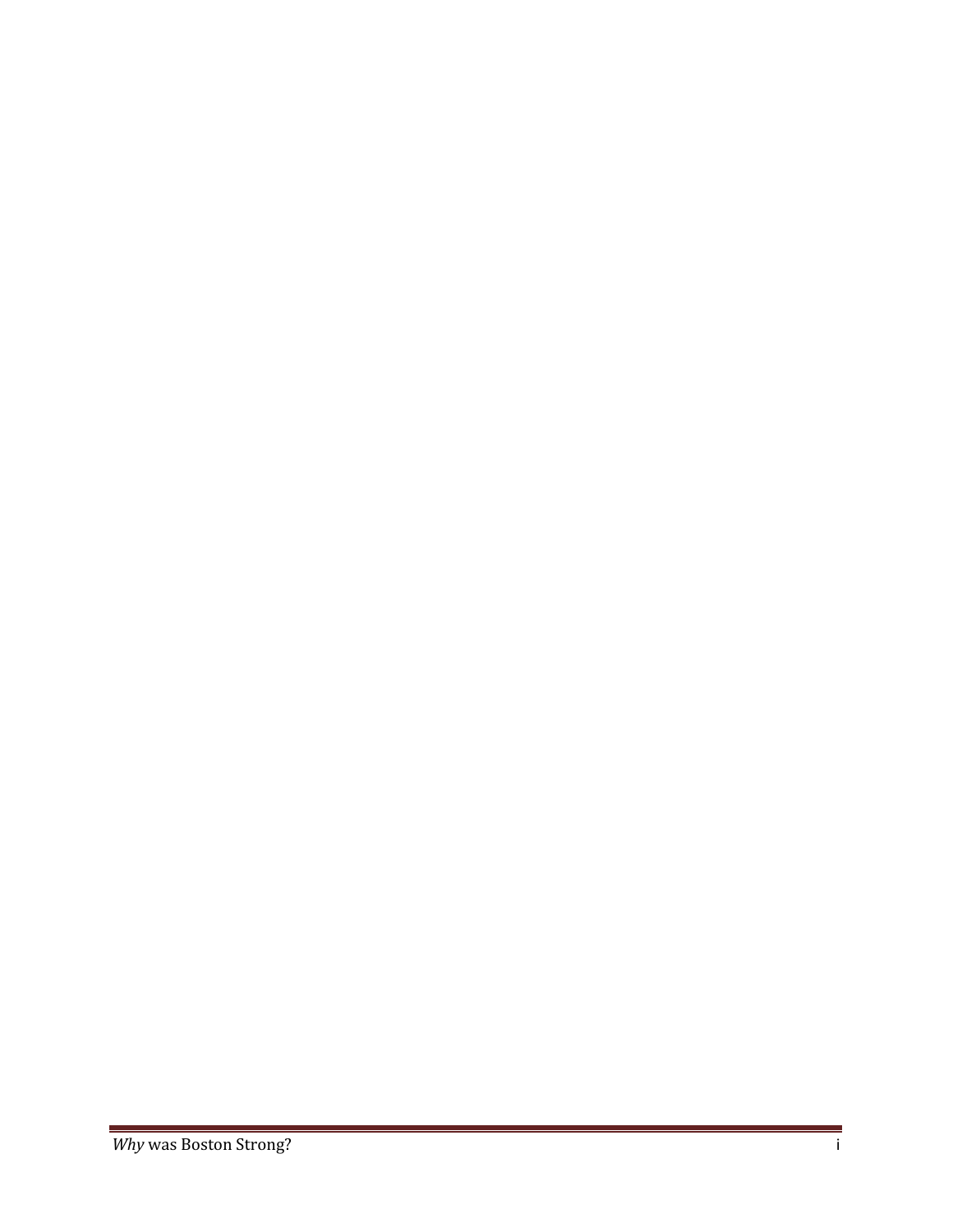# **Table of Contents**

| Acknowledgements         |                                                                                                                                            | iv             |
|--------------------------|--------------------------------------------------------------------------------------------------------------------------------------------|----------------|
| Preface                  |                                                                                                                                            | vi             |
| <b>Executive Summary</b> |                                                                                                                                            | X              |
| Introduction             |                                                                                                                                            | $\mathbf{1}$   |
| <b>Section One</b>       | General Features of Rapidly-Evolving Events and the Reasons<br>Behind our Special Focus on Issues of Command Structure<br>and Coordination | 3              |
| <b>Section Two</b>       | A Brief (and Selective) Overview of the Events                                                                                             | 7              |
|                          | Phase I: The Bombing                                                                                                                       | $\overline{7}$ |
|                          | Phase II: Managing Communications and the Investigation                                                                                    | 15             |
|                          | Phase III: The Endgame                                                                                                                     | 20             |
| <b>Section Three</b>     | What Were the Strengths (and Weaknesses) of the Response -<br>and What Were the Antecedents and Conditions That Caused Them?               | 28             |
| <b>Section Four</b>      | Priority Recommendations for Improving Future Responses                                                                                    | 42             |
| <b>Afterword</b>         | What is "Boston Strong?"                                                                                                                   | 45             |
| <b>Appendix</b>          | Genesis and Basis of This Research                                                                                                         | 48             |
| <b>Exhibit 1</b>         | Map Indicating Locations of Events of April 18-19, 2013                                                                                    | 50             |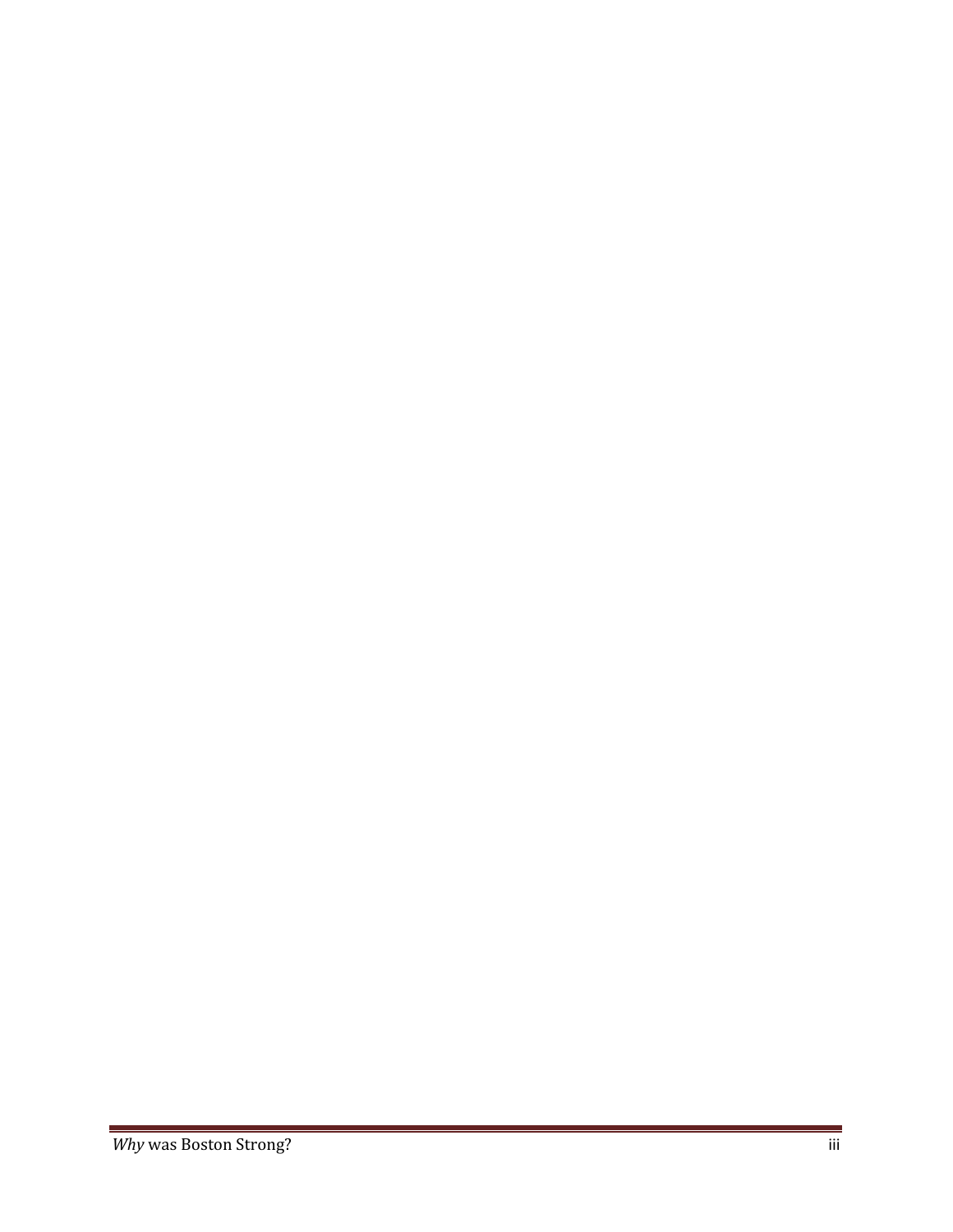#### **Acknowledgments**

The authors gratefully acknowledge the expertise and assistance of the many principals in these events who shared their candid recollections and perspectives in private interviews during our research. Their detailed descriptions of their own actions and those of the people around them have provided us with a unique window into the flow of the events and many insights about the strengths and challenges of the command and coordination structures that they established, led, and worked within. We appreciate the time they spent with us and the insights they shared with us in interviews, as well as in the private conference we convened in February 2014 to review our initial draft descriptions and tentative conclusions.

We are also grateful for the benefits of the expertise and assistance of the International Centre for Sport Security in the development of our research and in the organization of the conference based on this work.

In March, nearly 100 people gathered with us for an intensive day of discussions about lessons from these events and to help frame recommendations for further improvement in future events. Many participants travelled long distances to join us. We are deeply indebted to all who attended for their insights, support, and assistance.

A great many other individuals have contributed to bringing this work to conclusion and to organizing the conference that provided the final major set of inputs to this research. We are particularly grateful to David Janovsky, who worked on collating the massive volume of video, audio, and written media reports into a usable database that we have repeatedly drawn upon in understanding the events described here. David Giles and Janet Yeung worked tirelessly to address both substantive and administrative matters in the development and organization of the conference and completion of this white paper. Shaun McCarthy, Director of Research at the International Centre for Sport Security, made important substantive suggestions about the conference and was also enormously helpful in recommending and facilitating our connection to international experts who could contribute to this work. Brian Welch helped us accurately capture guidance and feedback we received from the February gathering of principals involved in these events.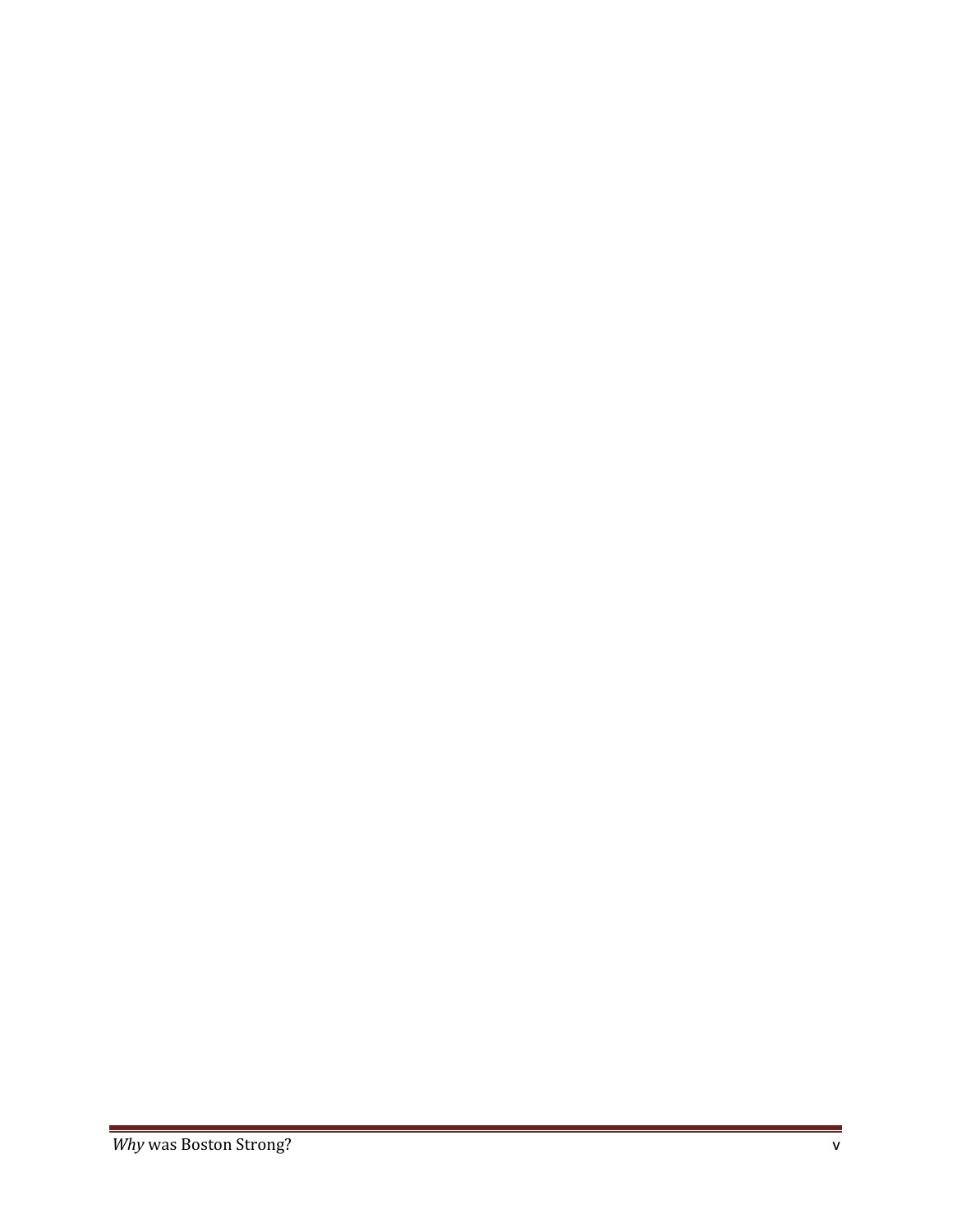#### **Preface**

#### **What this report is – and is not**

In the following pages, we seek to understand the dynamics of the emergency response and law enforcement actions triggered by the bombings at the 2013 Boston Marathon. Specifically, we analyze how both prior preparation and action-in-the-moment contributed to the effectiveness of response, and we explore aspects of the response that were not ag〰⁔稊䉔ⴲ⠩ㄱ⠀攩ⴲ⠀挩ⴱ⠀琩ⴱ⠀椩ㄲⴀ瀀e3

examin

the

p i g

# *W* was oston Strong? The contract of the contract of the contract of the contract of the contract of the contract of the contract of the contract of the contract of the contract of the contract of the contract of the co **Braus mediana ber** Examine and Der at the secondary is meand ber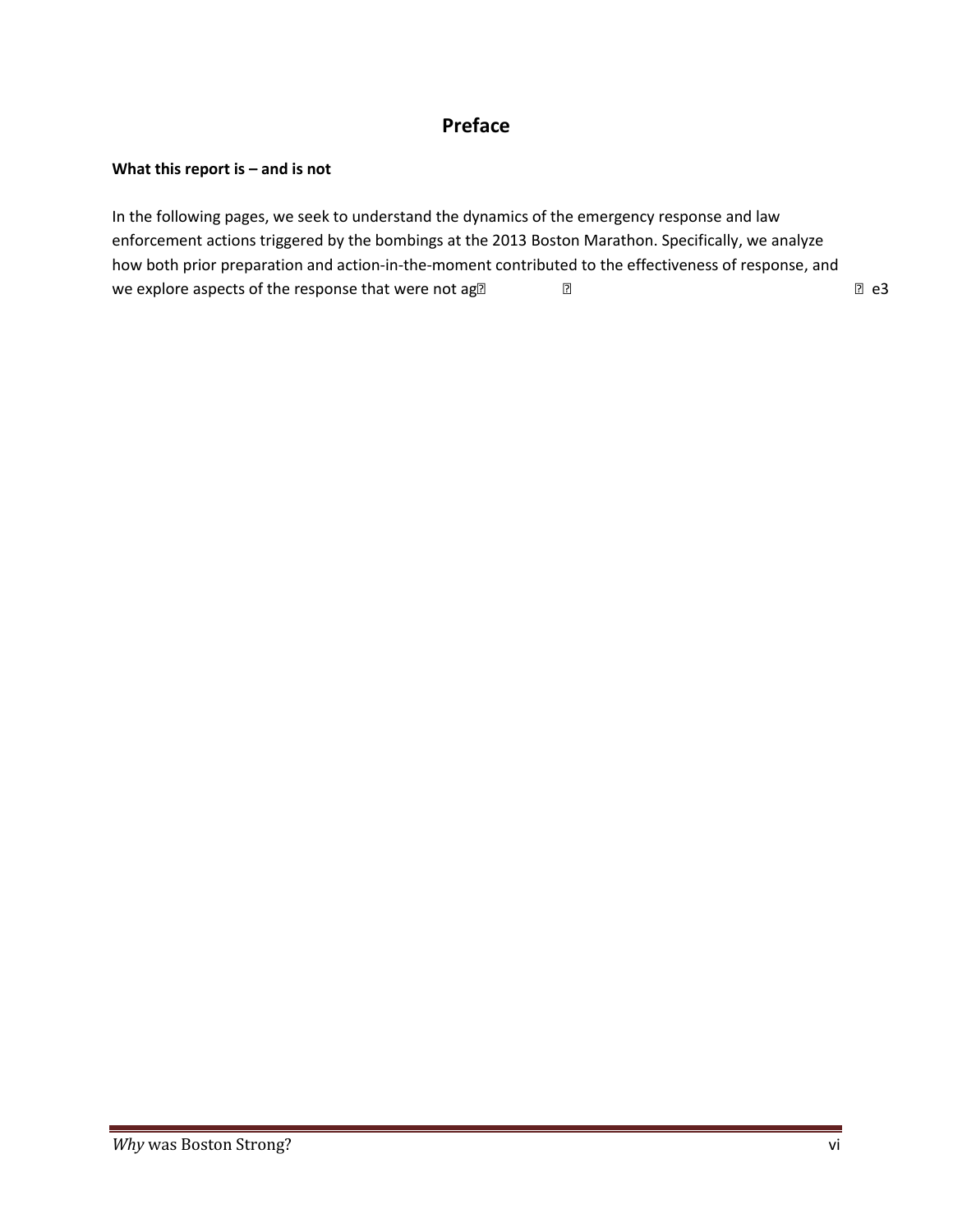#### **Why issues related to command and coordination are a special focus of our research and findings**

Our purpose in this report is to examine the *conditions* that contributed to making Boston Strong – as well as those that made the response less effective than it might have been. One key factor is *command* – the processes, procedures, and structures that facilitated decision-making and execution *within* the various agencies and organizations involved in the response. A second key factor is *coordination among* the wide array of agencies, organizations, and groups that mobilized in one or more aspects of response. Many of these entities worked together in teams, some small and some large. Viewed as a whole, the response spanned geographic boundaries, levels of government, professional disciplines, and sectors, bringing together in both well-planned and spontaneous ways organizations with widely varying operating norms, procedures, cultures, sources of authority, perspectives, and interests. The fact that they could work together as effectively as they did is a credit to those involved, but it is also an object lesson to those who will face the next unpredictable, swiftly-evolving disaster or attack. What was it – in prior preparation and in the moment – that enabled these very different groups and organizations to work together as effectively as they did? What are the obstacles that still need to be addressed to promote even better performance in the next events? In particular, what aspects of the way command and coordination of these organizations were established and practiced contributed to the substantial success – and to the less successful moments – in the Boston Marathon events?

This focus resonates with practices and trends in the broader world of emergency management in the United States. The Boston Marathon bombing occurred in the midst of a revolution in the way that command and coordination are organized among multiple agencies responding to a given event. In 2002, Congress mandated a "National Incident Management System" (NIMS) to be promulgated by the Federal Emergency Management Administration (FEMA). A key purpose of NIMS is to create a consistent system for managing emergency operations across agencies and jurisdictions, so that two or more organizations that encounter one another during an emergency event will be operating in the same way, facilitating coordination even if they had not previously worked together. Even a decade after this mandate, however, the integration of NIMS into the practices and cultures of emergency management agencies is a work in progress – very promising but still incomplete. Although this report does not systematically assess the application of NIMS in the Marathon situation, the issues of command and coordination to which we give our attention suggest that work remains in order to fully exploit the benefits that NIMS promises.

#### **Genesis and basis of this research**

This research is based principally on detailed personal interviews conducted by our research team with a wide array of command-level participants from the large number of organizations involved in these events, supplemented by intensive review of public source documents. In addition, we convened a private conference attended by many of our interviewees to review and make corrections to our early draft descriptions and conclusions. This was followed by a day-long "expert dialogue" among nearly 100 subject matter experts, including participants in these events as well as academics and experts in event security and incident management processes from around the US and other countries. The dialogue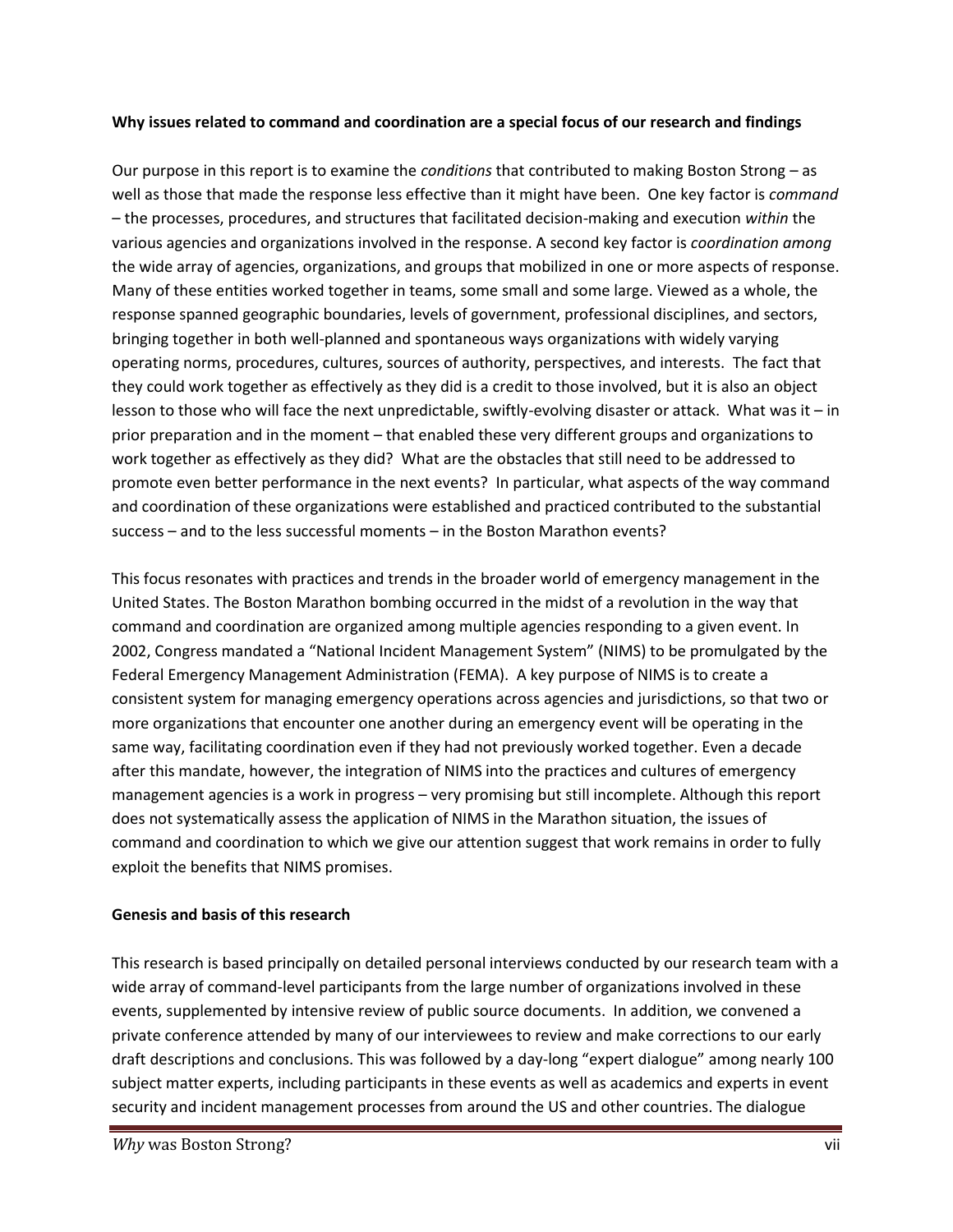focused on the development of lessons from and recommendations based on these experiences. (The appendix provides a more detailed description of our research process.)

In what follows, we seek to present an integrated picture of selected events during the aftermath of the marathon bombings. We do not generally identify individual sources for most of our descriptions, but most of the events we discuss were described to us by two or more (and often by many more) observers.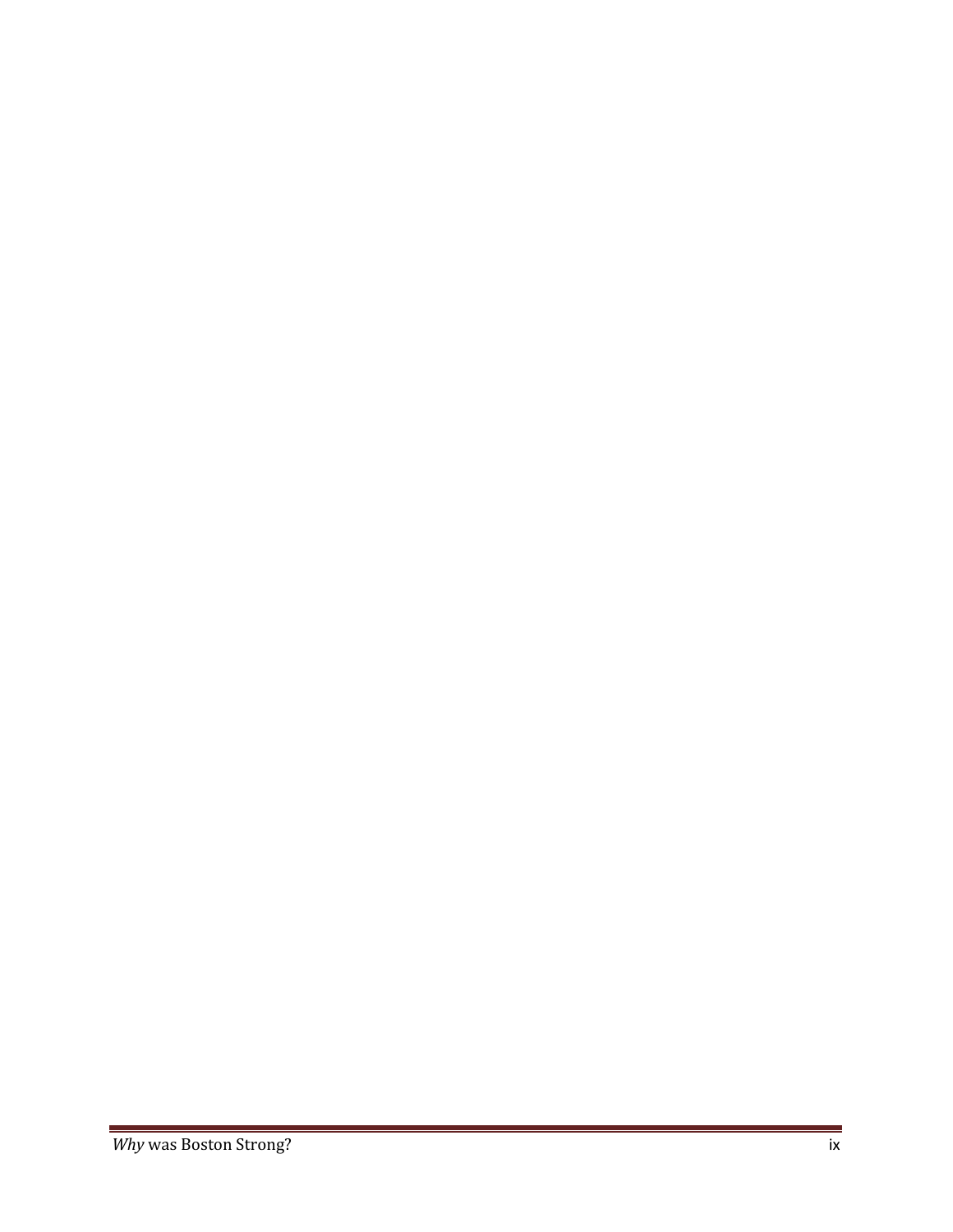#### **Executive Summary**

On April 15, 2013, at 2:49 pm, an improvised explosive device (IED) detonated near the finish line of the Boston Marathon. Three people died, and more than 260 others needed hospital care, many having lost limbs or suffered horrific wounds. Those explosions began about 100 hours of intense drama that riveted the attention of the nation. The response by emergency medical, emergency management, and law enforcement agencies and by the public at large has now become known colloquially as "Boston Strong."

**This report, through analysis of selected aspects of the Marathon events, seeks lessons that can help response organizations in Boston and other locales improve preparation both for emergencies that may occur at "fixed" events like the Marathon and for "no notice" events like those that began with the murder of Officer Collier at MIT and concluded the next day with the apprehension of the alleged perpetrators in Watertown.** The report is primarily based on a series of intensive interviews conducted in the summer and fall of 2013 with senior leaders of major law enforcement, emergency management, and emergency medical organizations who candidly shared their experiences in and insights about these events.

Viewed as a whole, the events following the Marathon bombing posed enormous challenges. The response spanned geographic boundaries, levels of government (local, state, and federal), professional disciplines, and the public and private sectors, bringing together in both well-planned and spontaneous ways organizations with widely varying operating norms, procedures, cultures, sources of authority, perspectives, and interests.

**The research points strongly to the fact that the emergency response following the bombing in Boston and the events in Cambridge and Watertown at the end of the week were shaped to a substantial degree by the multi-dimensional preparedness of the region.** Response organizations have undertaken detailed and careful planning for the many fixed events like the Marathon that are staged annually in the Boston area. They have seen to the development of both institutional and personal relationships among response organizations and their senior commanders, ensured the adoption of formal coordination practices, regularly held intra- and cross-organization drills and exercises, and generated experience during actual events. Importantly, the senior commanders of these organizations seem to have internalized the "mindset" of strategic and operational coordination.

**The research also suggests that the major contributing factors to much of what went well – and to some of what went less well – were** *command* **and** *coordination* **structures, relationships, and processes through which responding organizations were deployed and managed.** The response organizations – particularly at senior levels – demonstrated effective utilization of the spirit and core principles of the National Incident Management System (NIMS), mandated by Congress in 2002 but still a work in progress in many areas of the country. But the many highly positive dimensions of inter organizational collaboration in the Boston response are juxtaposed with some notable difficulties in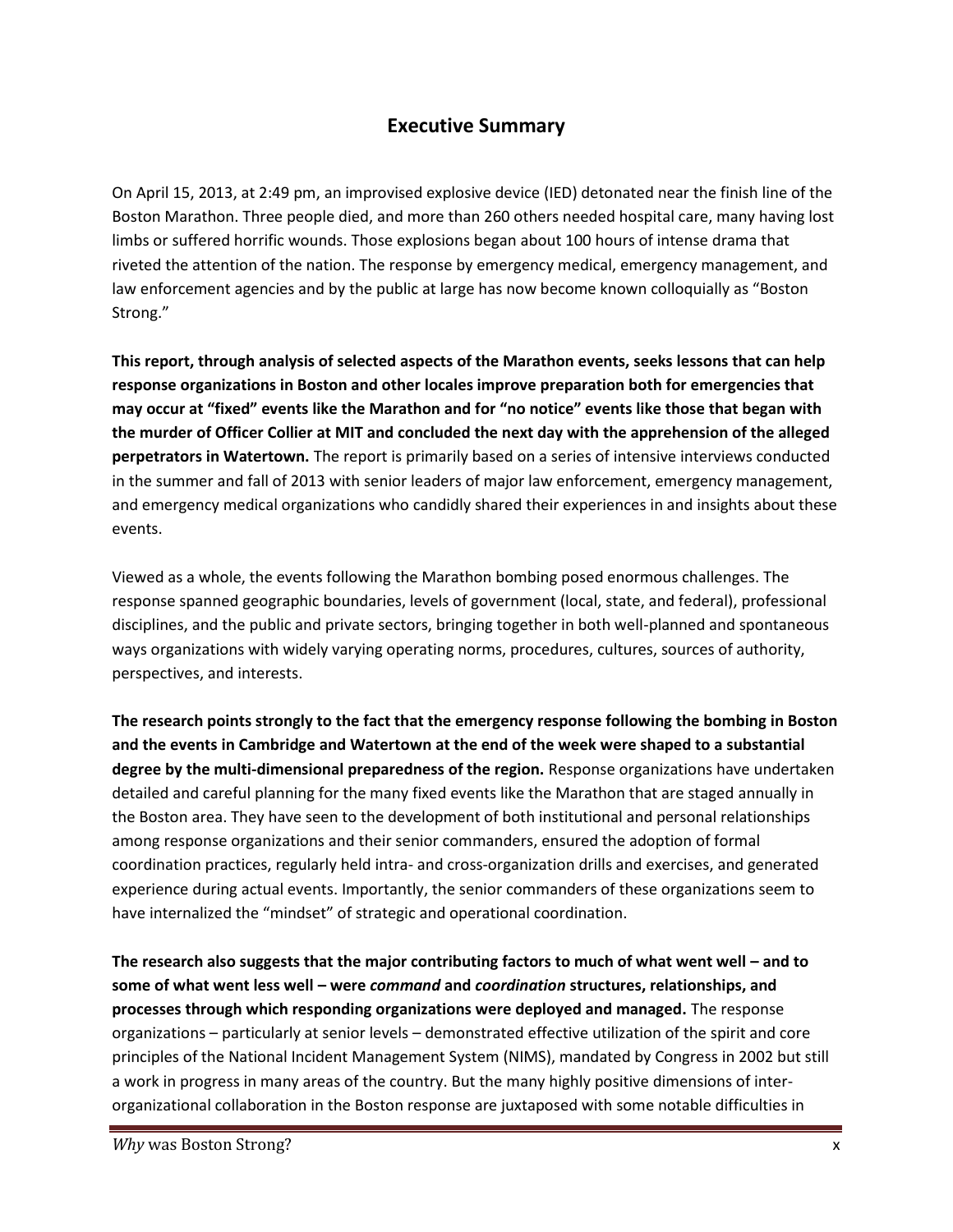what might be termed "micro-command," i.e., the leadership and coordination at the street level when individuals and small teams from different organizations suddenly come together and need to operate in concert. The integration of NIMS into the practices and cultures of emergency response agencies is a work in progress – very promising but still incomplete, particularly at the tactical level of operations.

#### **Recommendations**

#### **Strategic Command**

- **Senior leaders should participate in a unified command at the strategic level and avoid being pulled back into making tactical decisions and directly overseeing basic operations.** While some engagement with rapidly evolving tactical matters is necessary, top commanders should concentrate on working with their peers in other organizations to establish an integrated, cross agency, policy perspective that looks at the big picture context and a longer time frame.
- **Senior response officials (i.e., those directly under top commanders) should be carefully prepared** *in advance* **through training, exercises, and actual experience to assume responsibility for intra-organizational tactical management during crises.**
- **To help ensure leaders' strategic focus and opportunity for effective coordination with peers, contingency plans for fixed events like the Marathon should provide for well-equipped, secure facilities for top commanders to work together in the event of an emergency.** This command post should be close to but separate from the location of subordinates who manage tactical operations.
- **Organizations must develop sufficient depth of leadership so that they can rotate personnel regularly during extended events; otherwise, they will inevitably falter from fatigue.** By Friday evening, many of the people managing the overall event had been awake for 36 or more hours and, more generally, had been sleep deprived since Monday's bombing. Both they and their deputies had been more than fully deployed throughout the event, leaving no unused (rested) capacity in the system. Failure to provide for sufficient downtime for senior officials inevitably degrades their judgment, ability to comprehend information, and performance of even normal tasks. Allowing for regular rotation requires creating more personnel depth in these leadership positions.
- **Senior leaders should not be unduly exposed to the enormous flow of raw information, lest their attention be diverted from strategic issues and problems.** In an event with 24/7 news and social media saturation, there is an enormous amount of information circulating at any given time, much of which is misleading or wrong. This stream of data needs to be filtered and organized for top level leaders so they can concentrate on interpretation and strategic issues.

#### **Tactical/Local Command**

**Response organizations must develop procedures and practices to better control "self-**  $\bullet$ **deployment" by individual personnel to the scene of emergency action.** Dangerous situations that threatened both responders and bystanders developed at the scene of the Thursday night shootout and Friday apprehension of the second suspect in Watertown, in part because of an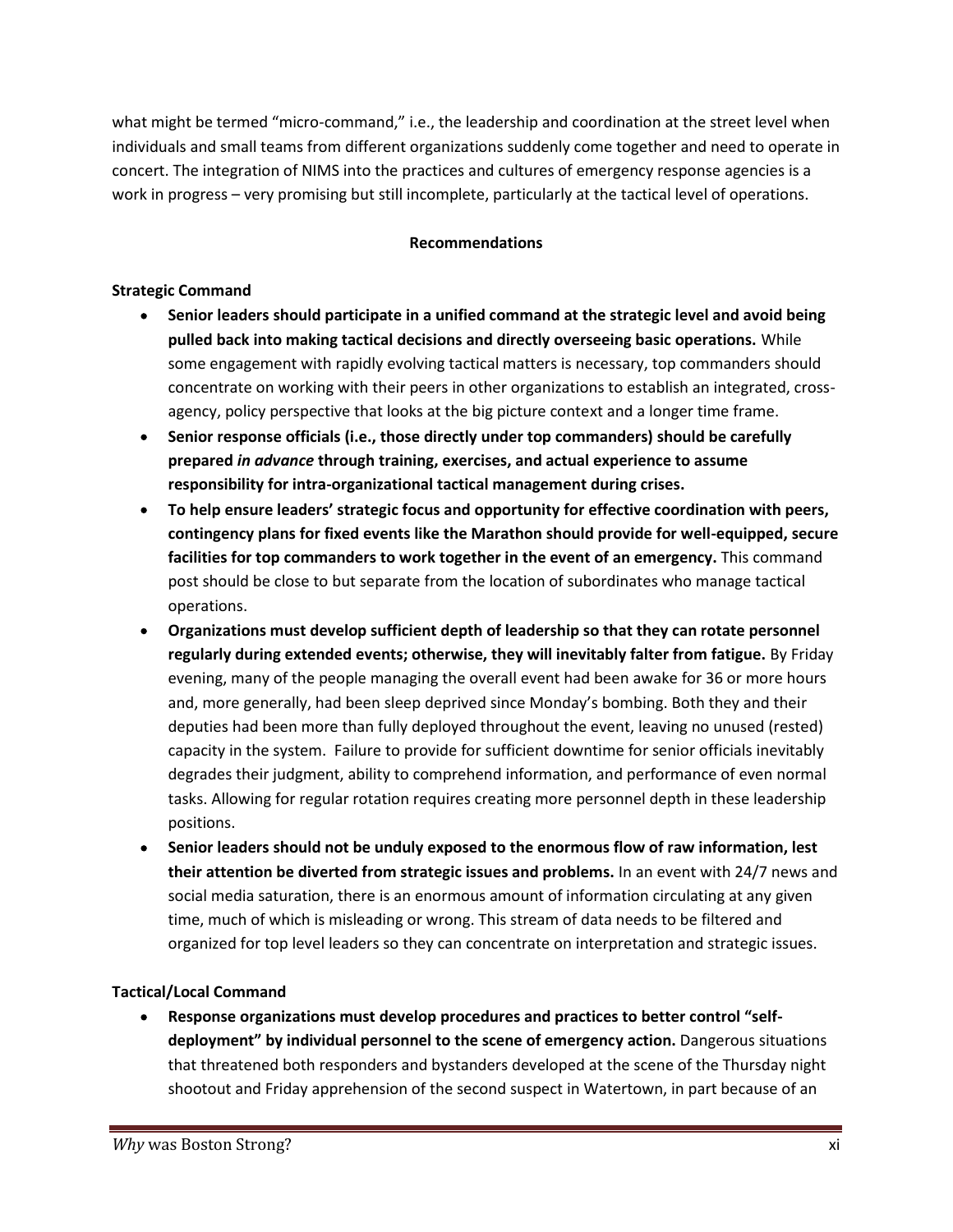overload of individual public safety officers operating as individuals rather than in disciplined units.

- **Public safety organizations should develop improved doctrine, better training, and practice through exercises to ensure effective "micro-command" in crises.** While officers typically look for command authority when operating at a scene with groups from their own agencies, they are less likely to do so when they have deployed as individuals and arrive at an emergency site on their own. Except for situations when near-instantaneous action is required to preserve life, doctrine should be developed and officers should be trained to look for authority at a scene of mass action, even if command is taken by someone from another organization.
- **Improved discipline and training is needed to control weapons fire when public safety officers from many organizations are present.** Control over fields of fire and authorization to fire is another critical micro-command issue in any rapidly-evolving, high-stress, emotion-laden event. It is dramatically more complicated when a "sudden team" of people from different agencies are thrown together under circumstances where there is no pre-determined command structure.
- **Improved protocols and control systems for parking emergency vehicles at an actual or potential emergency site must be developed and effectively communicated/emphasized to officers by dispatchers and on-scene commanders during an event to prevent obstruction of further movement that may be required.**
- **In complex, multi-agency events, teams of responders in the field should be structured to take advantage of both the local knowledge of conditions that the "home" organization possesses and the quantity and specialized resources that outside reinforcements can bring.**

#### **Public Communication**

- **Maintaining regular and open communication with the public – through traditional and social media – should be a high priority for senior officials, even when confidential investigations are ongoing.** When accurate, frequent, official communications were absent, news and social media filled the gap, sometimes with speculation and misinformation. Development of protocols for crisis communication, incorporating utilization of social media, should be part of the planning for fixed events. This should include improving practices for dispelling widely disseminated, inaccurate information or rumors.
- **Systems for coordinating and communicating information to families of individuals missing or injured in a crisis need to be improved**, perhaps including revision of HIPAA rules governing the release of personal information about patients receiving care during public safety emergencies.

#### **Preparation for Future Crises**

**Robust development, practice, exercise, and application of incident management processes and skills (codified in the NIMS system) greatly enhance the ability of emergency responders to operate in complex, multi-organizational, cross-jurisdictional crises.** The great value of common systems and the understanding that these produce among responders who have never previously met or worked together should not be under-estimated. They can literally be life savers for responders and others at a crisis scene.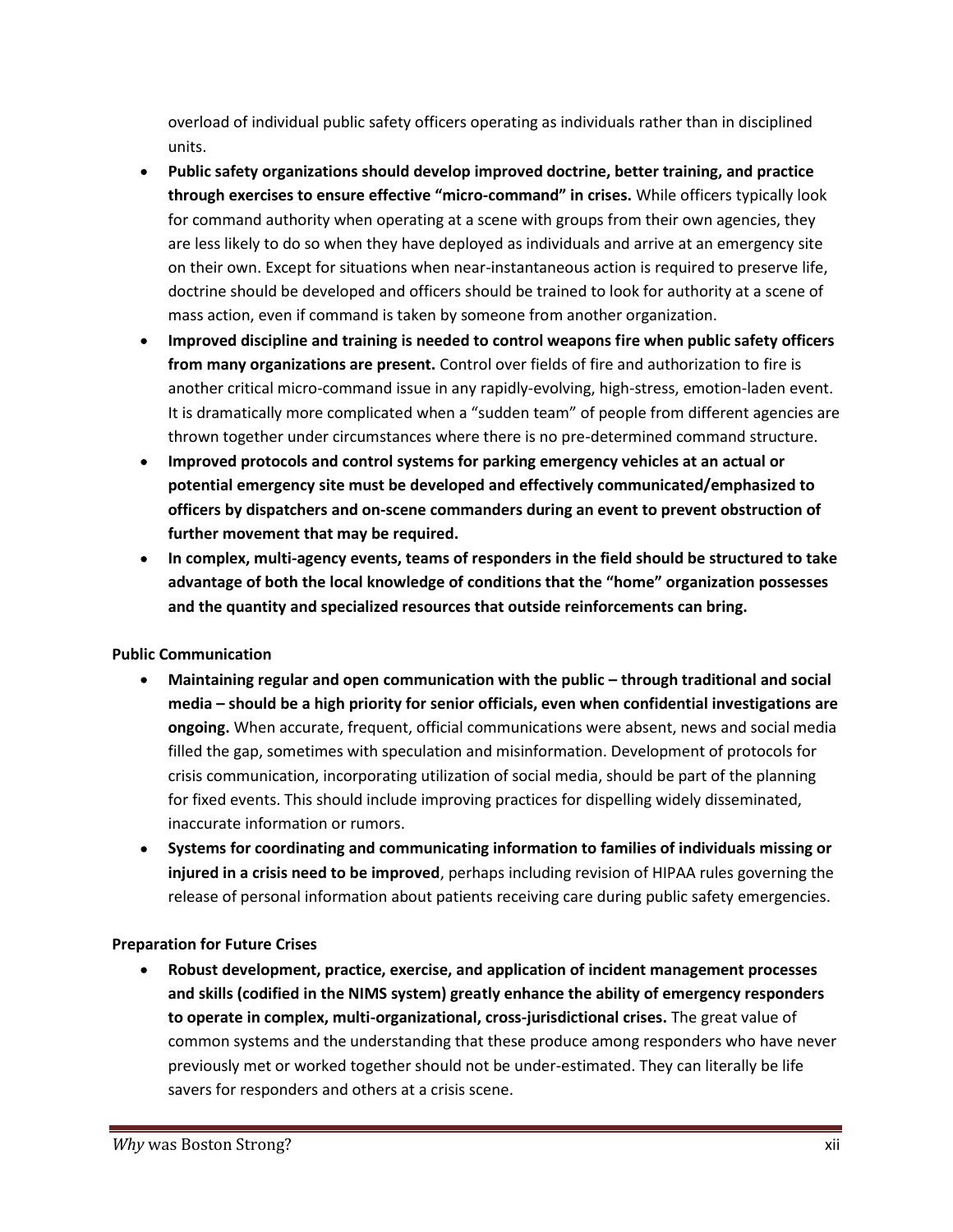- **"Fixed" or planned events can be effective platforms for practicing incident management skills even when no emergency occurs, and they are highly useful if emergency contingencies materialize at a fixed event as happened at and after the 2013 Boston Marathon.** Skills honed at such events can also prepare responders and response organizations to perform more effectively even in "no notice" emergencies that may occur at other times.
- **Because coordinating multiple agencies and disciplines will be particularly difficult in "no notice" events**, senior commanders should
	- Themselves form a unified command structure to make decisions and implement them,  $\bullet$
	- $\bullet$ Identify a separate staging area to which deploying individuals and organizations should report and await before undertaking field operations.
	- Establish protocols for the formation of "sudden" teams composed of individuals from  $\bullet$ different organizations that may not have previously worked together.
- **Community resilience should be systematically developed and celebrated.** In the face of the bombing, Boston showed strength, resilience, even defiance – and these were key drivers of the overall outcomes … that is, of "Boston Strong." These qualities are latent in many communities in the United States and elsewhere. Celebrating examples of community resilience – both local examples and from farther afield – may help to cultivate a culture of confidence and self reliance.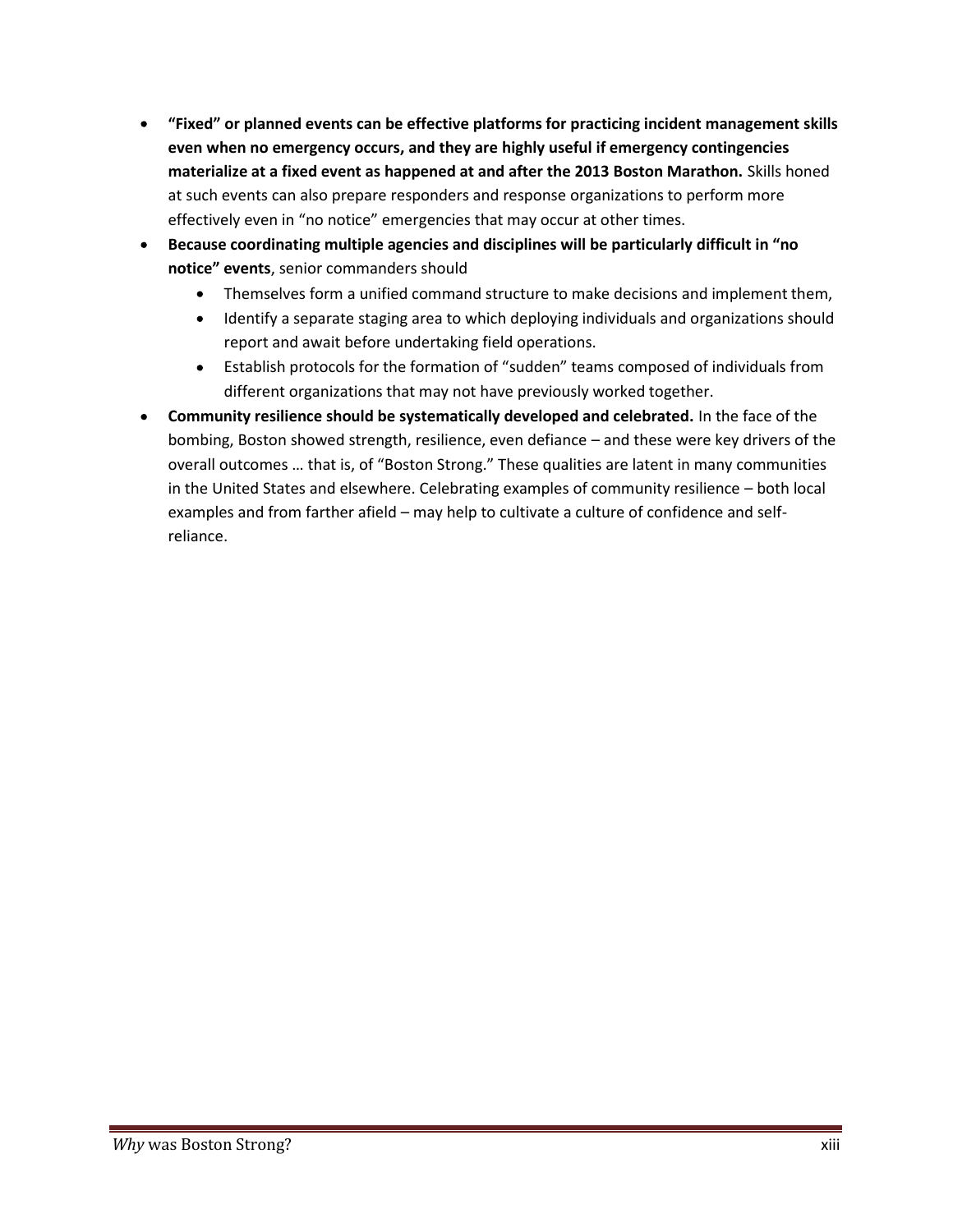

# *Why* **Was Boston Strong?**

#### **Lessons from the Boston Marathon Bombing**<sup>1</sup>

Herman B. "Dutch" Leonard Harvard Kennedy School and Harvard Business School

> Christine M. Cole Harvard Kennedy School

> Arnold M. Howitt Harvard Kennedy School

Philip B. Heymann<sup>2</sup> Harvard Law School

April 2014

# **Introduction**

*"We were not heroes, but we were in the company of heroes."*

On April 15, 2013, a few thousand spectators were tightly-packed along Boylston Street near the finish line of the 117<sup>th</sup> Boston Marathon in one of the city's busiest shopping areas. They were cheering on non-elite runners who, nearly four hours after the starter's pistol shot, had conquered the challenging 26.2 mile course. At 2:49 pm, an improvised explosive device (IED) detonated without warning among the onlookers, followed 12 seconds later by another IED nearby. Both sprayed nails, ball bearings and

 $1$  An earlier version of this white paper provided background for an expert dialogue held at the John F. Kennedy School of Government at Harvard University in Cambridge, Massachusetts on March 13 and 14, 2014 on lessons learned from the events of the Boston marathon bombing. The authors gratefully acknowledge support for this paper and the associated conference from the International Centre for Sport Security; from the Harvard University Provost's Office; from the Kennedy School's Taubman Center for State and Local Government, Rappaport Institute for Greater Boston, Roy and Lila Ash Center for Democratic Governance and Innovation, Program in Criminal Justice Policy and Management, and Program on Crisis Leadership; from Harvard Law School; and from Harvard Business School.

<sup>&</sup>lt;sup>2</sup> Professor Heymann worked principally on a separate part of our research dealing with the events prior to the marathon; that work is detailed in a companion paper.

<sup>© 2014</sup> by the President and Fellows of Harvard College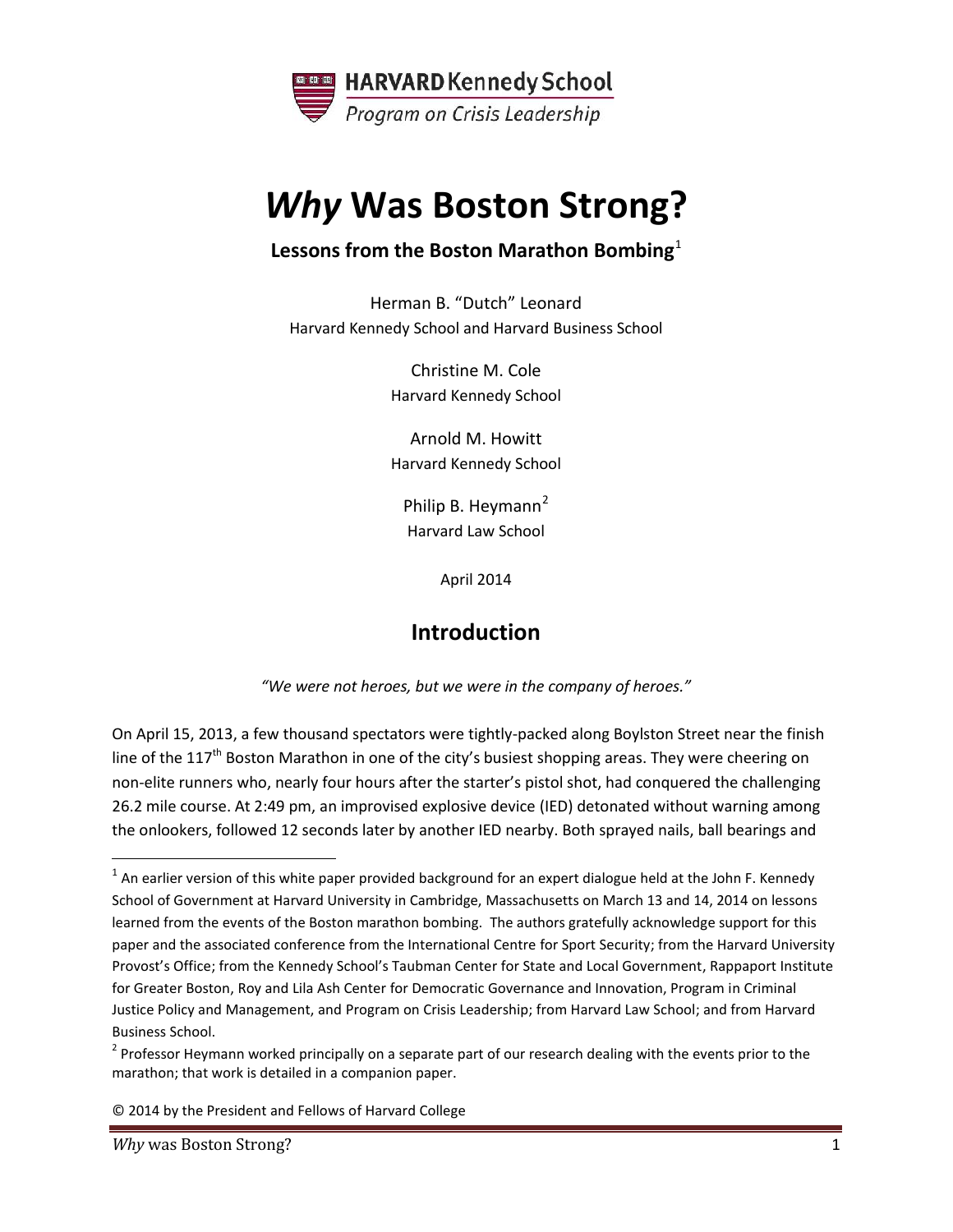metal shards through the nearby crowds. Three people died, and more than 260 others needed hospital care, many having lost limbs or suffering horrific wounds.

Those explosions began about 100 hours of intense drama that riveted the attention of the nation and left the local public shaken and yet proud. But it took decades to create the conditions for the response to the terrorist bombing of the Boston Marathon. That response has now become known colloquially as "Boston Strong."<sup>3</sup> As many have observed, important elements of much of what went well during the response was the product of purposeful work, not accidental action. It reflected effort literally over decades to create the capabilities and the coordination that were so visibly on display in the horrific immediate aftermath of the bombing and over the ensuing few days.

In the end, Boston was strong in the face of a horrific terrorist bombing of an iconic city event for a host of interrelated reasons. A few must simply be attributed, on an otherwise horrible day, to infusions of good luck that favored the response and reduced the consequences of the attack. Others were the result of careful planning and fully intentional action, but are nonetheless unique to the Boston setting and would be hard to replicate elsewhere. But many – indeed, we believe, *most* of the contributing factors to the (largely successful) response – were intentional and *are* replicable elsewhere. These provide the shareable lessons that are the central purpose of this report. We seek to understand both what worked best, why it worked, and what worked less effectively – all with the aim of assessing what can be done going forward in Boston and elsewhere to prepare even better for future events.

The events in Boston began as a rapidly-evolving, adversarial attack by terrorists. Undoubtedly, some of what can be learned from these events will thus be specific to such events. But we believe that many of the lessons about mastering highly uncertain and fluid events will apply to many other event scenarios just as well – natural disasters and industrial accidents, for example, in addition to terror-related events. In what follows, therefore, we make an effort to present the discussion in a way that facilitates wider applications.

#### **Organization of this report**

Following this introduction, in Section One we describe general features of events like the marathon bombing and explain why we see command structure and coordination methods as so important to the success or failure of response in swiftly evolving circumstances. In Section Two we provide an overview of the major events that took place in the four intense days after the bombs went off in Boston, focusing on the parts of the story that are key to understanding the nature and dynamics of command and coordination. Section Three describes what we see as the main strengths and weaknesses visible in the response. In a final section, we identify key areas where we believe further evolution of incident

<sup>&</sup>lt;sup>3</sup> A more accurate (but less catchy) phrasing might be "Greater Metropolitan Boston Strong" or "New England Strong" or an even more general characterization, since assistance came from throughout the region and well beyond – but we here join with others in treating "Boston" as an inclusive term.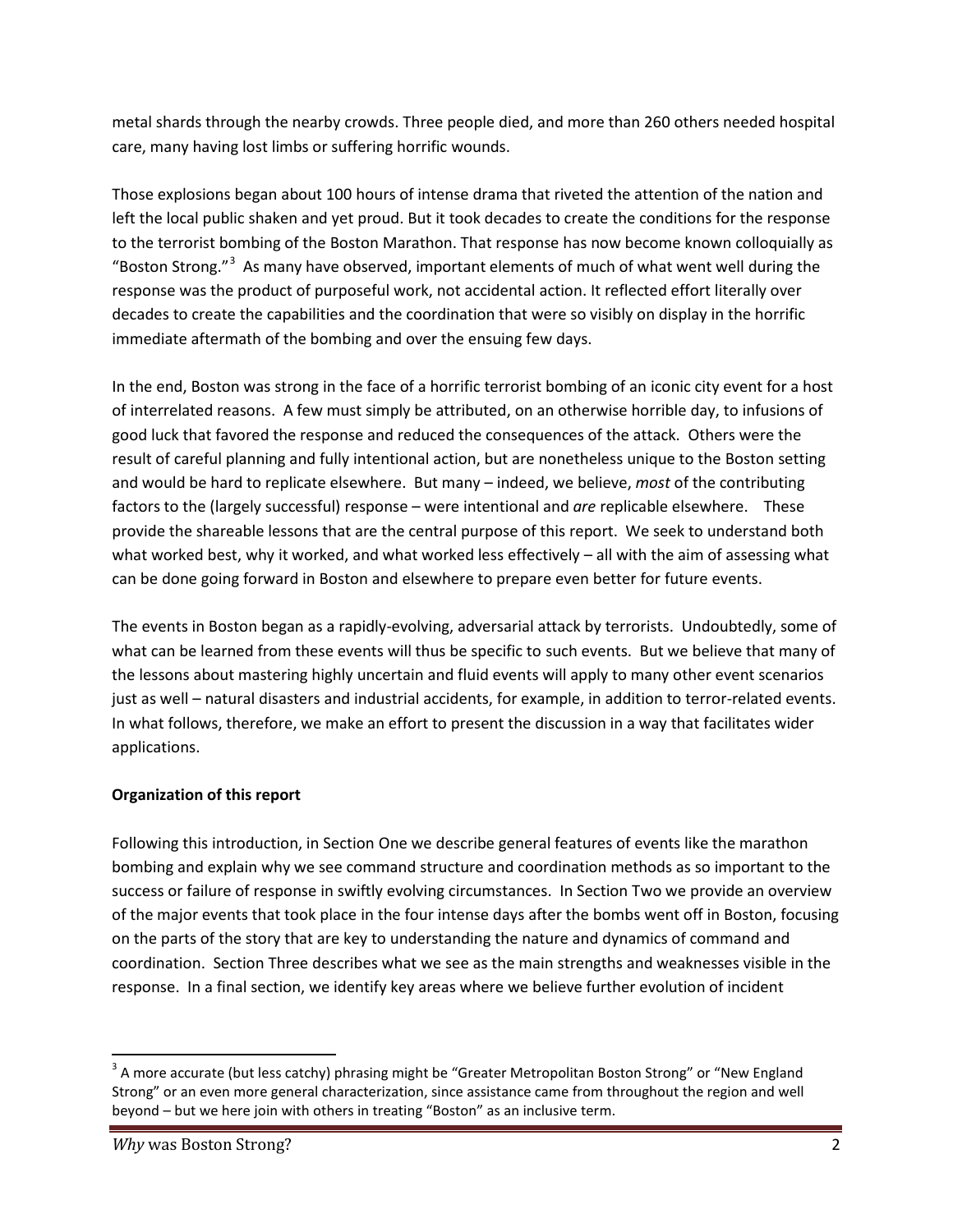management doctrine, procedure, and practice is needed to prepare even better for whatever our next significant challenge may be.

# **Section One**

#### **General features of rapidly-evolving events and the reasons behind our special focus on issues of command structure and coordination**

#### **The "task environment" in rapidly-evolving events**

It is useful to begin by taking a step back from the specific circumstances of the marathon bombing to understand more generally the nature of similar events from the perspective of those trying to lead and manage them. Crisis events can be characterized as:

- High-consequence -- Lives, property, community, and economy are at grave risk.
- Complex -- Many things are happening that may or may not be connected.
- Novel -- This situation, or this combination of situations, has not been routinely experienced and therefore no pre-prepared "script" of executable actions can address it. Instead, plans for coping will have to be developed, in real time, as the event evolves.
- Volatile/rapidly evolving -- Additional novel elements continue to be generated as the event evolves.
- Chaotic --The environment is "noisy" due both to the circumstances themselves and to the reactions of survivors, bystanders, citizens, responders, and leaders.

From the perspective of the observer or leader, events of this kind create a task environment that is highly uncertain, ambiguous, confusing, and unstructured. In turn, this implies intrinsically that leaders are trying to lead in an event where they confront:

- In an adversarial situation or criminal investigation, a profusion of leads, clues, valuable insights *and, simultaneously*, a great number of distractions, red herrings, and false leads. Valuable leads are confounding and difficult to distinguish from distractions.
- Poor understanding The plethora of information and misinformation is disorganized and difficult to verify, assess, analyze, and grasp as a whole. This condition is commonly described as "low situational awareness."
- High risks for the community and therefore for the organizations and the individuals involved.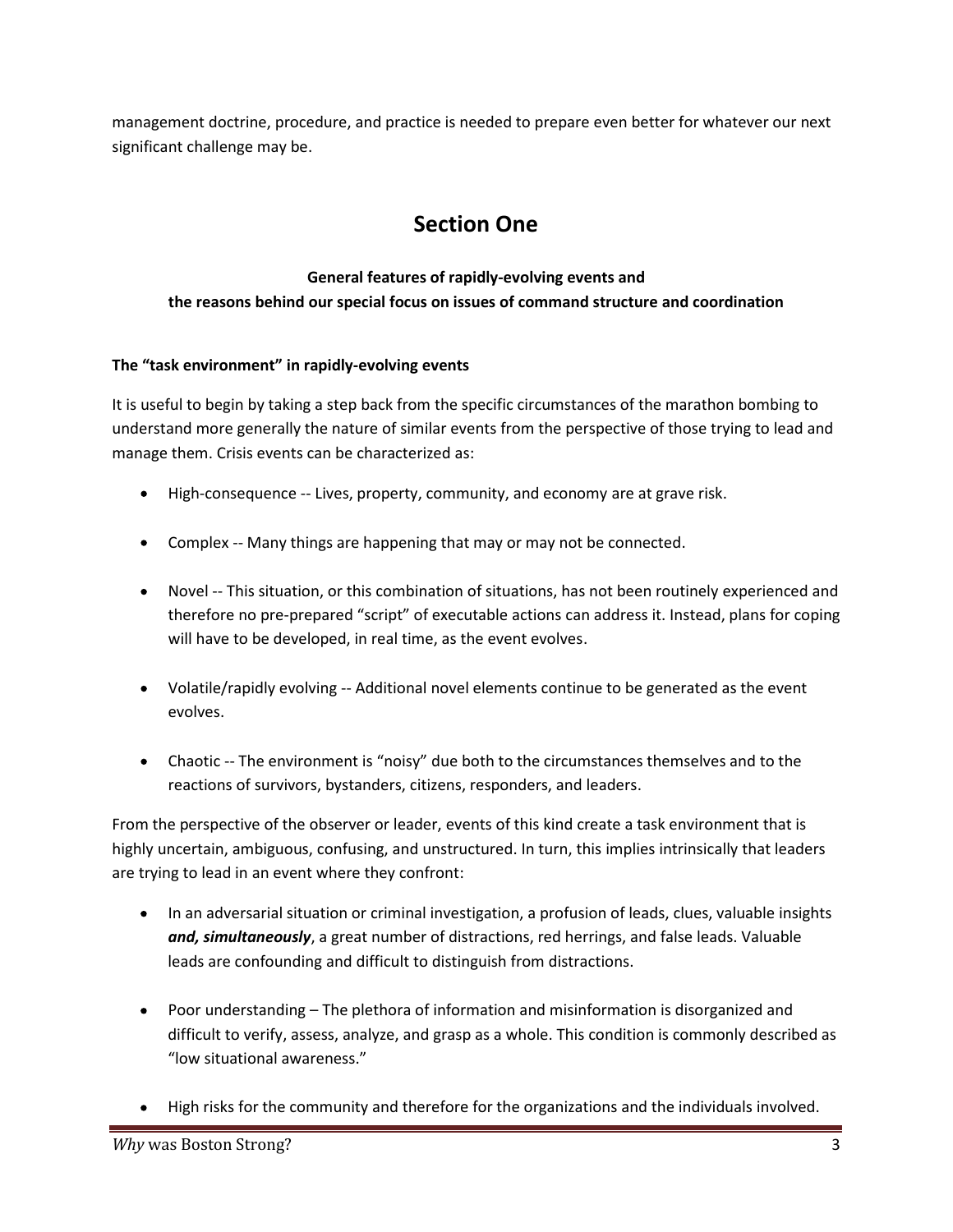Fear and anxiety for all concerned.

The poor situational awareness that exists in circumstances of this kind is often referred to colloquially as the "fog of war" (a reference to Clausewitz, *Vom Kriege* Book 1, Chapter 3). Situational awareness is intrinsically low in novel, rapidly-evolving events because, in Clausewitz's words, three quarters of what is important to know "is lying in a fog of uncertainty."

No individual, organization, or structure can perform with a high degree of precision and efficiency in such a task environment. Expectations of swift, smooth, sure, and effective interventions (based on experience in smaller, better-understood, less complex, and less chaotic events) are out of place, but may nonetheless unconsciously be applied. In the aftermath, it may be quite obvious what proved correct and useful information and what was not, as well as which decisions were well founded and which mistaken – so personal and institutional risks from the inevitable missteps are often very high.

That risk is magnified by the fact that large-scale emergencies attract national and international attention from a wide variety of communications media, from a mass public, and from local and external political leaders. Such events thus receive a high degree of scrutiny both during and after the event. The application of 20/20 hindsight makes this worse.

In addition, large-scale emergencies typically involve a very large number of stakeholders: individuals directly affected by the event, multiple professional disciplines that respond (police officers, firefighters, emergency medical personnel, emergency managers, public health officers, and more), multiple public agencies within each jurisdiction, many formal and informal community groups, multiple local political jurisdictions, multiple levels of government, and multiple non-governmental organizations from the private and nonprofit sectors.

While there may be wide agreement on the overall goals, there will also inevitably be conflicts concerning the identification and ordering of priorities during the event, given the multiplicity of stakeholders.

These baseline conditions and circumstances, which set the task environment for leaders, flow from the characteristics of the event. Outcomes will then depend on what other conditions and circumstances leaders have created for themselves in advance to handle events with these characteristics – that is, their institutional and personal *preparedness* -- and on what they do in the moment. Many of the preparations and actions relate in general terms to how command and coordination are organized and operated.

#### *Command* **and** *coordination* **as central imperatives of response—and incident management as a paradigm**

Given the intrinsic characteristics of this task environment and their immediate implications, events like these create significant challenges to developing effective *command* and *coordination* – both in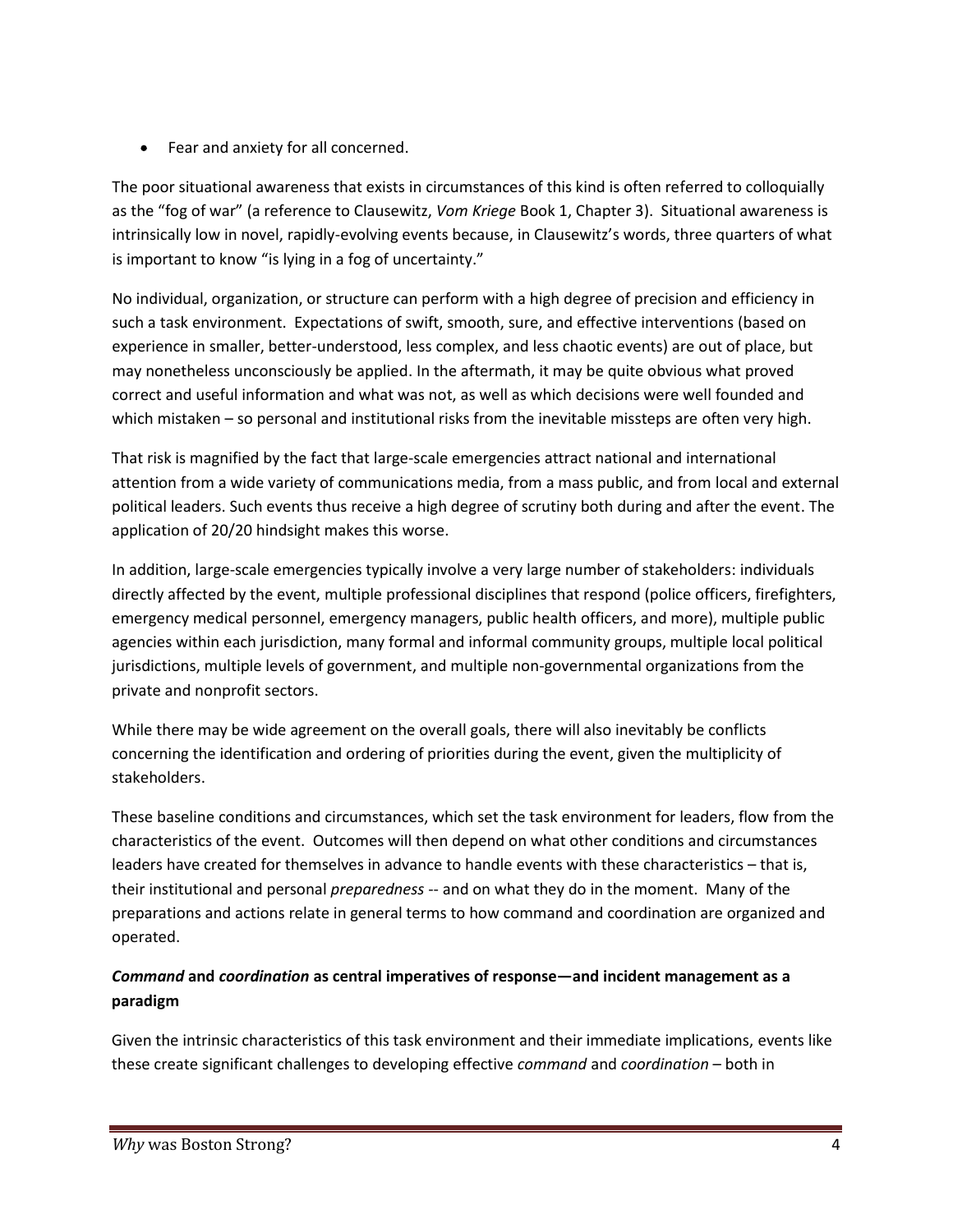effectively leading and directing individual organizations engaged in the response, and in establishing and maintaining cooperation among the substantial number of organizations involved.

In a novel, confusing, and/or geographically dispersed event, the resources that can be useful for response will be widely distributed, and the potential of those resources to be used productively depends critically on the ability to combine, coordinate, and efficiently deploy them. There is no simple way to do this. At least in the system of American federalism, the agencies involved are not part of a single hierarchy; they are under the legal authority of and accountable to different political jurisdictions and levels of government, as well as the private and non-profit sectors. Even in a unitary system where governmental authority clearly spans levels of government, commanding and coordinating a host of response organizations is a challenging task – one that cannot be accomplished by authority exercised only in the moment of crisis.

Currently, the prescribed doctrine for structuring command and coordination among multiple responding organizations in the United States is the National Incident Management System (NIMS), mandated by Congress in the Homeland Security Act of 2002 and subsequently promulgated by the Federal Emergency Management Administration (FEMA). A key purpose of NIMS is to create a consistent system for managing emergency operations across agencies and jurisdictions, so that two or more organizations that encounter each other during an emergency event will be operating in the same way, facilitating coordination even if they had not previously worked together. The critical components of NIMS evolved in wildland firefighting in California in the 1970s and spread to many (but not all) types of emergency response organizations even before the Congressional mandate. The creation of NIMS was sparked in reaction to the events of 9/11, and accelerated by the experience of Hurricane Katrina in 2005.

NIMS provides a generic framework for leading a given incident, called "incident command," and specifies the structure that such a command should have – including a designated incident commander who oversees the event as a whole, together with one operational and three support functions. An operations chief directs the current operations. In support, the Plans, Logistics, and Administration/Finance groups undertake planning for the next operational cycle, organize the logistics necessary to support that plan, and keep track of the resources used and who is responsible for paying for them. It thus frames procedures, practices, and norms that will enable each participating agency to offer its best capabilities in contributing to an effective, integrated response when operating in circumstances like those of the Boston Marathon bombing – and in preparation for events where the risks are significant. It was indeed applied in multiple ways throughout the actions associated with the Boston Marathon – from planning through response – and in multiple episodes within the overall event.

The central device NIMS offers for multi-agency coordination is a "unified command." The idea is to assemble command-level representatives from the major organizations involved in an event or in a given part of an event and have them act, commonly under the facilitation of an overall "incident commander," as a committee pooling resources and coordinating action. Command-level interaction among the major agencies encourages the joint formulation of goals and priorities and plans for addressing the major challenges. Within this context, NIMS specifies that in extended-duration or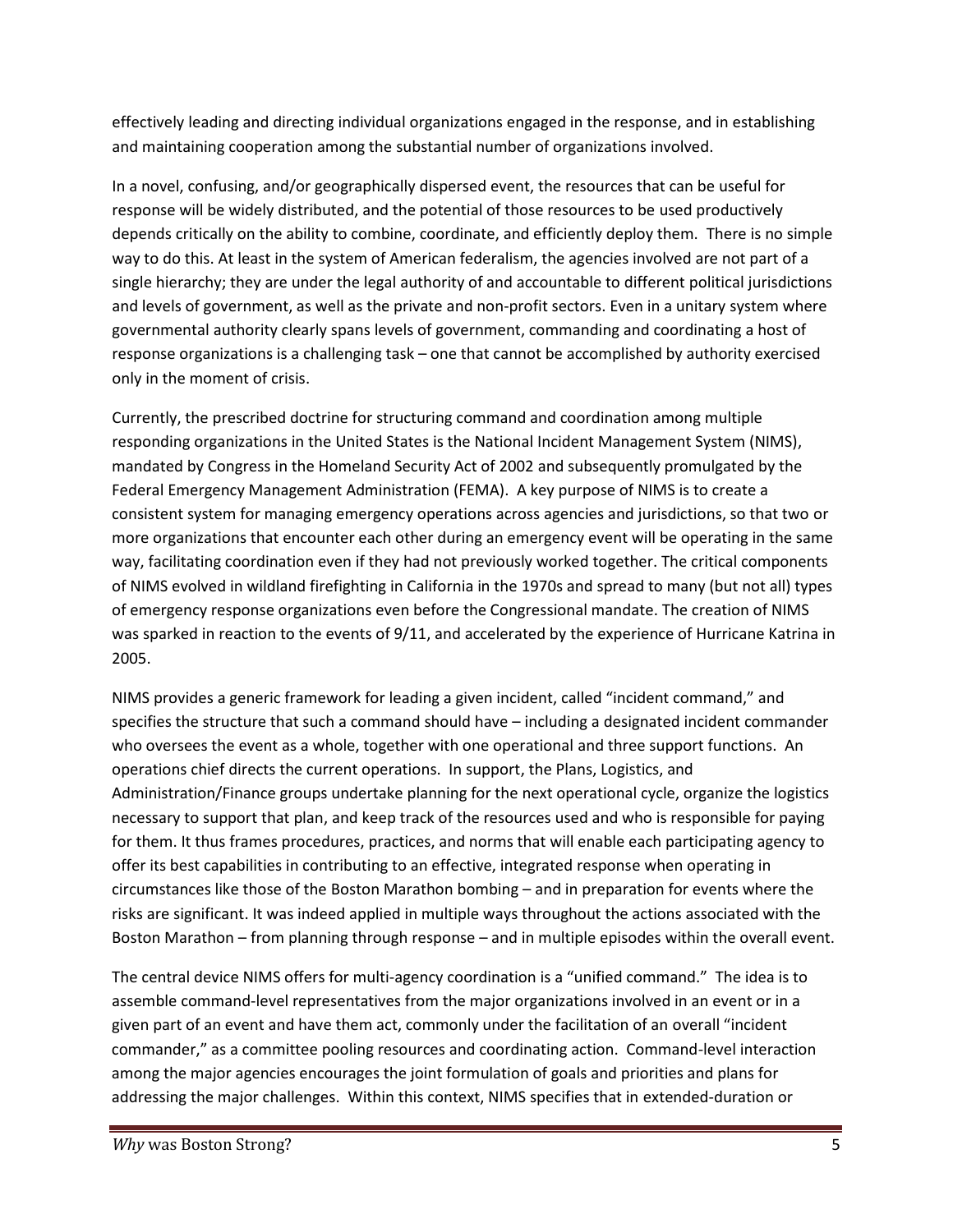geographically expansive events (lasting more than one or two operational cycles or spread out over more than one jurisdiction or a very substantial physical area), there will be incident command structures underlying the unified command, with incident commands overseeing individual events within the overall situation. Some of these incident commands may also involve multiple agencies, in which case they may form local unified commands as well.

Much of our work in this report, thus, is an examination of the way incident management, as the structure of coordinated command, operated in the context of the Boston Marathon bombing events. The high degree of effective coordination among response agencies and other organizations was in many ways the hallmark of the successful elements of the response during these events. This contrasts sharply with some prior events – Hurricane Katrina is perhaps the most salient example – in which cooperation and coordination were dramatically weaker. A great deal has been learned in the intervening years – and was on display in Boston during the week of April 15.

There were, however, significant weaknesses as well. The stresses of these events in Boston showed some fault lines in the doctrine – and in the depth of implementation of the doctrine – and these provide an opportunity for further progress both in Boston and elsewhere before the next events begin to unfold.

#### **Command in "fixed" and "no notice" events**

The events of the week of April 15 provide examples of two very different settings of incident command. The response to the bombing at the finish line was in the context of a "fixed event" – a highly planned and structured event in which assets necessary to operate the marathon, as well as assets that might be needed to deal with contingencies arising in the context of the marathon, were carefully identified, provided, and prepositioned in the run up to the day of the race. The marathon itself – as a huge collection of interrelated operational activities – was set up to be managed through an incident command structure. Great care had been given to consider possible emergencies arising from or during the event – including a range of scenarios involving large-scale medical emergencies (e.g., widespread heat exhaustion on a very hot day), and, quite importantly, the possibility of a terror attack. Thus, the response on Monday sprang from a platform of structure, process, and personnel designed to be able to cope with a significant emergency. In effect, an incident command structure set up to manage the event was in a position to transition to a "war" footing when the emergency arose. While there was no detailed plan to deal with the precise scenario that was unfolding, there was at least a general structure, already activated, that brought together many of the agencies that would naturally be involved in responding to an event of this type; and this structure could at least form the skeleton of the command structure that could and would be developed as the event progressed.

The events of the evening of Thursday, April 18, and carrying into Friday April 19 stand in sharp contrast as "no-notice" events. The two alleged bombers are further believed to have shot and killed an MIT police officer, carjacked a vehicle, and engaged in a gun battle with police in Watertown that resulted in the death of one of them. The conclusion of this shootout then triggered an intense 18-hour manhunt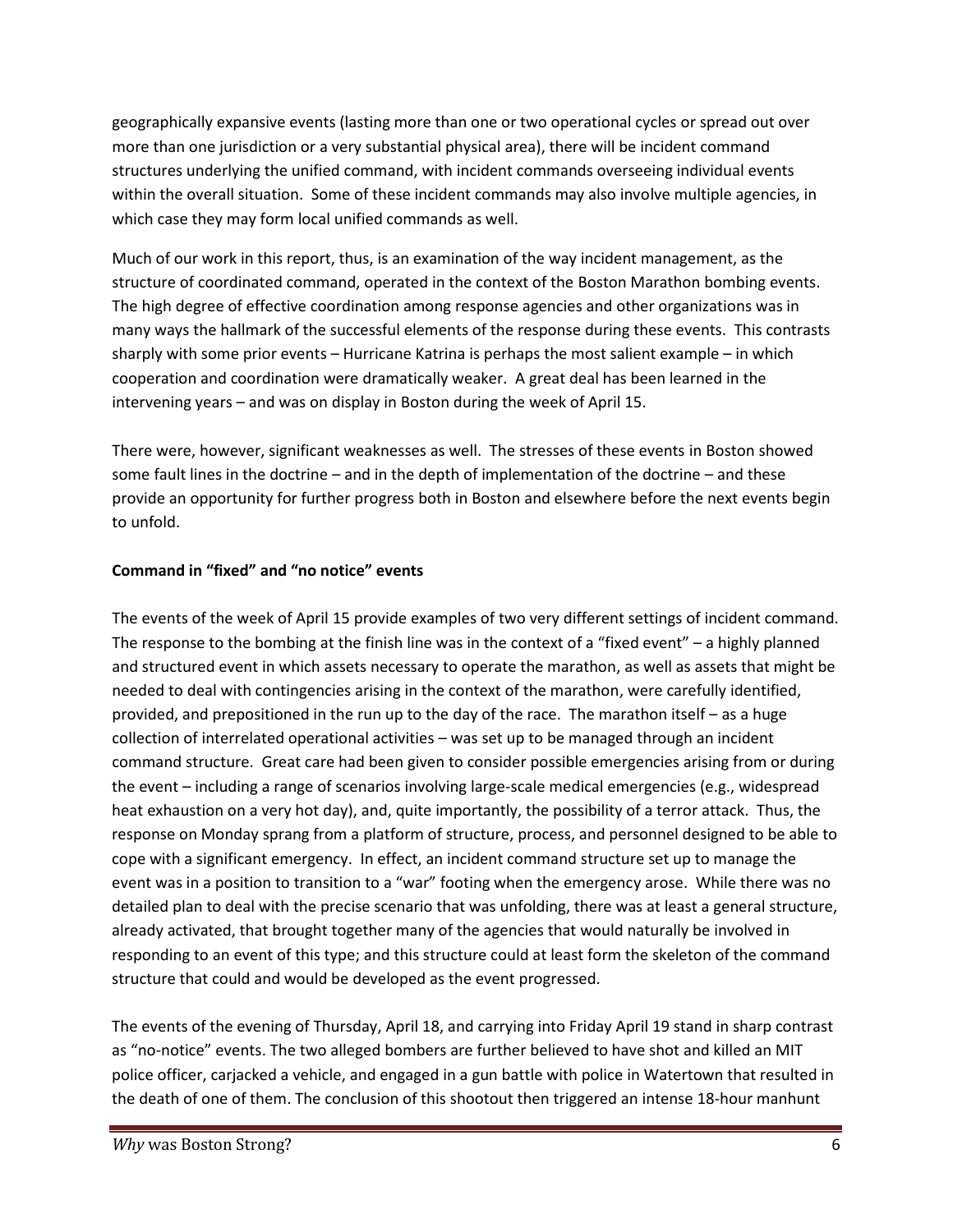for the surviving perpetrator, concluding early Friday evening. As these cascading events unfolded, command had to be organically assembled while events were ongoing and continuing to evolve. By contrast with Monday's events, the rapidly-assembling responders in Watertown had only the doctrine of incident management and their experience and personal relationships with one another to build upon.

The marathon bombing events thus give us an important window in which we can watch the same organizations and people cope with two contrasting events and the resulting challenges of applying incident command in two quite different settings.

# **Section Two**

#### **A brief (and selective) overview of the events**

*"Moments like this, terrible as they are, don't show our weakness – they show our strength."*

#### **Phase I: The bombing (Monday April 15 at 2:49 pm to Monday April 15 at 4:50 pm)**

Two bombs exploded 12 seconds and about 200 yards apart in crowds near the Boston Marathon finish line at 2:49 pm on April 15, 2013. Three people – Krystle Campbell, 29, of Arlington, Massachusetts; Martin Richard, 8, of Dorchester, Massachusetts; and a Chinese national who was a graduate student at Boston University (whose family requested anonymity for her) died immediately of catastrophic trauma. Dozens of others received potentially fatal wounds; and hundreds more were injured, many of them severely. (See Exhibit 1 for a map indicating the location of key events that occurred April 15-19 in relation to the bombing and ensuing response.)

Three distinct but overlapping response tracks were simultaneously triggered by the explosions  $- (1)$  the medical response, (2) the law enforcement response, and (3) the community-caring response.

#### **Medical**

Almost instantly, survivors, bystanders, and on-scene first responders rushed to the aid of the injured. This included runners and spectators, uniformed and civilian -- including on-duty police, fire, and emergency medical personnel, as well as doctors, nurses, EMTs and other medically-capable people (for example, a number of recent Iraq and Afghanistan veterans) who happened to be in the vicinity.

The presence near the finish line of a large number of highly trained medical personnel is entirely by design -- not a matter of fortune or coincidence. The Boston Athletic Association (BAA), which hosts the marathon, is a major driver of all of the preparations for the event. Working with other agencies, the BAA recruits and stations a large number of medically-trained personnel in large tents just past the finish area, where runners routinely suffering from everything from heat exhaustion to dehydration to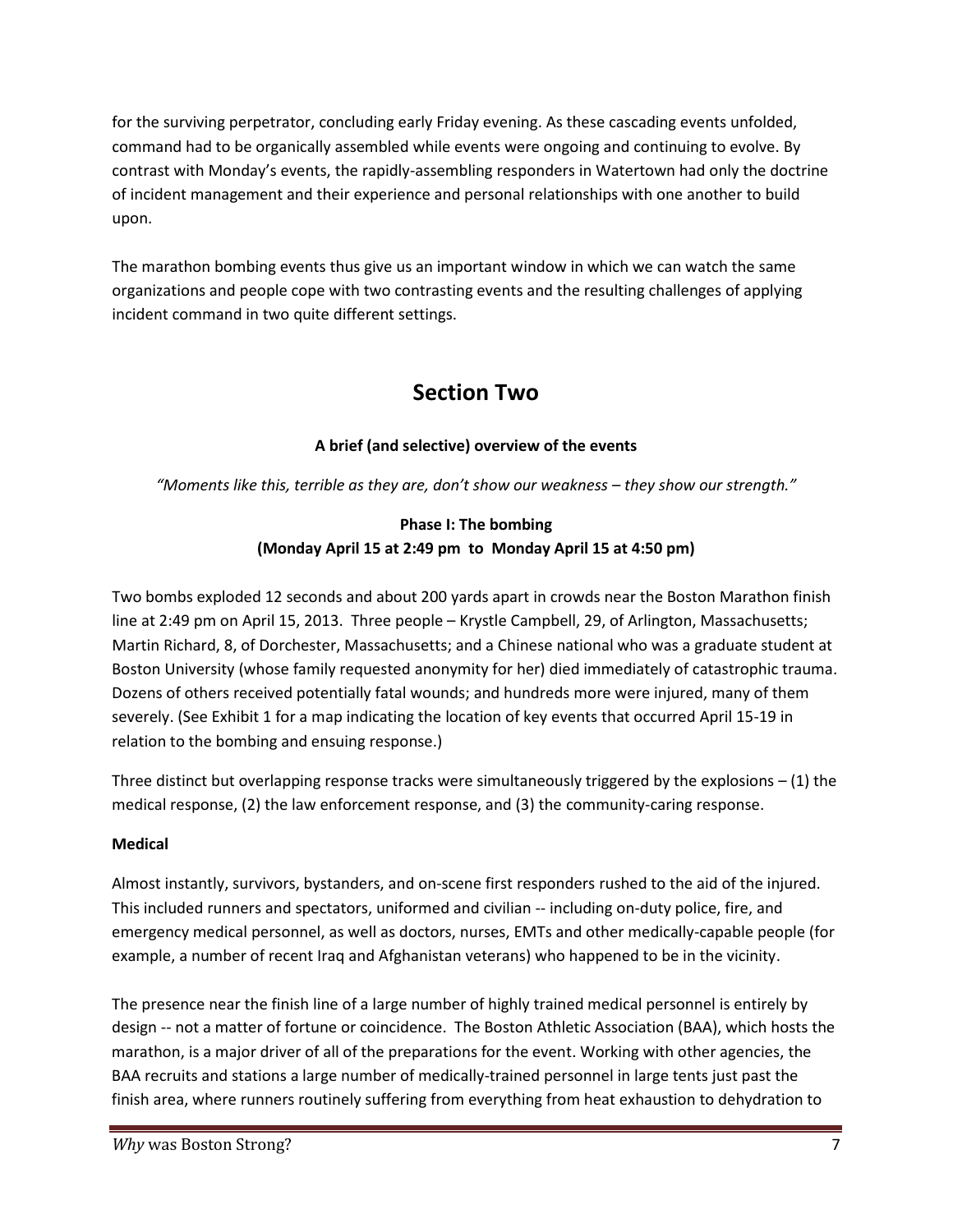muscle strains can receive initial treatment. Many of these personnel had training that allowed them to respond to a much wider range of traumas, from wounds and burns to amputations. Nearly immediately, personnel from these tents rushed to the aid of injured survivors, while others in the tents quickly moved runners already in the tents with less-serious dehydration and other race-related conditions to clear space for arriving trauma victims. In addition, the BAA had made prior arrangements to station a large number of transport vehicles at the scene to facilitate evacuation of runners with severe dehydration or other afflictions. In the event of the bombing, this provided the bulk of the capacity for transport of victims to emergency departments. In the aftermath of the event, a number of officials drew attention to the importance of the fact that the BAA approaches the marathon with a "public safety perspective" embracing runners and the public.  $4$ 

A number of both uniformed personnel and civilians who responded at the scene had recent combat or medical experience in theaters of war, and had thus previously treated or been trained to address traumatic blast injuries. Experience from wartime medical treatment had made its way into changes in civilian treatment protocols – so, for example, recent changes in medical doctrine to encourage aggressive use of tourniquets were applied at the marathon finish line. Some responders were carrying tourniquets, while others were improvised at the scene. Many lives were reportedly saved by the aggressive and immediate application of tourniquets.

Police officials, coordinating with medical personnel, broadcast to the (many) arriving police officers that they should make sure not to leave their vehicles blocking the roadways and exits used by ambulances from the site. Generally, lanes did remain open, and ambulances and other vehicles were able to transport the injured.<sup>5</sup> Vehicles of any available type were used to move victims to definitive care.

One key implication of the fact that the event took place on Patriots' Day, a state holiday, was that the greatest impediment to rapid transport of victims to hospitals – the standard daytime Boston traffic and drivers – were, for the most part, absent from the scene.

The site was cleared of victims with serious injuries within 22 minutes.

Boston has eight Level I trauma centers – five for adults and three for children – within a few miles and accessible in a matter of minutes from the site of the marathon bombing.<sup>6</sup> On the day of the marathon

 $^4$  It is instructive to contrast the degree of preparation for the Boston Marathon with other "fixed" events. The marathon, operating annually, has accumulated over time a variety of processes and procedures in preparation for potential medical need by a large number of people near the finish line. By contrast, other events – like one-off parades or assemblies – that might also involve a large number of people gathering at (or moving through) a given location have generally shown dramatically lower levels of preparation for the possibility of sudden large needs for medical services ("mass casualty" events).<br><sup>5</sup> Four days later, however, the issue of arriving police vehicles blocking one another would prove a critical factor in

the escape of the second assailant from the scene of the initial shootout in Watertown.<br>
<sup>6</sup> American College of Surgeons Trauma Centers website, http://www.facs.org/trauma/verified.html, accessed January 23, 2014. For adults, these include Beth Israel Deaconess Medical Center, Boston Medical Center,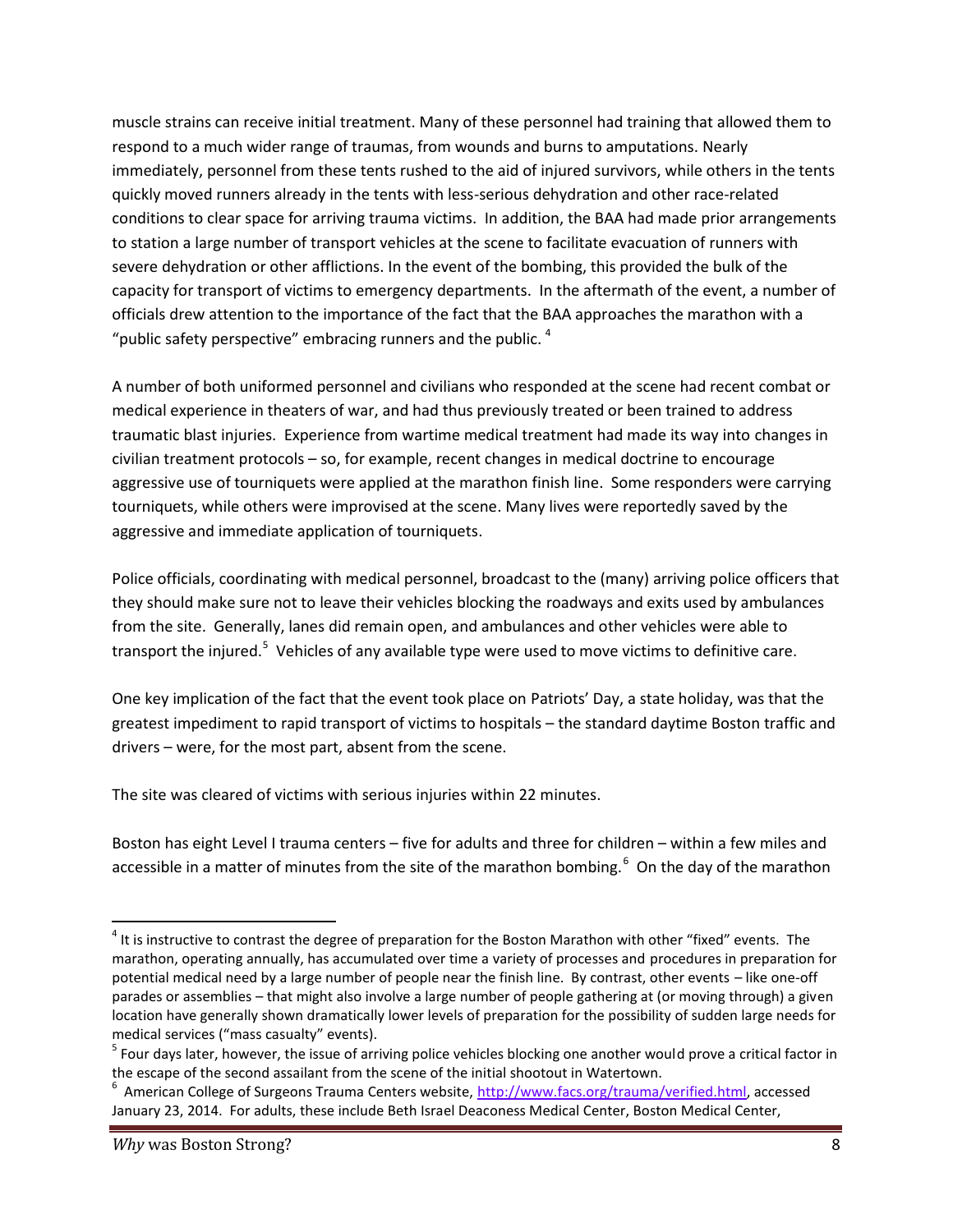(and on two other days each year – for the New Year's Eve "First Night" celebrations and for the annual July  $4<sup>th</sup>$  fireworks extravaganza), Boston activates a coordination center that oversees the distribution of patients across its (many) hospitals. The trauma centers were notified that a mass casualty event had occurred and that they should expect to receive severely injured victims. Injured survivors were transported immediately, and began arriving in emergency departments within minutes of the blasts. Since the marathon takes place on a Massachusetts holiday, hospitals are open and fully-staffed but do not have elective surgery scheduled. Operating rooms were thus available as patients arrived. The bombing victims arrived near the time of a shift change at the hospitals, which meant that staff from both the arriving and departing shifts were available to provide additional people and skills as needed. Additional hospital employees, hearing about the bombing, reported to the hospitals in case they might be needed. No center reported having had a shortage of personnel to handle the traumatic injury cases it received.

There were, of course, unusual challenges faced by the hospitals in the midst of this crisis that were not initially or naturally well-handled. Since the casualties resulted from a bombing event, concerns at the hospitals included the possibility of additional attacks, so ambulances and people entering hospitals needed to be examined (searched) before they were allowed to enter emergency departments. Hospitals did not generally have protocols or procedures – or the requisite skills or people – to carry out these tasks, and as a result had to improvise. They also encountered significant problems in coordinating with victims' families and providing accurate information. Because of the (natural) confusion at the site of the bombings, in many cases survivors were not immediately identifiable (and in some case were misidentified as a result of personal effects like purses and wallets erroneously connected to them at the scene). Medical privacy laws ("HIPAA" regulations under the Health Insurance Portability and Accountability Act of 1996), which preclude release of medical information about a patient to anyone (other than a caregiver) who has not been authorized by the patient also hindered the exchange of information about the location and nature of injuries of some of the victims. This was particularly problematic in the case of patients who were, by virtue of their medical condition, not able to provide permission about disclosure – and also in the cases where multiple victims from the same family or group were taken to different hospitals. Eventually, caregivers – including senior hospital officials – made connections with colleagues in other hospitals to facilitate the exchange of vital information to families about the location of their loved ones.

In spite of the hundreds of patients arriving in a relatively short time at the various trauma centers, emergency departments report having been able to treat each arriving patient as soon as s/he arrived and was ready to be treated. The availability of medical personnel with the requisite skills (trauma surgeons, vascular surgeons, trauma nurses, and so on) and the availability of equipment ranging from operating rooms to surgical instruments meant that there was in essentially all instances no reason to triage patients – that is, to force one to wait until another's treatment had been completed. One

Brigham and Women's Hospital, Massachusetts General Hospital, and Tufts Medical Center; for children, they include Children's Hospital Boston, Floating Hospital for Children at Tufts Medical Center, and Massachusetts General Hospital for Children.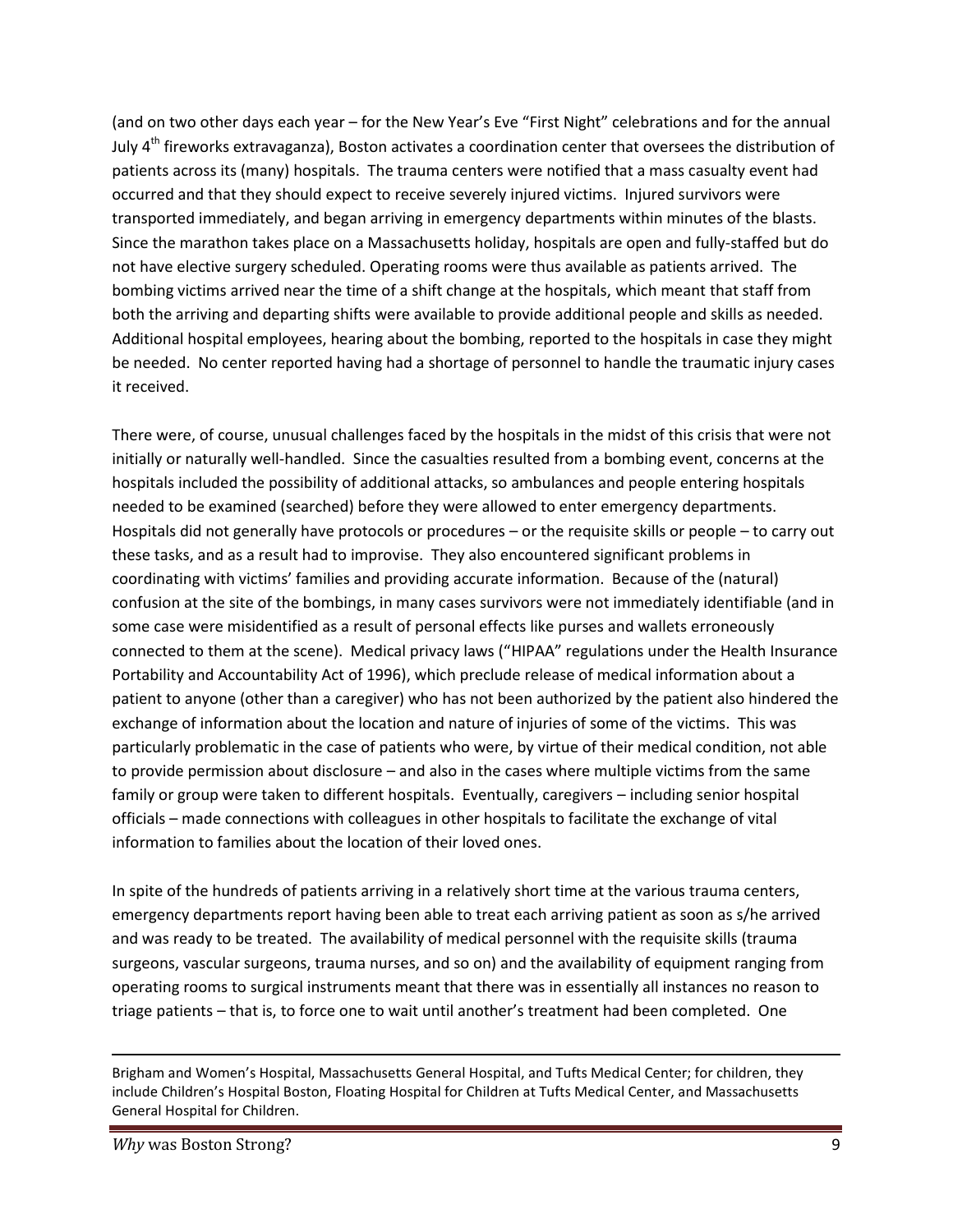trauma center director described his job as creating "micro-sites" – small areas in the emergency department where a team of doctors and nurses could focus together on a single patient, insulated from the other patients being treated nearby. "I wanted to make them feel 'I am in a space I understand.'" In effect, he took it as his job to make their environment as routine and recognizable as he could. By creating separate micro-sites, the director was trying to make it irrelevant to each team that they were working in the midst of a mass-casualty event and that they were surrounded by other teams working on other victims of the same event. All each individual team had to do was to concentrate on its single patient, in a setting that was constructed to resemble as closely as possible the conditions of their work on an ordinary day.<sup>7</sup>

Every injured person who reached a hospital alive survived.

#### **Law Enforcement**

In the immediate aftermath of the bomb blasts, the urgent life safety rescue issues were apparent to all on the scene, and many law enforcement officials joined others in providing emergency medical aid to injured victims. Having had two bombs go off, law enforcement personnel were also immediately aware that there might be further explosions, and began working on securing and clearing the area of uninjured and lightly injured runners and spectators.

Senior commanders for a number of the agencies involved in providing security for the event were already at the scene; others, some of them nearby for coincidental reasons, heard quickly from dispatchers about the bombing and headed to the scene. Several describe mentally preparing themselves for what they would see and what they needed to do when they arrived – a luxury not afforded to those who were present and thus directly felt the shock when the blasts went off. Very quickly, a number of senior officials in several different agencies felt a need to find one another, coalesce, and form a joint command post to direct key elements of the response operation. One senior police official (who was on the scene at the time of the blast) describes the intense pull of the tactical: "I wanted to go hands-on." He was literally pulled away by the gunbelt from responding to an individual victim by a senior official from another agency (who, perhaps importantly, had *not* been present when the bombs went off, but arrived minutes later), who told him he was needed to establish a joint command.

Command formed first as pairs of senior officials from different agencies sought and found each other. These pairs then grew by absorbing other pairs or small groups or individuals as they encountered them,

 $<sup>7</sup>$  The ability to create such "micro-sites" with conditions familiar to the caregivers is perhaps greater within</sup> medicine because the unit of work is always a single human being, and that remains true for individual caregivers in a mass-casualty event. (This might change if the medical system were to become overloaded so that there are not enough caregivers to attend to all of the patients.) Even though creating "micro-sites" may therefore be easier in medicine than in other disciplines, the general principle – creating routine conditions for responders within an otherwise non-routine event – seems potentially to have wider applicability.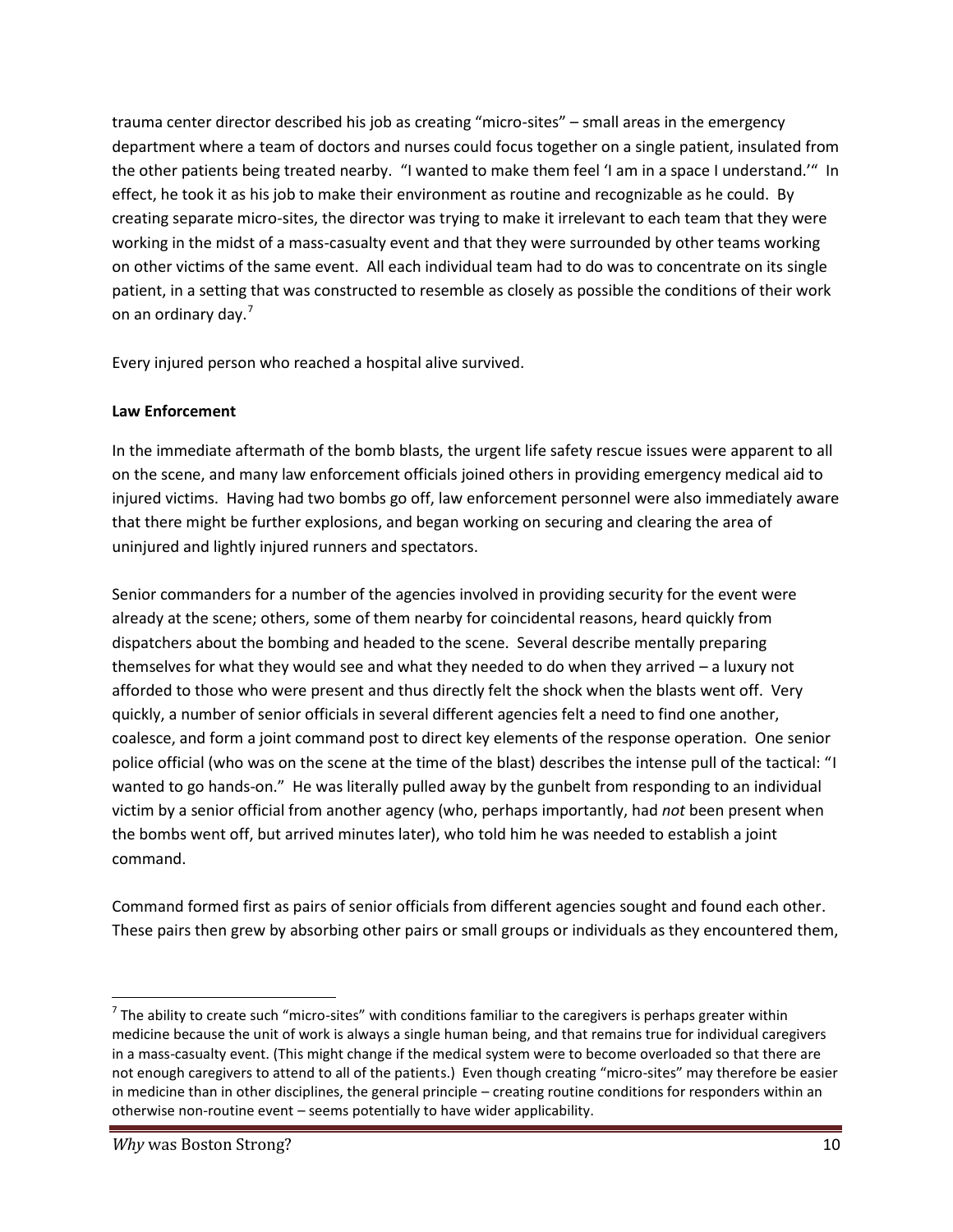self-organizing into a multi-agency structure. Various participants described a felt need to find their colleagues and create a command structure that included and integrated key partner agencies.

Tactical command at the bombing scene was thus first a group of senior officers and associated assistants and staff gathered on the street. They searched briefly for a better location in the immediate vicinity, but because of an apparent "hit" on explosive ordnance by one of the canines at the site they had selected, they decided to move farther away. Eventually they joined the unified command structure that was forming at the Westin Copley Place Hotel as agency heads connected with one another as they were arriving at the scene. They chose the hotel as the best location in which to gather because it was very close to the scene and would have covered, securable space and could provide the services that would be needed for an extended effort (such as tables, chairs, easels, telephone lines, food, coffee, and restrooms). Command thus formed both through self-organization from below (on the street) and on a more centralized basis from above – and was complete when these two emergent structures connected at the Westin Copley Place.

Even while it was still in the process of forming, the command group began to organize task force groups to work on some of the operational imperatives. They organized evacuation of people in surrounding buildings, including bars, restaurants, residences, hotels, and shops along the running route; they also established a sub-command to conduct explosive ordnance searches and clearance of the area. After the blast, many in the near vicinity had fled, leaving behind a great profusion of packs and bags and duffels on the street. Explosive ordnance disposal (EOD) teams, already on the scene because they were periodically sweeping the area for explosives, immediately went to work clearing the bags that had been left behind, as each constituted a potential additional threat. This effort, which had already begun as a result of initiative by the EOD teams present, was further organized and made more systematic. At the same time that medical needs were attended to, patients transported from the scene, and bystanders cleared from the area, law enforcement began to treat the entire neighborhood surrounding the blasts as one of Boston's largest-ever crime scenes. Law enforcement effort shifted from direct engagement in and support of the rescue mission to opening the investigation and evidence collection process. Because securing the entire 13-block area and then systematically searching for evidence required a large number of people, law enforcement agencies sought the help of the National Guard to provide soldiers to collaborate in setting up a perimeter to keep people from re-entering the crime scene. Officials also began collecting security camera videotapes in the hope that pictures revealing suspicious behavior prior to the blasts would help identify the perpetrator(s). In addition, evidence teams began the painstaking search for signs that would shed light on the crime or the perpetrators. An honor guard of police officers was stationed with the body of young Martin Richard, who died at the scene.

In the aftermath of the blasts, outside the immediate blast zone, over five thousand runners were still on their way toward the finish line. They were halted about a mile short of the line by a small group of police officers, supplemented by a group of National Guard soldiers who were walking the marathon route as a training hike. Starting long before the runners and walking in uniform with rucksacks, this group was approaching the finish line at the time the bombs exploded and was thus in a position to reinforce other uniformed personnel. Given their military command structure, they were immediately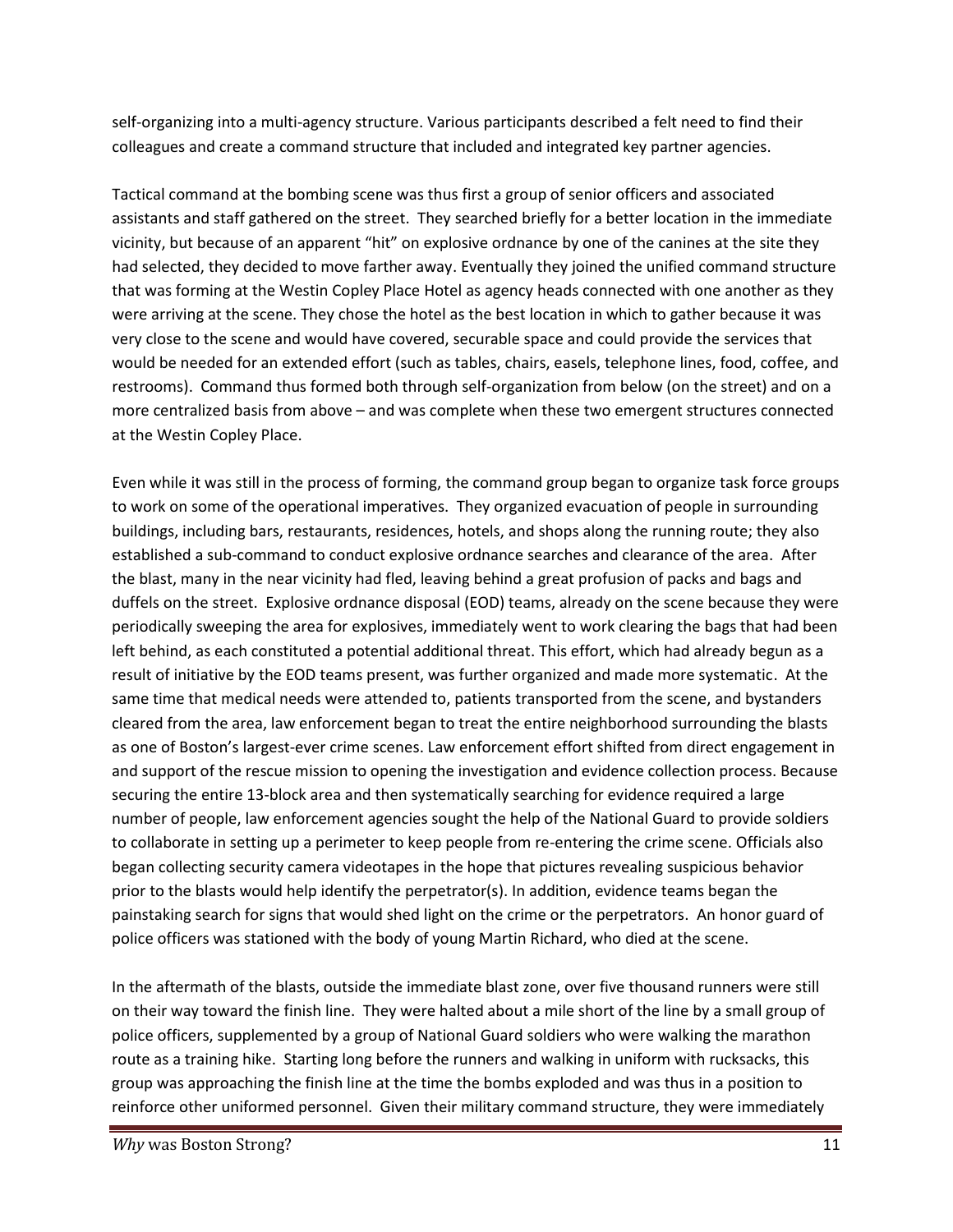deployed to help manage and assist the group of runners who needed to be stopped outside the impact  $z$ one $8$ 

The command structure coalesced rapidly at the Westin Copley Place Hotel in a commandeered ballroom. It took some time, however, to establish conditions under which managing the emergency response effectively was possible. As in other crisis situations, in the Metropolitan Boston area and certainly at the finish line, cell communications were overloaded and unreliable. Text worked better, but the difficulty with communications in the short term did create an operational impediment. A request was made of the hotel to provide landlines – which turned out to be more difficult and to take longer than might have been anticipated.<sup>9</sup> While senior commanders from different agencies were in close proximity to one another, there were a great many people pressing into the ballroom. Security had been set up to protect the command structure, but more or less anyone with a gun and a badge and enough rank (and some others as well) could and did get through to the command post. The area rapidly became overcrowded, and the senior command group sought progressively smaller rooms, establishing sub-commands in the ballroom to coordinate specific elements of the response.

Critical operational questions had to be faced immediately, and on some questions there were sharply conflicting views. Some wanted to close down the public transportation system, which includes both bus and rail transit, some of it below ground, on the theory that it was vulnerable to further attack. Others believed it was crucial to keep the trains and busses running normally to facilitate the flow of people away from the blast area. (The determination was made to add security personnel on the transit system and in stations, but to keep the system running.) There was an NHL hockey game scheduled at the Boston Garden that evening – should it be cancelled or should it go on? Given the potential vulnerability of such a gathering, and in light of the additional strain it would place on security resources that were already heavily stretched to meet the demands of the ongoing response, the game and an NBA basketball game scheduled for the next night were both cancelled.

Members of the unified command group continued to receive a flood of tactical information and requests for guidance about tactical matters from their subordinates. Even so, some felt the need to identify broader strategic issues that might need attention but that might have been missed in the focus on the original bombing attack, and several attempted to find time and space to focus their attention

<sup>&</sup>lt;sup>8</sup> While this group proved immensely valuable in the Boston marathon event, some have observed that the inclusion along the running route of a large group of men and women in combat fatigues carrying rucksacks could itself create a security issue, suggesting that some form of credentialing system to confirm affiliations may be an

important component of enhancing security in the future.<br><sup>9</sup> What proved to be the region's overall strength was the BAPERN (Boston Area Police Emergency Radio Network), which has been in place for nearly forty years. It was first conceived after the Harvard Square anti-Vietnam riots in the 1970's and has steadily grown over the last four decades. The radio network is sustained by over 176 communities in the Boston metropolitan area and has served as the main communications hub during every large scale event involving multiple regional police agencies. It proved to be an invaluable resource during the aftermath of the explosions at the Boston Marathon finish line – but also a source of information overload, which in part contributed to the massive confusion and resulting firefight on Dexter and Laurel Streets in Watertown three days later.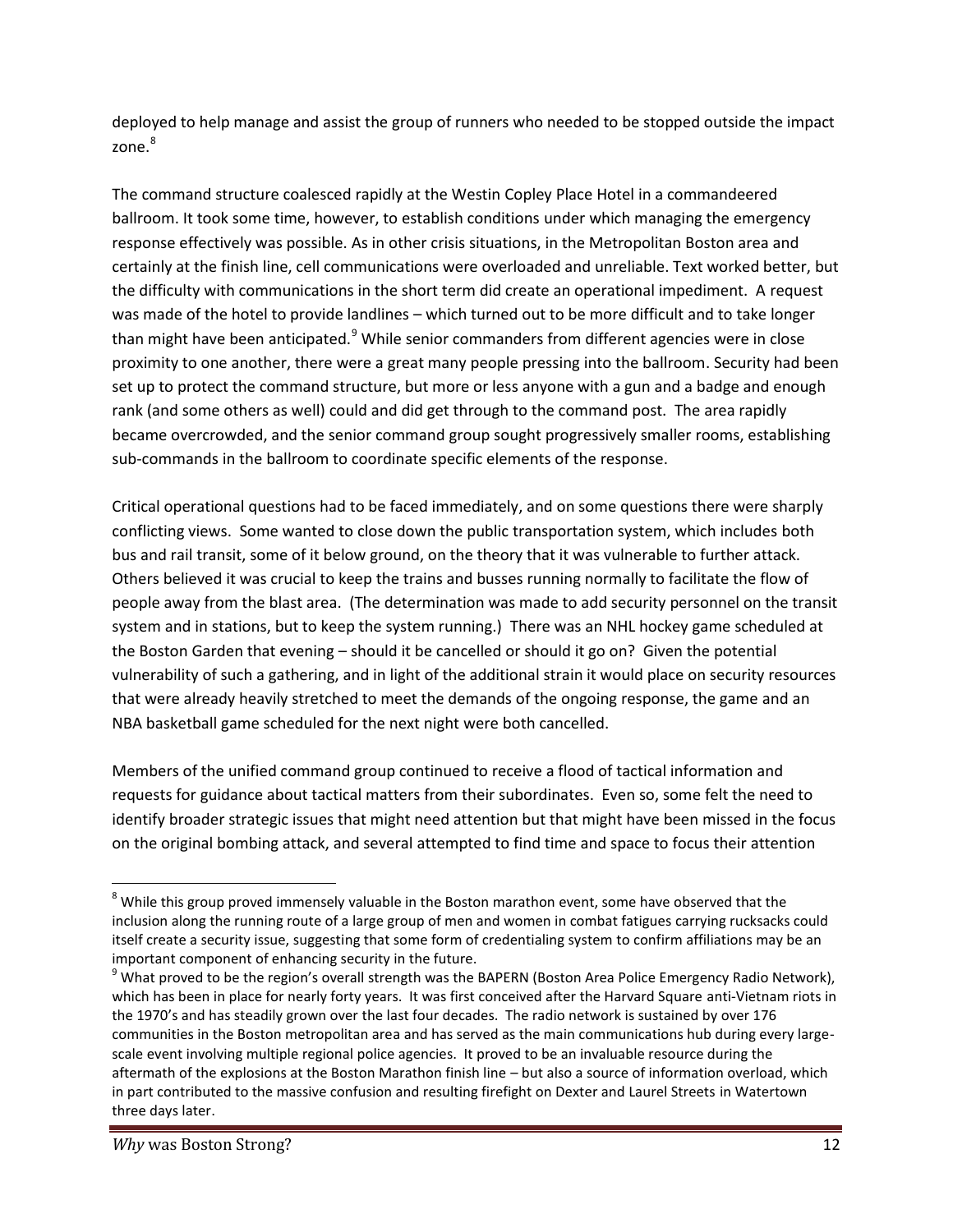and coordinate their thinking on these issues. Among other broad issues, one senior official asked, "What are we missing, people? Where are they going to hit us next?" Aware of the possibility – and warned in part by the fact that two bombs had already exploded – that the marathon bombing might be part of a larger, coordinated series of attacks, they were vigilant in asking about what was happening elsewhere. They identified the trauma centers to which patients had been transported as potential sites for secondary attacks, and coordinated across several agencies to deploy tactical teams to provide security at these locations.

Within the flow of information from social media, news media, cell phone texts and calls, there were inevitably many pieces of *mis*information that added to confusion. Several reports of additional explosives found on the street near the finish line were carried in network media bulletins and echoed (and widely re-echoed) in social media; these turned out to be erroneous interpretations of reports about ongoing EOD clearance operations, and no additional explosives were found, but the reports caused additional concern and confusion. Reports of an explosion at the John F. Kennedy Library – five miles from the scene, in a relatively remote corner of the city – caused alarm that it might indicate that the attack was broader and ongoing. This "explosion" was eventually determined to have been a fire that resulted from an ordinary and minor electrical fault – but not before it had been described in the first press conference and labeled as "being treated as related," adding to the burdens and concerns of the leadership group and adding uncertainty to their understanding of the events they were managing. It also led to the evacuation of the Kennedy School of Government at Harvard (on the theory that perhaps "Kennedy-related" sites were being targeted).

From a tactical perspective, the command group was overseeing a large and rapidly burgeoning array of operational tasks and activities, including, among others:

- Ensuring ongoing EOD clearance of the finish line area;
- Deploying of personnel to secure the crime scene area;
- Investigating and collecting evidence;
- Securing sites regarded as potential secondary targets;
- Clearing and securing the tens of thousands of gym bags runners had sent to the finish line;
- Organizing transportation for tens of thousands of marathon spectators, departing Fenway Park baseball fans, and ten thousand or more runners still on the course or near the finish line who now needed to leave the impact area; and
- Assessing intelligence about ongoing events in Boston and elsewhere to determine if they might be connected or required further investigation or action.

Essentially all of these tasks involved cooperation from and coordination among multiple agencies. Among the many organizations represented in the command post were the Boston Police Department, the Massachusetts Bay Transportation Authority Police Department, the Massachusetts State Police, the National Guard, the Massachusetts Emergency Management Agency, the Massachusetts Department of Transportation, the Federal Bureau of Investigation (FBI), the United States Secret Service, the Bureau of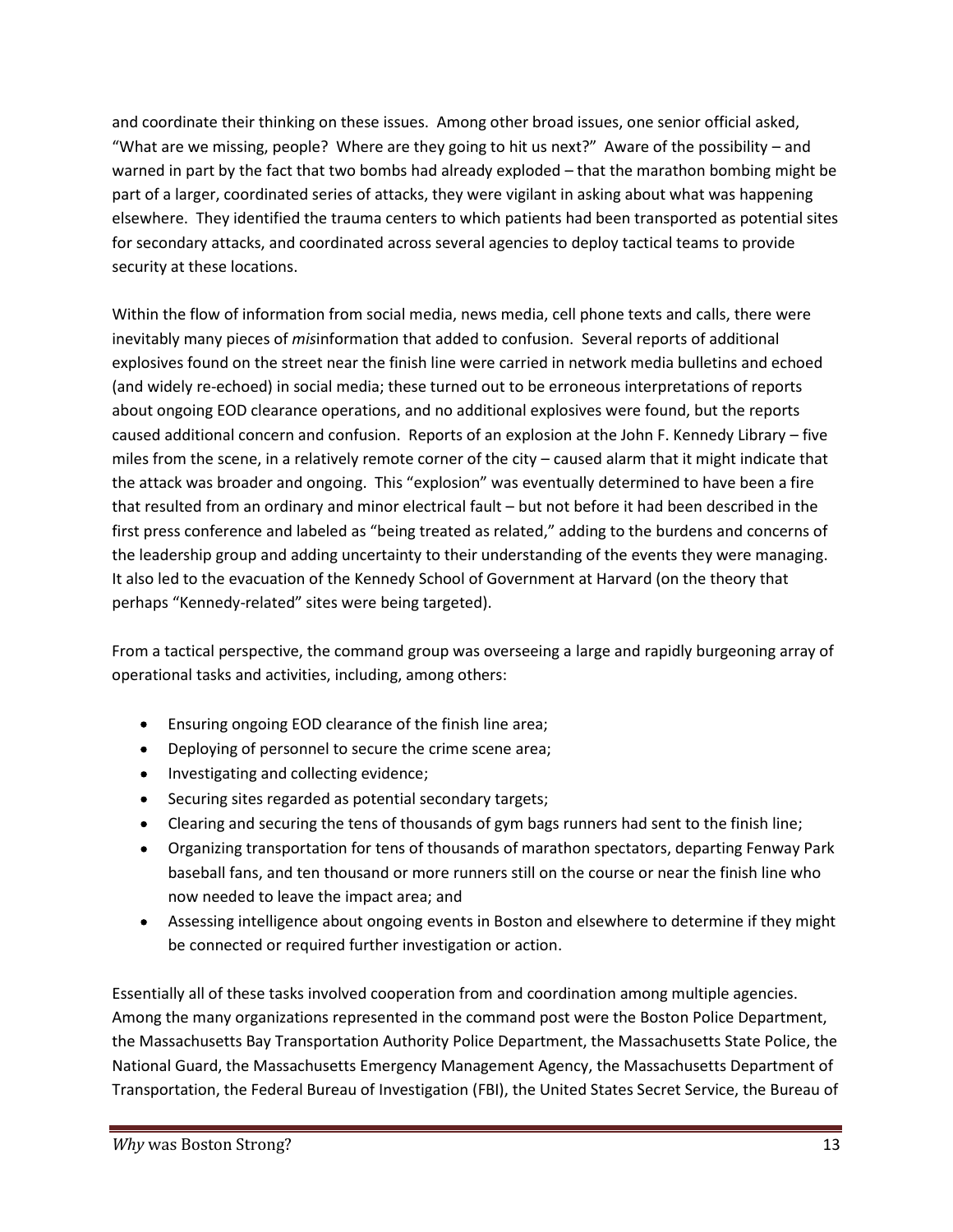Alcohol, Tobacco, and Firearms (ATF), and the police departments of various colleges and universities in the area. Massachusetts Governor Deval Patrick and, somewhat later, Boston Mayor Thomas Menino (who was recuperating in a local hospital from recent surgery) also joined the command structure.<sup>10</sup>

For members of the unified command, most of whom were also the senior people in their respective agencies, the tasks enumerated above came linked to subordinates who had information to share, questions to ask, and requests for decisions or guidance. At this stage, the event was (quite naturally and predictably) creating a flow of transactions – most of which focused the attention of senior leaders on *tactical* matters.

Less obvious, and therefore more difficult to define and focus attention on, were a broader set of *strategic* issues. As the afternoon wore on, the clock was continuing to run; no public agency, let alone any group of agencies, had yet issued a general statement to the press or public (though there had been a stream of information released through social media by several participating agencies). How were the state and the city to present themselves in the aftermath of – or, as it might be, in the *midst* of an *ongoing* – attack? How was the event to be characterized? (Was it a horrific crime? An act of terror? An attack on Boston? On the nation?) How was the response, and its organization, to be described? (For example, who would be described and presented as leading the response and/or the investigation?) And there were substantive issues as well: was the command and coordination structure that was in the process of self-organizing the best way to grapple with the event as a whole? These issues were more strategic but had to compete for attention with the tactical questions from subordinates that were naturally flowing into the command room.

Governor Patrick soon recognized the need for focus on the broader strategic issues. He and his aides also saw that the command group was being continually drawn into the ongoing discussions about the tactical activities. Consequently, he asked all to put down their cell phones and focus on defining what issues needed to be taken up next. The immediate imperative was to provide a joint message to the public. But what form of public statement would be made, what should it say, who would say it, and how would it be structured? The first press conference was then organized, and began at 4:50 pm – two hours and one minute after the bombs went off.

| C 图 U |  |
|-------|--|
|-------|--|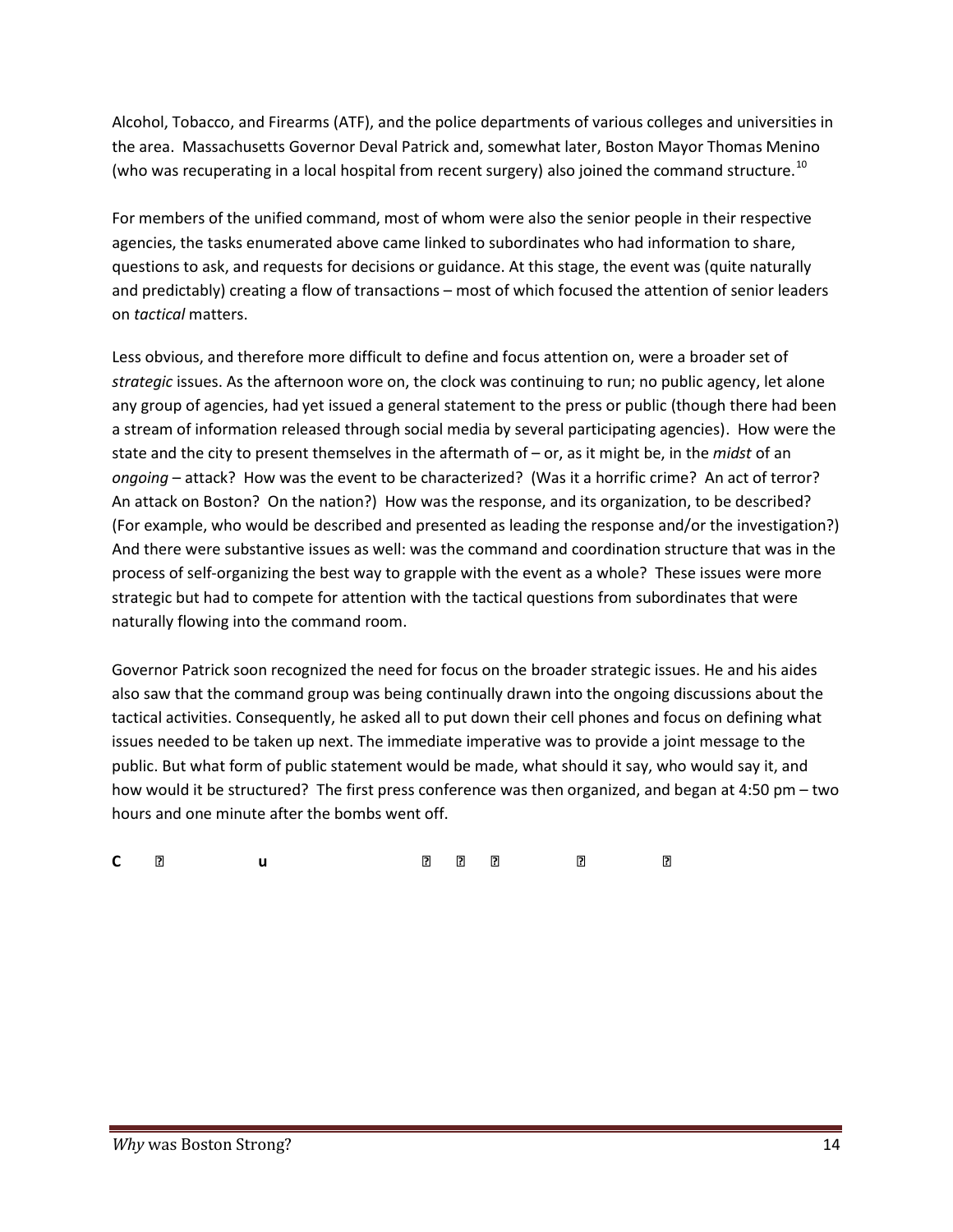of community involvement that is a consistent feature across the years of Boston Marathons. Then, when the bombs went off, many bystanders in the vicinity of the blasts, especially those with medical training, assisted in the treatment of injured victims. One senior responder present in the immediate aftermath remembers the "sea of yellow jackets" – the Boston Athletic Association's army of volunteers near the finish line – plunging in and providing help at every hand. A large number of community members contributed information through social media and in other forms in the immediate aftermath and in the following days, and very large numbers contributed their photos and videos to investigators to assist in identifying the perpetrator(s). Others assisted with the process of evacuating people from the area, or cooperated in the process of being evacuated themselves. Yet others offered help – lodging, blankets, food, phone calls, and other assistance – to the stranded runners who couldn't complete the race and who needed to locate family members or friends who were waiting for them to finish. Over the ensuing days, the community offered caring in other ways – offering solace to friends and families at memorials and services for the victims who had died in the blasts, in helping the injured survivors and their loved ones cope with the challenges they were suddenly facing, in providing funds through the rapidly-formed One Fund (a unified charitable trust set up to help the victims of the bombing), $^{11}$  and in a host of other ways large and small.  $^{12}$ 

#### **Phase II: Managing communications and the investigation (Monday April 15 at 4:50 pm to Thursday April 18 at 10:30 pm)**

As the first afternoon wore on, many of the most immediate operational challenges related to the bombings had been met. The crime scene had been secured and was being swept for explosives. Evidence teams were at work and being organized for work on the following day. Spectators and runners had, one way or another, found their way away from the blast area and to safety and support. Certainly, much remained to be done: How would runners reconnect with their property left behind at the finish line? How would security be enhanced at key locations – the transit system, hospitals, and other locations perceived as vulnerable – to provide both greater safety and reassurance? How would logistics be arranged to support the literally thousands of law enforcement and National Guard

 $11$  The One Fund effort is an interesting case in point of the community unifying. In many previous disaster events, a variety of different funds have formed to help survivors, each with a somewhat different emphasis or approach. The (often well-intentioned) proliferation of different efforts seems to confuse both donors and beneficiaries. Here, a conspicuous effort was made to simplify and coordinate efforts. Inevitably, this leads to internal debates (for example, how to determine relative amounts of compensation or assistance for different injuries that defy simple comparison). Nonetheless, this unified approach, developed in the immediate aftermath of the bombing,

seems to have much to recommend it.<br><sup>12</sup> Community caring began in the instant and has continued in the interim. Here are a few examples: A "Boston Bites Back" food festival to which restaurants from around the city donated services was organized by a group of chefs in mid-May to raise funds for One Fund; a benefit concert with dozens of musicians and comedians from Boston and beyond was held in late May, also to support One Fund. Contractors have volunteered services to victims to provide needed home modifications. As we were finishing this paper, a flash mob was organized in downtown Boston by two victims of the bombing to celebrate movement, thank caregivers, and support victims.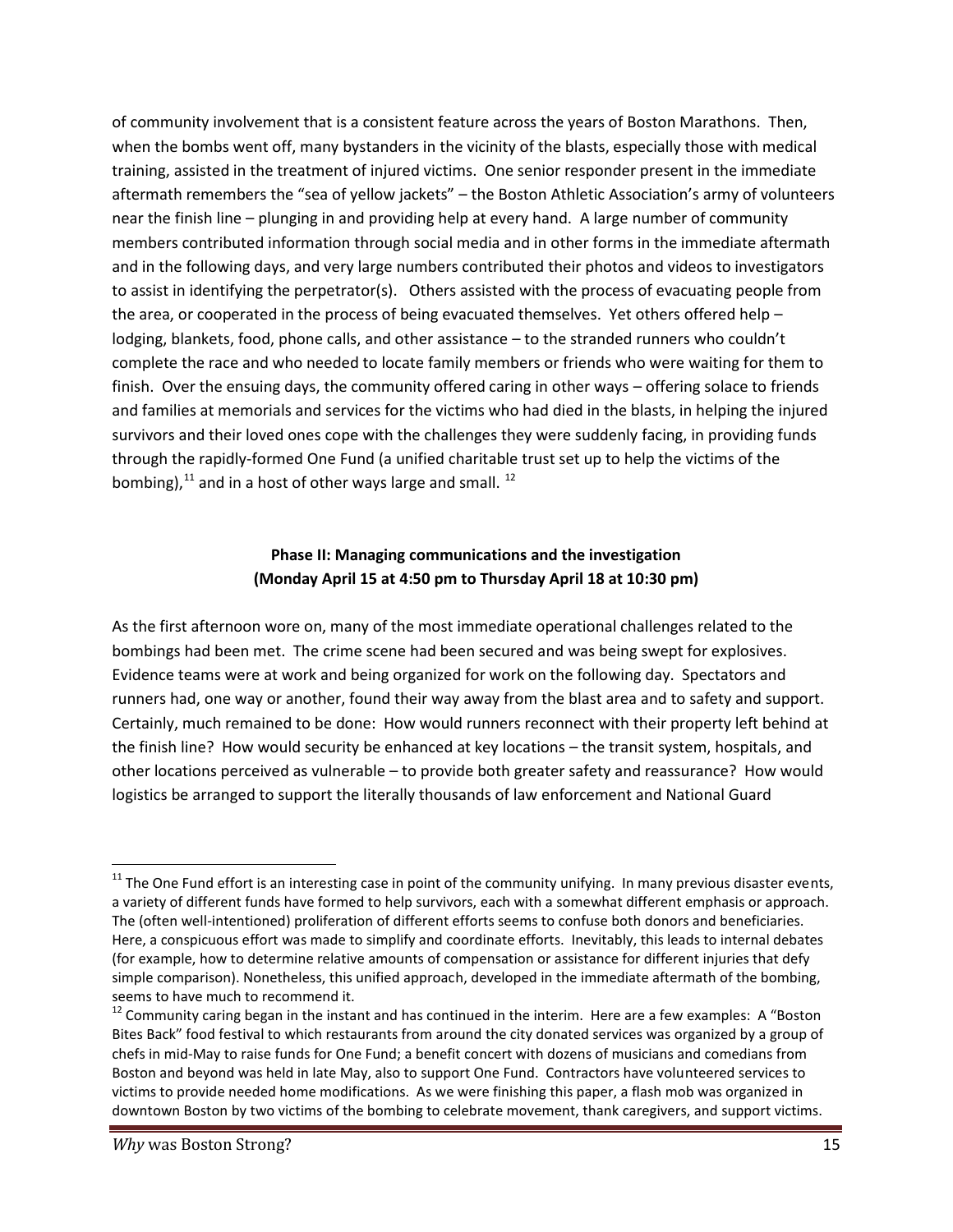personnel now assigned to various aspects of the ongoing response? For the most part, though, these operational tasks were being identified, organized, and attended to.

What increasingly loomed in front of the senior leadership group were three broader and less operational matters: (1) the management of and flow of communication about the event through the media to the public; (2) the organization and management of the criminal investigation; and (3) the continuation of daily police operations in the city, beyond the critical 13-block area.

The first press conference began at the Westin Copley Place Hotel at 4:50 pm on Monday afternoon, almost precisely two hours after the bombs went off. The result of a concerted effort, particularly by the governor and members of his staff, to develop and present an organized and unified message, it consisted of a dozen senior officials on a small stage. Only the governor and the Boston Police Commissioner spoke; both gave short statements and answered questions. It lasted about eight minutes.

After arriving at the command center in the Westin Copley Place Hotel, Mayor Thomas Menino held a press conference, joined by the governor and the Boston Police Commissioner, flanked by several other senior officials, beginning at 5:54 pm and lasting about 7 minutes. In it the mayor expressed his condolences to the victims and their families and expressed confidence in Boston's ability to respond to and recover from the events. The governor and police commissioner also spoke briefly.

As the bombing was nearly immediately widely perceived as a terrorist act, it was anticipated that the FBI would assert federal jurisdiction and become the lead agency; this was announced at the opening of the third press conference, which began at 8:50 pm on Monday evening. This press briefing, originally announced for 7:00 pm, was delayed by discussions about the message to be conveyed and who would speak. A larger group of officials crowded onto the stage (including some politicians who would have no obvious role in the event). The governor opened with a carefully structured statement in which he briefly described what was known and articulated a series of steps that had been taken, including the securing of the crime scene, the FBI taking the lead role in the investigation, and the establishment of a support center for runners in the nearby Boston Park Plaza Castle (where runners were being bussed from along the route and families and friends could gather to meet them). He announced that on the following day Boston would be "open for business, but it will not be business as usual," observing that among other things that there would be little or no access to the crime scene area for residents or businesses, that there would be a heightened security presence in various areas of Boston, and that there might be random searches of backpacks on the transit system. He called for vigilance on the part of everyone. He commended and thanked residents and spectators along the marathon route for extraordinary acts of kindness to the runners. Four other officials spoke during the session, which lasted a little over 15 minutes. The FBI Special Agent in Charge confirmed that the FBI was taking the lead in the investigation and would conduct it through Boston's existing Joint Terrorism Task Force, which included agencies represented by the other law enforcement officials on the podium. The US Attorney, the Boston Police Commissioner, and the Suffolk County District Attorney also spoke. Requests for the public to provide information – and, especially, photographs or video captured near the scene just before, during, and just after the event – were made during the briefing.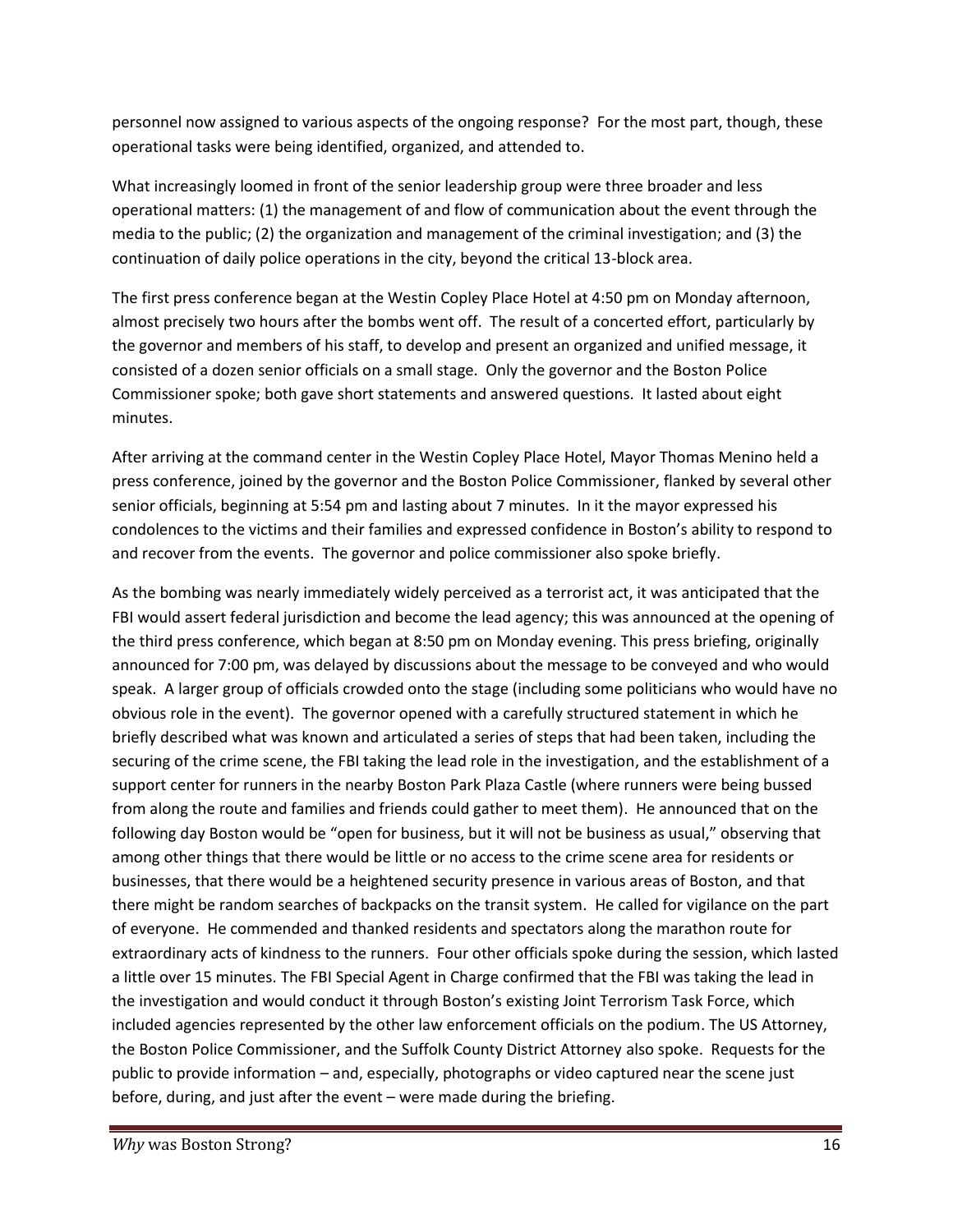Meanwhile, local, national and international news media converged on Boston, fueling a continuous hunt for new leads, reports, and other material. Social media, too, continued to carry a high volume of comments, observations, and speculation. Over the next few days, the intense focus by media and the need for new material would generate both accurate and inaccurate reports about the investigation, suspects, leads, and arrests (of which there were in fact – until Friday – none).

One significant focus of the investigation was on scrutinizing the photographic evidence from the scene of the blast, and investigators requested spectators and others who had photos or videos that might contain useful intelligence to forward copies to the FBI. The community response was overwhelming. The area of the blast probably had the greatest saturation of photographic coverage of any place in the country at the time the bombs went off, so the likelihood of finding useful photographic evidence seemed quite high. On the other hand, the massive volume of material that flowed in created logistical problems of finding enough trained photographic analysts to search for the useful frames among the multitude of images received. The investigation received an astonishing flood of information and leads that had to be digested, decided about, and in some cases acted upon. Eventually, this generated crucial progress in the investigation – but it also generated a torrent of *mis*information and bad leads. Thus, a major challenge in events of this kind – inevitably fraught with imperfection – is separating the modest amount of useful, accurate, actionable information from the flood of confusing, erroneous, and irrelevant observations in which the valuable leads are embedded.

While the FBI had been established as the lead agency for the investigations, other agencies had their own independent interests in investigating, for both federal and state crimes had been committed. The Boston Police Department investigates homicides within its city limits; the Suffolk County District Attorney (who oversees prosecution of state crimes in Boston) and the US Attorney (who is responsible for federal prosecutions in Massachusetts) each had an intense interest in how the investigation was conducted, how evidence was being collected and secured, and in who had access to what information, evidence, and intelligence about the matters being investigated. The joint task force for the investigation was rapidly convened, with the FBI as the investigation's lead agency and with the US Attorney's office ultimately in charge of the prosecution. Leaders of the organizations directly involved in the investigation agreed to cooperate fully with one another in all aspects of the investigation, and in many areas of investigative activity, the cooperation at the senior level projected reliably down to the tactical level. For example, perhaps in part because it was a massive task requiring a very large number of trained people, evidence collection at the crime scene was conducted by teams drawing on personnel from multiple agencies, and cooperation and coordination among these groups seems to have been strong.

In other areas of the investigation – particularly in the sharing of intelligence and findings from the reviews of security tapes and the massive amount of other video provided by media and spectators – it proved less easy to overcome the institutional barriers to sharing information and working together. When friction rose to a sufficiently high level, senior leaders quickly addressed it, directing their subordinates to collaborate, but there were many bruises along the way.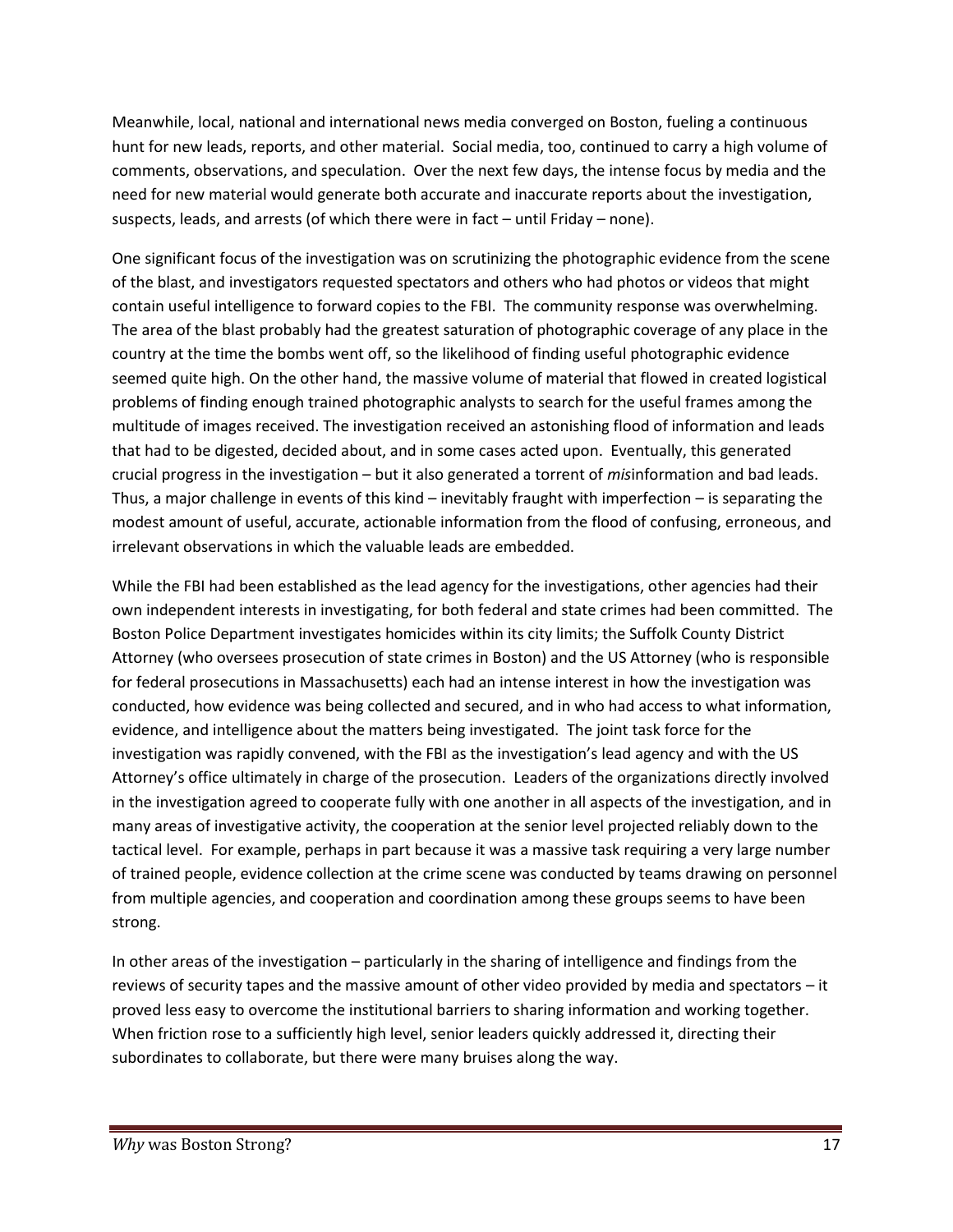As suspects were identified from video and photographic evidence and better photographs of them were obtained, discussions began about whether to release the photographs to the public. Initially, there were conflicts of view within the investigation about how much to reveal. This is a common problem in investigations of potentially ongoing terrorist events – releasing more information may allow the public to help identify the perpetrators, possibly reducing the probability of another attack, but it also forewarns the suspects that authorities may be closing in and may give them a chance to flee, possibly reducing the likelihood of a successful apprehension and prosecution. Both sides of this debate have strong arguments in their favor, so making this decision is complicated and difficult. There were strong advocates for both views within the marathon bombing investigation, and thus ensued what one official involved in the discussions characterized as a "healthy and constructive debate."

As this debate developed, a consensus gradually formed in favor of releasing the photos. Part of what shifted the balance was that it came to be seen as risky *not* to release the photos. If the investigation had photos in hand that it regarded as accurate depictions of the suspects – as indeed it did, by Wednesday morning – and had not released them, what would happen if the perpetrators were then able to carry out another attack before investigators were able to track them down? Many (perhaps justifiably) might feel that the second attack might have been prevented if the public had been shown the pictures and been asked to help identify the suspects. If this were to happen, it would put all of the agencies involved into a nearly impossible "hindsight" situation.

One result of the (necessary) secrecy imposed concerning the investigation was that there were intense efforts by media to get reports about progress, and this led to a number of leaks (some accurate and many not), further contributing to the uncertainty surrounding the event. There was also substantial echo of media reports in diverse social media channels, together with a flow of direct observations, commentary and opinion, and completely unfounded speculation.

As the week wore on, coordinated official communication became more sporadic. There was no general news conference held on Wednesday, as many who would have been involved were working intensively on the question of whether the photos should be released. A great deal of information – and a great deal of *mis*information – about the investigation and related activities and events was carried in the press and through a variety of social media channels. As one example, on Wednesday afternoon John King announced live on CNN that he had confirmed with two federal sources, one in Washington and one in Boston, that a suspect was in custody. News helicopters followed a motorcade headed to the federal courthouse in Boston, speculating that the suspect was being taken to be arraigned. Everything about this report, which was widely repeated, was incorrect.

Thursday morning saw another massive logistical challenge, as the President and First Lady travelled to Boston to attend a multi-denominational service in Boston's South End and to visit injured survivors in Boston hospitals. As one initially exasperated senior law enforcement official observed, "The city may have needed this event, but law enforcement didn't." As the President's visit unfolded, though, almost everyone came to see it as positive and important for the survivors and their families, for the city, and for the nation. Nonetheless, the visit created substantial additional demands for already taxed and fatigued security services. In addition to continuing their work on the ongoing investigation and in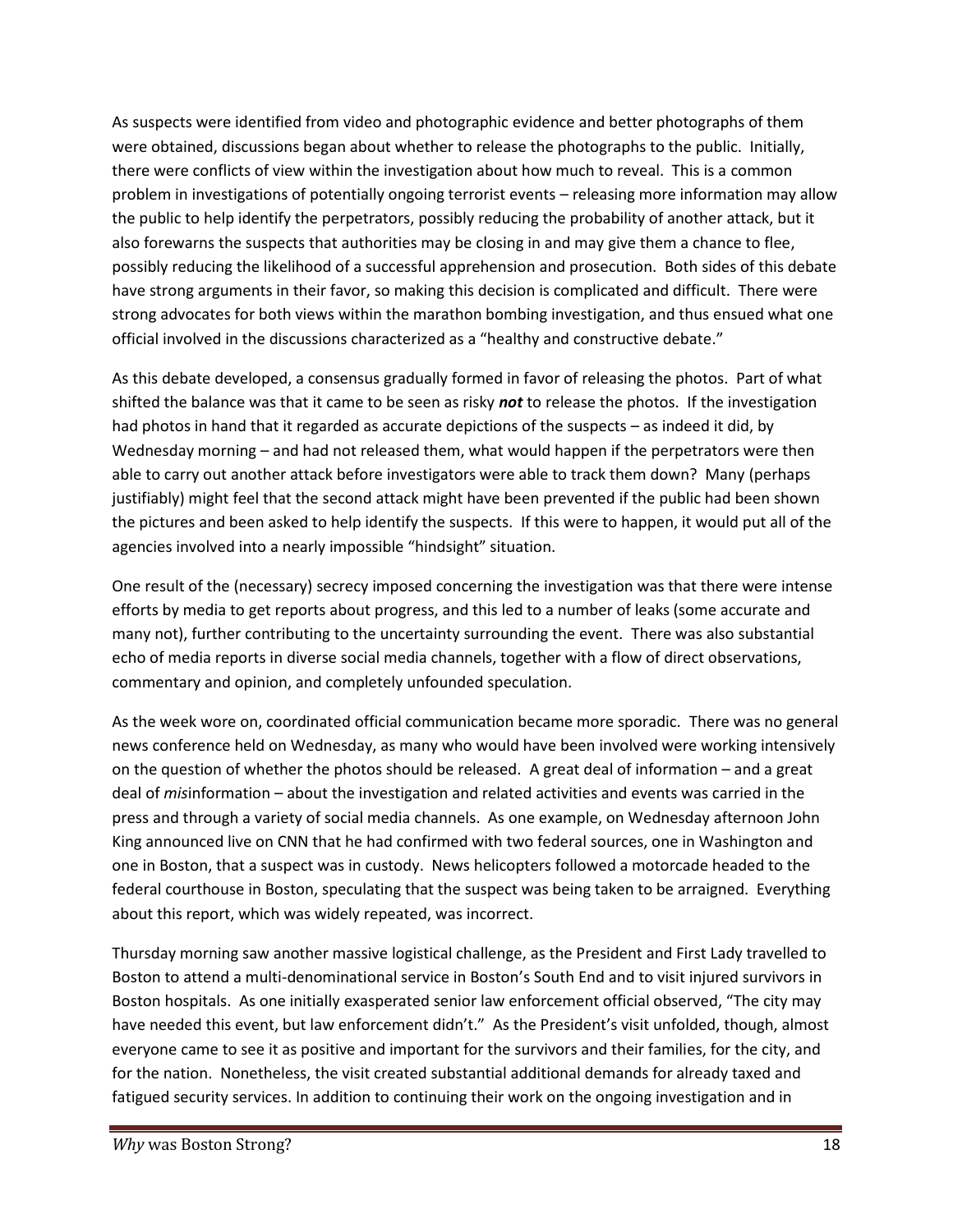chasing leads that were continuing to flood in, especially to the FBI and the Boston Police Department, they now had to provide for everything ranging from crowd control at the multi-denominational prayer service (and for hours ahead of time as people queued for very limited seating) to traffic control along the President's motorcade route to yet more EOD dogs to sweep sites where the President would be visiting.

Cooperation in getting resources was sometimes creative and improvisational. Illustratively, when more EOD dogs were needed, it was determined that the Air Force had dogs it could provide, but had no mechanism to lend them to the City of Boston.<sup>13</sup> A request to the Air Force for the dogs was made by the Secret Service – which, once they were in hand, could lend them to the City as part of the coordinated security apparatus for the President's visit. But cooperation was not always the order of the day. In one illustrative (though certainly not typical) event on Thursday, a group of law enforcement officials in a car with out of state plates were staking out a location thought to be connected to the assailants. A uniformed on-duty local police officer from that jurisdiction, suspecting that they were engaged in a stake-out and knowing that he had not been informed of any activity of this kind that should be taking place in his precinct, approached them and asked who they were and what they were doing – and the group refused to identify themselves.

The investigation continued apace during and after the President's Thursday visit. As the consensus grew that the photos should be released, the FBI, as the lead investigative agency, worked with the office of the US Attorney in Boston and with the Department of Justice in Washington, DC, since they would be responsible for carrying out any subsequent prosecution in the case – and releasing photographs of individuals identified in an investigation can complicate matters during trial. This coordination took some time, but at 5:20 pm on Thursday, April 18, the FBI held a press conference in Boston in which Special Agent in Charge Rick Deslauriers, reading a carefully-worded statement, released photographs of two people identified as "suspects," saying they were considered to be "armed and dangerous." One widely reported description of the final stage of the decision to release the photos is that the photographs had been leaked to the press by someone inside the investigation, and the FBI released them officially after being told that a major media outlet would shortly release them if the FBI did not. According to this account, the FBI asked for – and received – an agreement from the media outlet to hold off on releasing the photos until the FBI could make arrangements for an official release.

Release of the photographs, predictably, immediately resulted in a new flood of information – some of it useful and much of it not  $-$  pouring into FBI headquarters in Boston.<sup>14</sup>

<sup>&</sup>lt;sup>13</sup>The discovery of available dog teams arose from a prior relationship between an Air Force officer and a Boston Police Department official, who had been in a training course together. The Air Force officer called to offer any assistance that might be needed … and the BPD official asked, "Can you get us any EOD dog teams?"

 $14$  As events unfolded, both sides of the debate about whether to release the photos could find affirmation of their views. Release of the photographs did, indeed, result in receipt of a great deal of additional valuable information from the public. It also seems, however, to have precipitated the attempted flight of the suspects from Boston.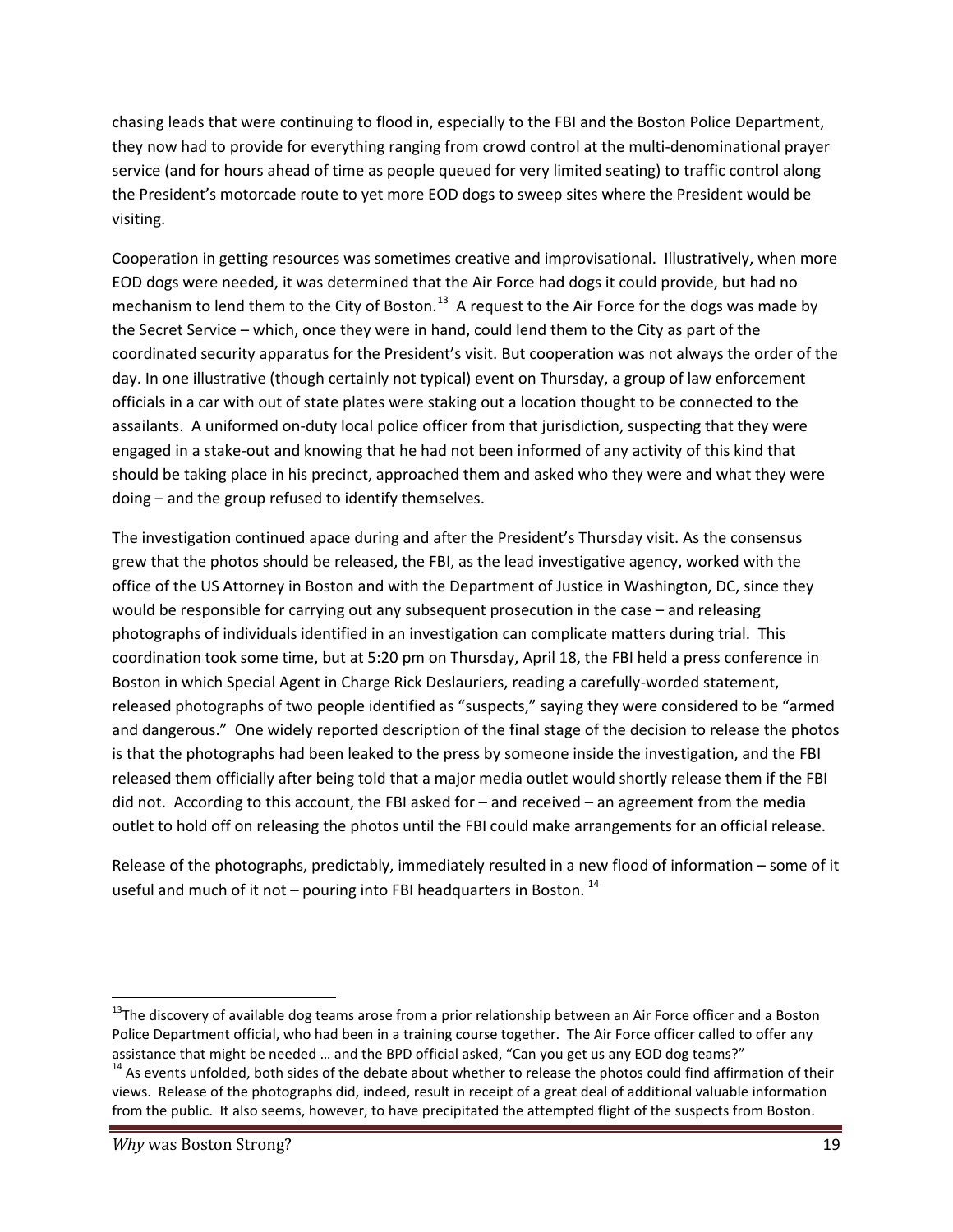#### **Phase III: The endgame (Thursday April 18 at 10:30 pm to Friday April 19 at 9:30 pm)**

On the evening of Thursday, April 18, an armed robbery took place at a 7/11 convenience store at 750 Massachusetts in Central Square in Cambridge. MIT police officer Sean Collier, on patrol that evening a few blocks away and hearing reports over his radio about the robbery, had positioned his vehicle near the intersection of Vassar Street and Main Street facing out toward a street that suspects fleeing from the robbery might traverse and from a vantage point where he could monitor an illegal left turn that people commonly made into the campus. Surveillance video from a nearby building shows that at about 10:25 that evening, two men approached Collier's vehicle on the driver's side from behind and shot Officer Collier five times. They moved away from the vehicle, and then returned, apparently attempting to steal Officer Collier's weapon, but were unable to get it to release from his "retention" holster (designed to make it difficult for anyone other than the owner to remove it). They then left the scene.

MIT police, responding to reports of noise in the area, were unable to reach Officer Collier on his radio, and other responding units found Officer Collier in his vehicle at 10:33; they immediately summoned medical assistance. As this was a likely homicide, the Middlesex County District Attorney, using the investigative service of the State Police, would investigate the shooting. With reports of a police officer shot, however, numerous other agencies sent personnel to the scene.

While the homicide of a campus police officer, especially on a university campus, is extremely rare, it was not immediately obvious that this event was connected to the marathon bombing. Some observers on the scene thought it might be connected to the armed robbery at the 7/11 that immediately preceded it, while others thought instantly that it was so unusual that it might be related to the marathon bombing. These differing assumptions then influenced the interpretation by different observers of the other events that then unfolded.<sup>15</sup>

Around 11 pm, a Boston-educated Chinese immigrant driving a new black Mercedes SUV was carjacked when he pulled his car over on Brighton Avenue in Allston to answer a text message. He would later describe the carjacker as a "Middle Eastern" male who got into his car, showed a handgun, and told him that he wanted money, that he had shot a Cambridge police officer, and that he had carried out the marathon bombing. After a meandering drive through Allston and Watertown, they stopped and picked up a second man who had been following in an older car. The car owner would later describe him as looking like one of the men in the FBI photos released earlier in the day. He and the carjacker loaded a series of heavy objects into the SUV and then headed back to Cambridge with the carjack victim still in the car. During the drive the carjackers indicated that they intended to travel to New York. When they stopped to buy gas in Cambridge around 12:15 am, with one of the carjackers in the gas station convenience store and the other having put down his handgun to fiddle with a GPS device, the car owner seized a chance to escape and jumped from the car, fleeing to a second gas station nearby, from

 $15$  As events would eventually turn out, the armed robbery at the 7/11 was apparently independent both of the marathon bombing and of the shooting of Officer Collier – though this could not be definitively known at the time.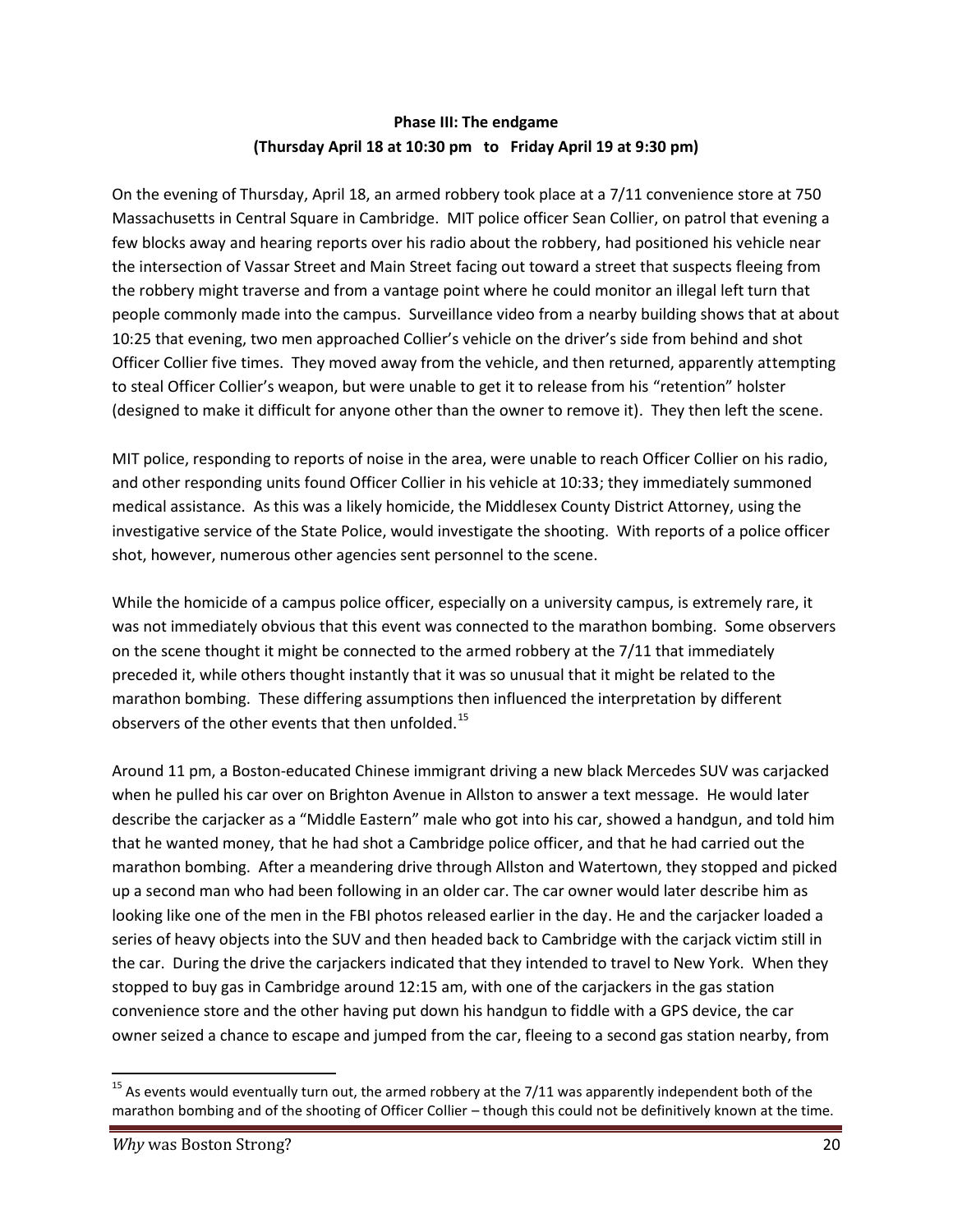which he told the attendant to call 911. The two carjackers quickly drove off in the SUV in the direction of Watertown.

The car owner was (understandably) upset, and his English was imperfect, so while he gave a description of the carjackers, it took a long time before he indicated that the carjackers had said that they were responsible for the marathon bombing. Officers who interviewed him reported the description of the two carjackers as Middle Eastern males who were headed toward New York. Shortly thereafter, area police officers were told to stand by for a "be on the lookout" advisory "from Cambridge." The Cambridge dispatcher broadcasting the description and license plate number of the SUV described the carjackers as two Middle Eastern males, possibly headed to New York, adding that they were "wanted for a carjacking in Cambridge, possibly related to the Cambridge incident" (presumably, a reference to the homicide of Officer Collier). In neighboring Watertown, officers on patrol were specifically notified by the Watertown dispatcher to look for the stolen SUV. Throughout the evening, and certainly while looking for the vehicle, public safety agencies in the region were monitoring radio networks and using the BAPERN channel.

About 40 minutes later, with the assistance of GPS technology in the car-jacked SUV, the Watertown Police dispatcher was provided with a location of the vehicle, which by this time was back in Watertown. A Watertown police officer on patrol in that area radioed dispatch in Watertown to ask for the license plate of the SUV to be repeated, and said he had the vehicle in sight and was following it. He was advised not to approach or stop the vehicle until backup had arrived, and he continued to follow the vehicle without lights. The SUV stopped on its own, however; and the driver got out of the vehicle, approached the Watertown police vehicle 15 to 30 yards behind the SUV, and began firing at the officer and cruiser. The Watertown police officer put his car in reverse, backing away from the assailant, and radioed that shots had been fired. A second Watertown unit arrived on the scene about this time and also engaged the assailant. A gunfight ensued in which shots were fired and explosives were thrown at police, which was reported to Watertown dispatch; the dispatcher then requested assistance from other units, giving the location as the intersection of Dexter and Laurel Streets. A large number of law enforcement officers from a number of different departments were dispatched or on their own initiative began to move toward Watertown. The gathering point, both sides of the intersection at Dexter and Laurel, is a densely settled maze of suburban streets, slightly removed from more trafficked roads and usually quiet in the middle of the night.

In the ensuing minutes, there was an intense and confusing gun battle in the general vicinity of Dexter and Laurel Streets. The assailants threw multiple explosive devices, some of which detonated while others did not. One of the assailants fired multiple rounds from the lone handgun that they had between them (which apparently was reloaded at least once during the event). The Watertown police officers who had first engaged with the two assailants coordinated with one another; while two engaged the assailants directly, two other responding Watertown officers engaged in a flanking maneuver.

Coordination with other arriving officers was much more difficult. During the course of the battle, many police officers from other agencies arrived in the general vicinity of Dexter and Laurel streets. Many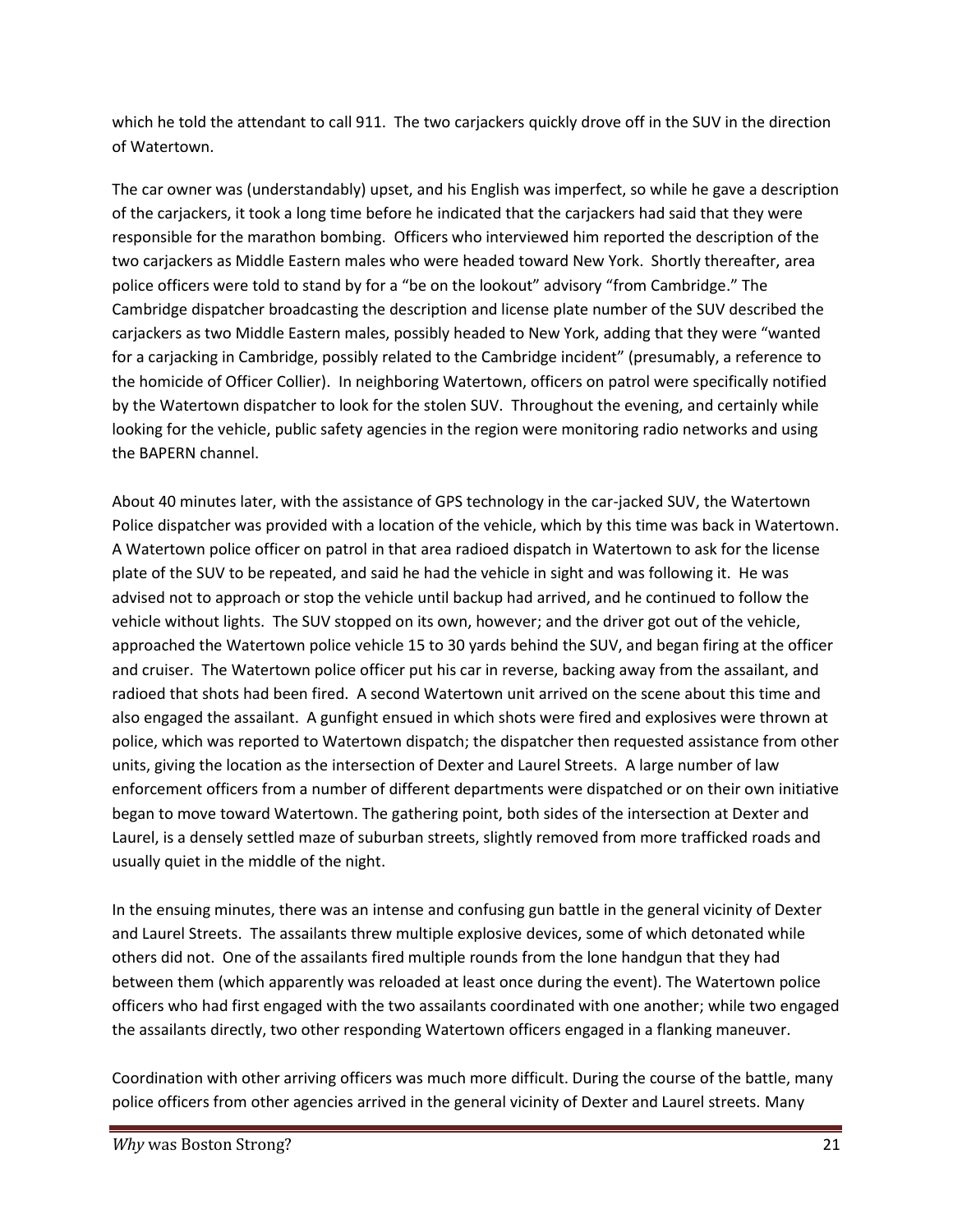rounds were fired, some penetrating nearby homes and vehicles. Whether dispatched or self-deployed, most of these officers seem to have arrived individually; once on scene, they do not appear initially to have self-organized into working units, but instead tended to act individually – at least until somewhat later, when very senior commanders from various agencies began to arrive on scene and made conspicuous efforts to produce a more structured response.

The gun battle with the assailants ended when one of them approached a Watertown police officer in a driveway off Laurel Street, firing at him at close range. The officer returned fire, and is thought to have hit the assailant multiple times. The assailant's weapon then either ran out of ammunition or jammed; he then threw it at the officer, striking him in the arm, and then ran back toward the street. The officer pursued him, tackling him in the street. While he and two fellow Watertown officers were taking the assailant into custody, the second assailant drove the SUV toward them on Laurel Street. Police officers dove out of the way. The SUV apparently ran over the first assailant, dragging him along Laurel Street for what was reported to be about 30 feet; the SUV then escaped the immediate scene in what some observers described as a hail of gunfire (apparently involving hundreds of rounds fired).

At some point during the exchange of fire, MBTA Officer Richard Donohue was struck in the groin by a bullet. He was attended to by officers from several departments who summoned Watertown Rescue emergency medical assistance and tried to stop his severe bleeding, but he lost consciousness at the scene. He was loaded into an arriving rescue ambulance, along with a State Police officer who was a paramedic (who made a habit of carrying his medical equipment in his police cruiser) and the two EMTs from the rescue vehicle – which left no one to drive the vehicle. They yelled for someone who knew the streets to drive, and one of the Watertown police officers jumped into the vehicle. After having to drive several blocks out of his way to avoid streets blocked by a tangle of police cars that had been left by police officers from many different agencies as they arrived near Dexter and Laurel Streets, he drove the few minutes to Mount Auburn Hospital's emergency department. A surgeon from a Level I trauma center was doing a rotation at Mount Auburn that night; together with a dedicated and committed team of emergency department physicians, and in spite of his severe blood loss, the medical team was able to save Officer Donohue's life.

Medical assistance for the assailant who had been taken into custody was also summoned, and he was separately transported to a Boston trauma center.

The second assailant drove several blocks west on Spruce Street and then abandoned the SUV, proceeding into the surrounding neighborhood on foot. Police were initially hindered in their pursuit by the snarl of police vehicles parked at the scene when other officers arrived to provide support or engage in the gun battle. Some eyewitnesses reported that police followed with a lag of perhaps 45 seconds.

A series of interrelated incidents then followed in which police officers on the scene attempted to apprehend the assailant who had fled in the SUV. Erroneous radio reports that a State Police SUV had been stolen by the fleeing assailant led to a substantial number of rounds being fired, apparently by one or more police officers, at a State Police SUV departing the scene. By this time, reports had been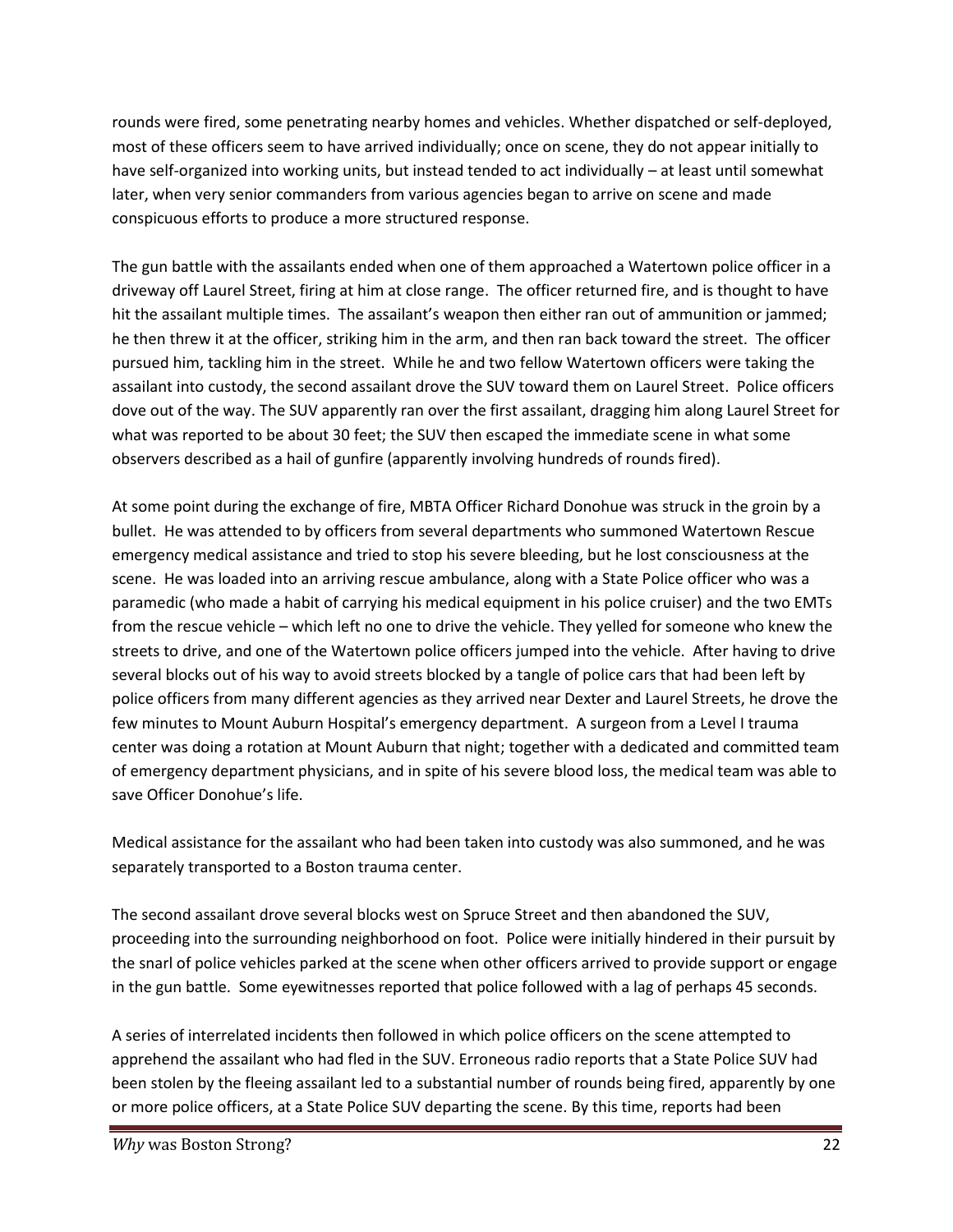broadcast that the carjacked SUV owner indicated that the carjacking suspects had said they were the marathon bombers; in addition, their use of explosives during the gun battle led some to conclude that they were the bombing suspects. At a minimum, this had put all officers in the area on notice that the fleeing suspect might have further explosives, including the possibility that he might be wearing a suicide explosive vest or other device. Each of these "distractions" interrupted the efforts to locate the second suspect.

In the darkness and confusion, several vehicles as well as pedestrians in the immediate area were treated as potential suspects. A pedestrian passing through the area not long after the gun battle was stopped by police. This scene was joined by a number of arriving police officers, and the pedestrian was surrounded by officers from multiple agencies, most with weapons drawn – which meant that officers were in effect also pointing their weapons at one another. This was resolved by the arrival on scene of a very senior police officer. He took tactical command of the situation, organized the police response to move officers out of each other's line of fire, and gave instructions to the pedestrian to demonstrate that he was not wearing a suicide vest.

An arriving senior officer from another agency came upon this scene, coordinated with his senior colleague already in charge at that location (whom he knew personally from earlier joint training and jointly-managed fixed events), and moved on to the next incident – a similar set of circumstances in which a driver had been detained in his vehicle. Here, again, there were many officers from many different agencies surrounding the vehicle with weapons drawn, creating a potential crossfire hazard. It took the arrival of a very senior officer to take tactical command and organize the effort by ordering the second and third rows of officers to holster their weapons and then telling the driver to get out of his car and take his clothes off so that they could see that he was not wearing explosives.

As these sub-events were resolved (or brought under control), senior commanders gathered with one another, feeling a need to form a joint command post and organize the larger search and apprehension mission. Originally, they convened near the intersection of Dexter and Laurel, but found this unsuitable because it was a crime scene, with unexploded ordnance still in the street and brass from literally hundreds of rounds fired that would eventually have to be collected as evidence. Having more people come to and walk through this area would expose them to greater hazards and would further disrupt the evidence. So the decision was made to form a general command post a few blocks away at the Arsenal Mall. By this time, command level officials from manyagencies had responded to Watertown, and were directed to the Arsenal Mall location. An early decision in the command group was to establish a wide perimeter, containing about 20 blocks, around the area in which the escaped assailant's car was found.<sup>16</sup> One important advantage conferred by the large number of dispatched and selfdeploying officers arriving in Watertown was that there was adequate staffing to set and supervise a large perimeter. Starting from early in the initial response to the gunfight, officers on the scene as well

<sup>&</sup>lt;sup>16</sup> In the confusion of the aftermath of the intense gunfight and in the darkness of the night and with many officers present from other localities and agencies who were not familiar with streets of Watertown, the established perimeter actually centered more on the initial gunfight at Dexter and Laurel Streets than on the location of the abandoned SUV.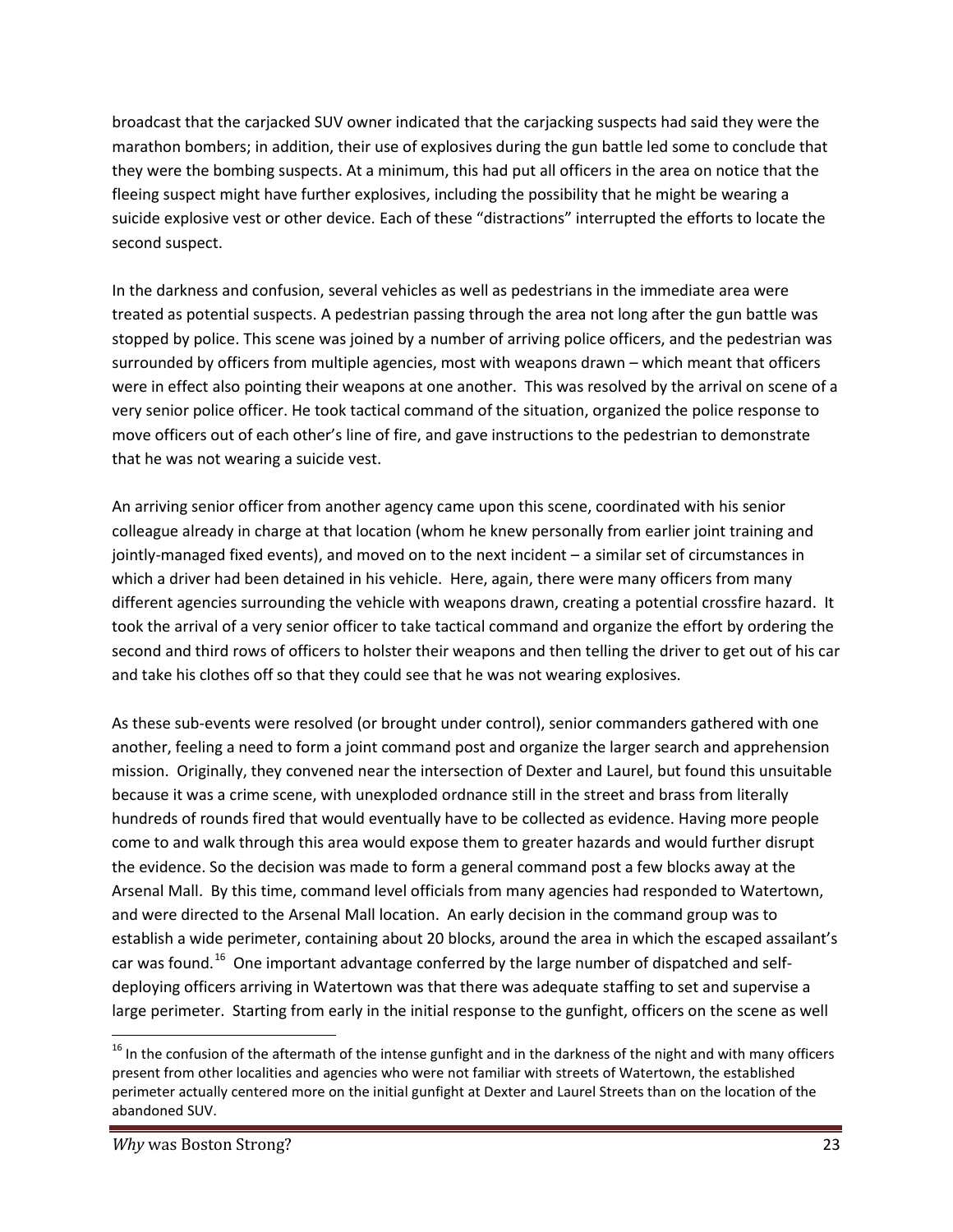as some newly arriving were deployed to maintain a perimeter watch. Meanwhile, groups of police officers from several agencies coordinated in the field searching within the perimeter for the assailant, who was still at large.

As the situation in Watertown stabilized overnight with no further sign of the assailant, the determination was made at the command post to organize a systematic search within the cordoned-off area starting at dawn the following morning. The senior command group gathered in a large State Police command vehicle at the Mall; a tactical command post to organize and operate the search process was organized nearby.

The command group now faced considerable uncertainty about the nature of the ongoing event. One concern was that the event might now be evolving, with additional people involved. Why had the suspects come to Watertown? Was there a safe house, or a cell living there that had now been activated? Apprehensive that the event might now be spreading, the command group began to consider whether a wider area should be "locked down."

They discussed how wide an area they should request be closed, aware that public transit would soon be starting its early morning service, making it possible for the missing suspect and/or accomplices to leave the area and disappear into the city by blending into ordinary daily commuter traffic. The group learned that a taxicab had picked up a man in the vicinity of the Watertown events and dropped him at South Station (the regional Amtrak hub where trains depart for cities along the east coast). This, together with a recognition that flight from the area on foot was a practical reality, heightened the sense of a need to control a wider area.

In an early morning conference call with Massachusetts Governor Patrick and Boston Mayor Menino, the command staff made its recommendation that a large section of the western metropolitan area be asked to "shelter in place." That is, residents of Watertown and surrounding communities, including Cambridge, Waltham, Newton, Belmont, Brookline, and substantial parts of Boston, would be asked to close their businesses voluntarily and not leave their homes during the day on Friday, April 19. The governor and mayor approved the recommendation, issued the "shelter in place" request, and suspended public transit until further notice. Some other communities not included in the governor's official request – including Somerville, which lies immediately to the north of Cambridge (and, it later turned out, very close to the family apartment where the suspects lived) – also suggested to residents that they stay indoors with doors locked and minimize any outside travel. The affected communities, which awoke to vivid reports of the overnight gun battle in Watertown, cooperated to a very considerable extent with this request.

Early Friday morning, the assailant who had been fatally injured at the scene of the Watertown gunfight was identified through fingerprint matching as Tamerlan Tsarnaev, an immigrant of Chechen descent with US permanent resident status and a pending citizenship application.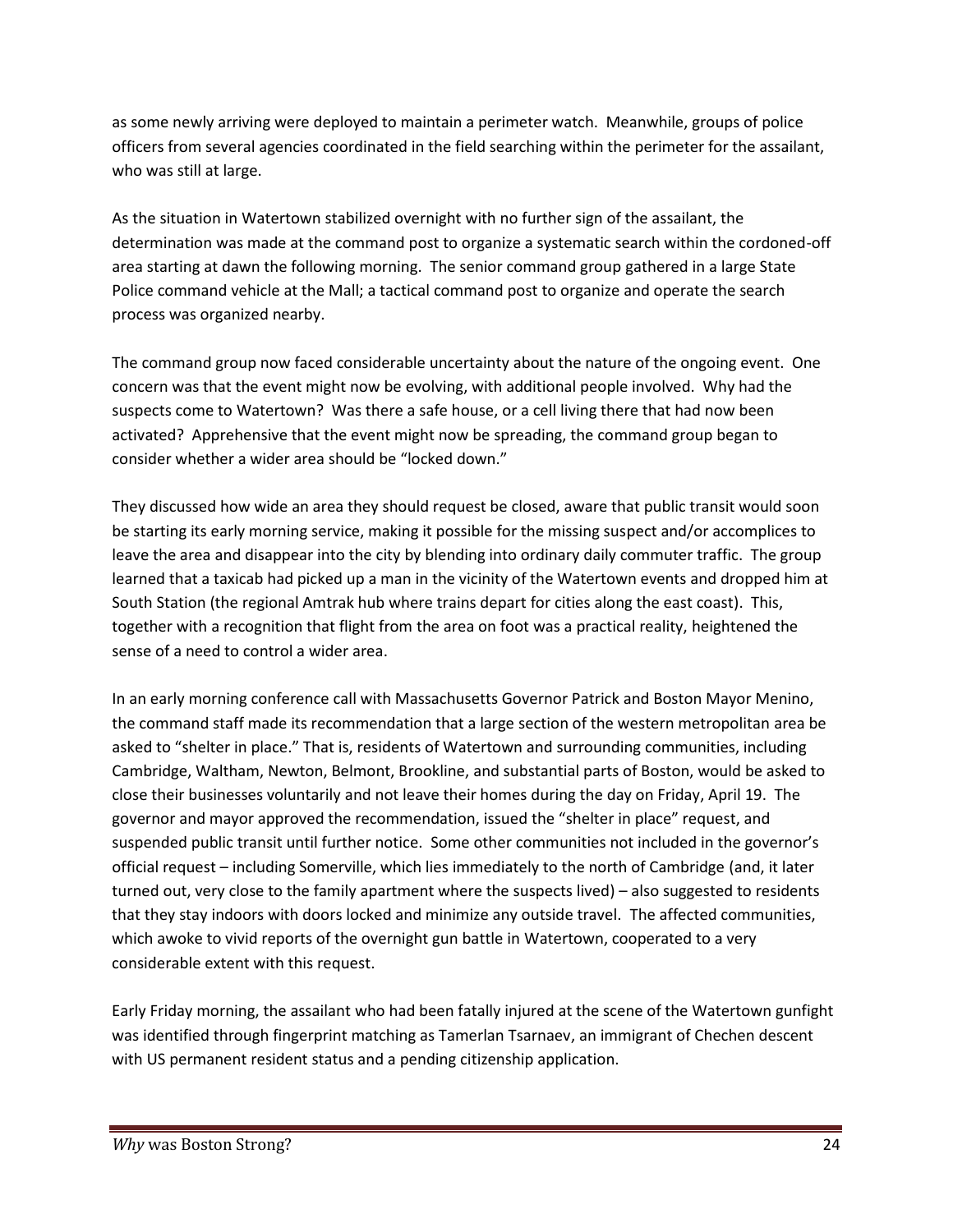Police sought the taxicab in which the unidentified person had been transported from Watertown to South Station; it was located and detained near Kenmore Square in Boston. When it was stopped, there was a passenger in the front seat (an unauthorized and unusual circumstance) who, like the Tsarnaev brothers, was determined to be a Chechen. The driver's name was checked and found to be on the national terrorist watch list. An explosive ordnance team was summoned to search the vehicle, and an EOD dog hit on an object near the vehicle. All of this added significantly to the sense that the event might be enlarging, with a sleeper cell now possibly activated and on the move. It turned out, however, that the driver's name had been misspelled, and that he was not in fact on the watch list, that there was nothing suspicious about the Chechen in the front seat, and that the EOD hit was false and the object was harmless – but in the initial process of this sub-event, anxieties about the possibility of wider involvement had again been accentuated.

In organizing the Watertown search, the command group determined that tactical teams should be used to conduct the planned house-to-house search for the suspect, and accordingly the tactical command post divided the area into a grid with five areas, with a tactical team assigned to each. These teams were supplied by multiple agencies, but each acted within its own command structure as a unit within its grid area. Police had no authority (except in a case where they had probable cause to suspect that a household was under duress) to search homes without permission; accordingly, they proceeded by contacting residents and asking if they would like to have their homes searched. Although the neighborhood in which this took place is highly diverse demographically, there was abundant cooperation by residents. Tactical teams were courteous and highly professional throughout the day. The work, conducted in full tactical gear and in many teams with few breaks and little food, was grueling.

As they searched through their grid areas, there was no simple way for the tactical teams to hold the ground that they had already searched; it might therefore have been possible for the suspect, even if he were in the area of the search, to move from an unsearched to an already-searched area. In addition, there were distractions that arose at various times during the day, as reports from residents in the search areas drew attention to an open door here or an open window there. On occasion, this resulted in teams, or parts of teams, moving from the area they were in the process of searching to another area within their grid area, resolving the issue, and then returning to where they had been to resume their search, so there was both systematic and some less systematic movement within the search areas.

Over the course of the 18 hours following identification of Tamerlan Tsarnaev as one of the suspects, the development of increasingly detailed knowledge about him led to activity in Cambridge, New Bedford, and Dartmouth; information was uncovered about the whereabouts of the two suspects since the time of the bombing and about their associates. This was monitored, but mostly not directed, by the command group at the Arsenal Mall – though resources were sometimes dispatched from Watertown to follow these leads (in part because a very large fraction of all available police resources in eastern Massachusetts [and in some cases from even further afield] had gathered in Watertown).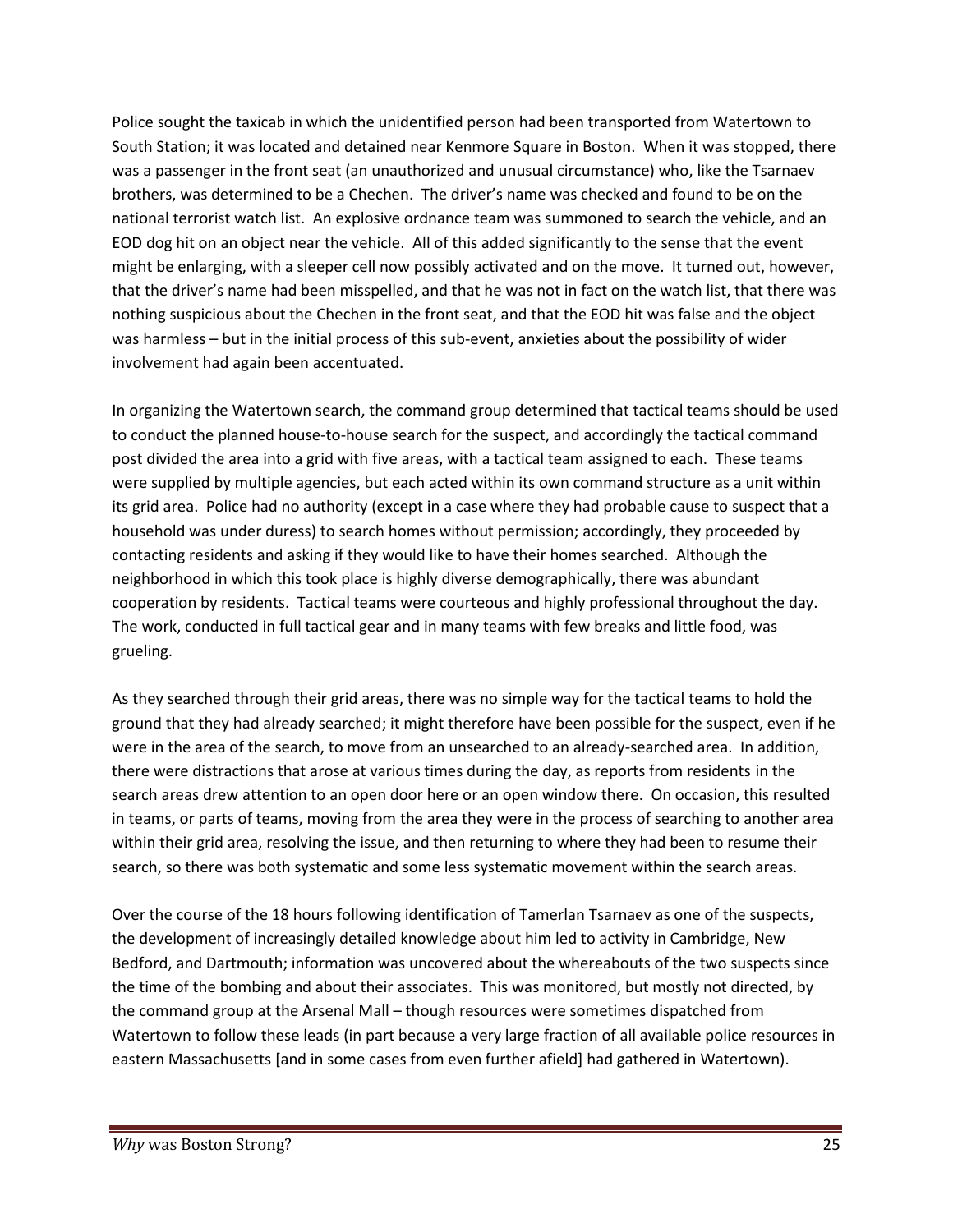Other matters also arose during the day that required attention from or release of resources controlled by the command group assembled in Watertown. Following leads developed from new intelligence flowing from the identification of the suspects, tactical teams were deployed to New Bedford, Massachusetts and to Dartmouth, Massachusetts to pursue evidence or associates that might be connected to the bombings.

In several cases, this involved the release of tactical teams that had been assembled in Watertown. The *command-level* cooperation in the deployment of these operations appears to have been smooth and effective. For example, tactical teams that had assembled in Watertown were redeployed, using Blackhawk helicopters provided by National Guard, to both New Bedford and Dartmouth. *Tactical* coordination, however, was not always so strong. At one point during the day, when the possibility that Tsarnaev had gone to his college campus at the University of Massachusetts, Dartmouth, two tactical teams were to be deployed to Dartmouth, from *different* agencies, using National Guard helicopters. In the execution, two tactical teams from the *same* agency got to the two Blackhawk helicopters first, and left the team from the other agency on the ground in Watertown. This was eventually resolved through procurement of another Blackhawk from the National Guard -- but not without some hard feelings on the part of the agency left temporarily grounded -- and resulted in more tactical teams than were probably needed in Dartmouth.

As the sites of law enforcement activity came to be scattered over a wide area, which, at times on Friday, constituted a large area of eastern Massachusetts, senior-level cooperation among the agencies remained generally strong. But this did not always translate into smooth tactical coordination at these operational sites among people from different agencies. While there were many instances of cooperation, there were also many instances in which it seems that cooperation could have been better. As an example, there was no systematic plan for sustaining the operation and supplying relief. Many of the tactical teams at this point had been involved in the searching for upwards of 15 hours.

As Friday afternoon wore on with no sign of the missing suspect, the command group realized that Watertown, Cambridge, Waltham, Newton, Belmont, and Boston could not be kept in lockdown indefinitely, and that at some point the "shelter in place" request would have to be lifted even if the suspect had not been located.<sup>17</sup> Accordingly, a press conference was assembled at about 5:30 pm on Friday evening, in which the governor announced that the "sheltering in place" had been useful, allowing the best possible chance of locating the suspect, but in spite of excellent efforts on the part of all concerned, the search had not resulted in capture of the second assailant. The "shelter in place" request, he went on, was now lifted; people and businesses could return to their normal activities. One tactical team was still finishing the search of its assigned area of the grid, but for the most part groups and teams assembled in Watertown began to demobilize and organize for departure.

 $17$  As one indication of the intense interest in the use of "shelter in place" as a device, on Friday afternoon Governor Patrick received a phone call from President Obama inquiring about how long the lockdown would continue.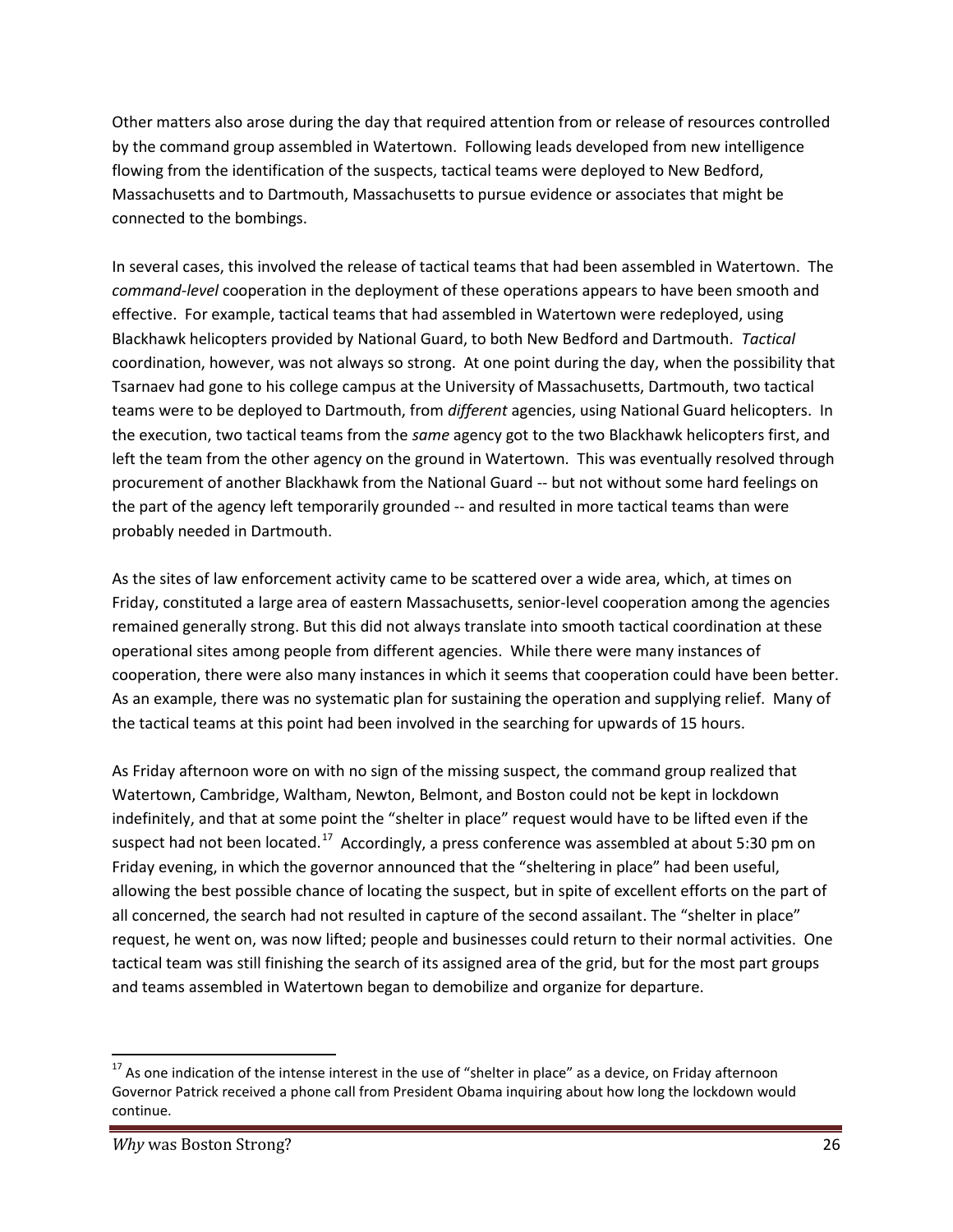Within minutes of the lifting of the shelter in place request, a resident on Franklin Street in Watertown, released from his home and entering his backyard to "get some air," went to fix the loose cover on the boat he had behind his house. During his day of confinement, he had noticed it had been disturbed (he thought, by recent high winds). On his first visit to the boat, he investigated, and set things right without detecting the presence of a person in the boat. It was when he returned to the boat a second time, a few minutes later, and lifted the cover, that he saw a person (or body) inside. He then called 911 and reported to the Watertown dispatcher what he had seen.

Almost immediately, a senior police officer was on the scene, establishing incident command and requesting "a tactical team" for support. He got much more than he asked for. Calls about this new circumstance went out over a broadly-monitored radio channel, and a very large number of police officers moved toward the dispatched address, resulting in a confused scene in which some officers appear to have been in the line of fire of others. Since many of the officers present were not familiar with the layout of streets in that area of Watertown, many were unaware of the dangers that were being created. The arriving tactical team was deployed by the incident commander, and a perimeter around the area was formed from other responding officers, but tactical command over the situation was incomplete, with many different organizations represented and less than universal recognition of the authority of the incident commander. Implicitly, some officers seemed ready to accept orders only from someone else in their own hierarchy. This might have worked if the commanders in their group had recognized and subordinated themselves to the incident commander, but those commanders were not always immediately available or present. While there was a good deal of cooperation and coordination among some officers, there was also at least one incident in which direct orders from a senior officer in one agency who was part of the incident command structure were ignored by a group of officers from another agency.

With multiple agencies – and multiple tactical teams – at the scene, some collisions over which group or agency was supposed to be holding which positions were perhaps inevitable. As an example, one regional SWAT team member, arriving on a rooftop to which he had been deployed, found a member of another SWAT team already in position there, and was told that "this is a [agency name] operation," and that he was not needed. "I'm a Watertown police officer," said the more recent arrival, "and I'm not leaving." (Both stayed.)

In addition to police officers, a large number of media representatives converged on the Franklin Street location, which had been revealed over police channels. In the aftermath of the lifting of the "siege," there were no apparent regulations in place about where media could now go – and so, indeed, they went. Eventually, many police officers drawn to the scene turned out to be managing the many reporters and camera people who also arrived on scene.

When the suspect tried to lift the boat cover, apparently using a fishing gaff he found in the boat which, from outside the boat, resembled a rifle, a tactical team member who had been stationed on a rooftop overlooking the boat fired upon him. This resulted in the outbreak of a substantial volume of contagious fire from other police officers on the scene. In tapes of this incident, the voice of the incident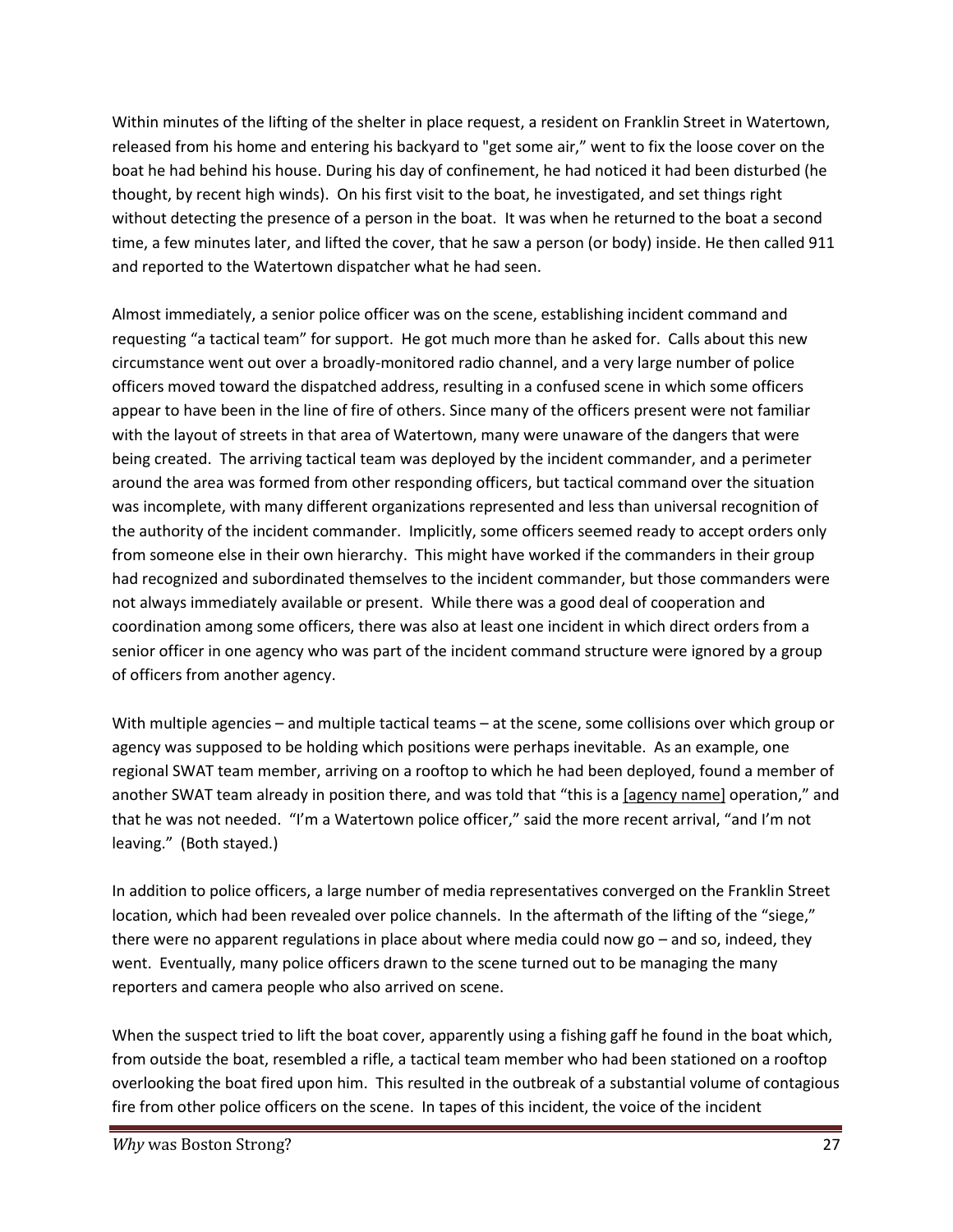commander shouting orders to cease fire is prominent, but the firing went on for over 10 seconds, and involved what appears to have been hundreds of rounds fired. There is at the time of this writing no indication that the suspect in the boat had a weapon or fired upon police.

Eventually – indeed, fairly quickly – the response around the boat became better organized. Under the direction of the incident commander, the perimeter was secured, and officers were moved out of one another's line of fire. The FBI's Hostage Rescue Team (HRT), a highly trained group combining tactical elements and skilled negotiators, was deployed to the scene; and the head of the HRT coordinated effectively and cooperatively with the incident commander about next steps. Responders were conscious of the fact that the suspect might be armed with either firearms or explosives or both, and might be wearing a suicide vest. Infra-red cameras from an overhead State Police helicopter provided useful intelligence about the location and degree of movement of the person in the boat underneath the boat cover, but also created noise that made it difficult to coordinate at the scene.

A robot was used to remove the tarp covering the boat to provide a better view of the person inside. Eventually, the HRT decided to use concussive explosive devices ("flash-bangs") to stun the suspect in the hope that he would then surrender and could be safely apprehended. This effort was successful. The suspect emerged, obviously weak and unresisting, and was taken into custody about 8.45 pm. While the FBI's HRT was in charge of the negotiations and process of extraction of the suspect, various other agencies were present at the scene, and people from a number of different agencies appear to have taken part in the final rush forward to take the suspect into custody.<sup>18</sup> The suspect was transported to a Boston trauma center for medical treatment.

A press conference was held in Watertown, beginning at 9:32 pm, to announce that the second suspect was in custody.

# **Section Three**

#### **What were the strengths (and weaknesses) of the response – and what were the antecedents and conditions that caused them?**

*"If it doesn't go bad, we don't correct it."*

Taken together, the elements of the response to these events – by law enforcement, emergency medical services, fire fighters, military personnel, officials and employees in other agencies, hospital managers and medical staff, volunteers, bystanders, and members of the community at large – were much of what people meant when they referred to "Boston Strong." Much during the response worked

<sup>&</sup>lt;sup>18</sup> *Tactical* squads present at this event appear to have included teams from the Boston Police Department, Massachusetts State Police, the FBI's Hostage Rescue Team, the regional Northeast Massachusetts Law Enforcement Council, the Massachusetts Bay Transportation Authority, and the Bureau of Alcohol, Tobacco, and Firearms. This represented both a great deal of tactical firepower – and a significant coordination challenge.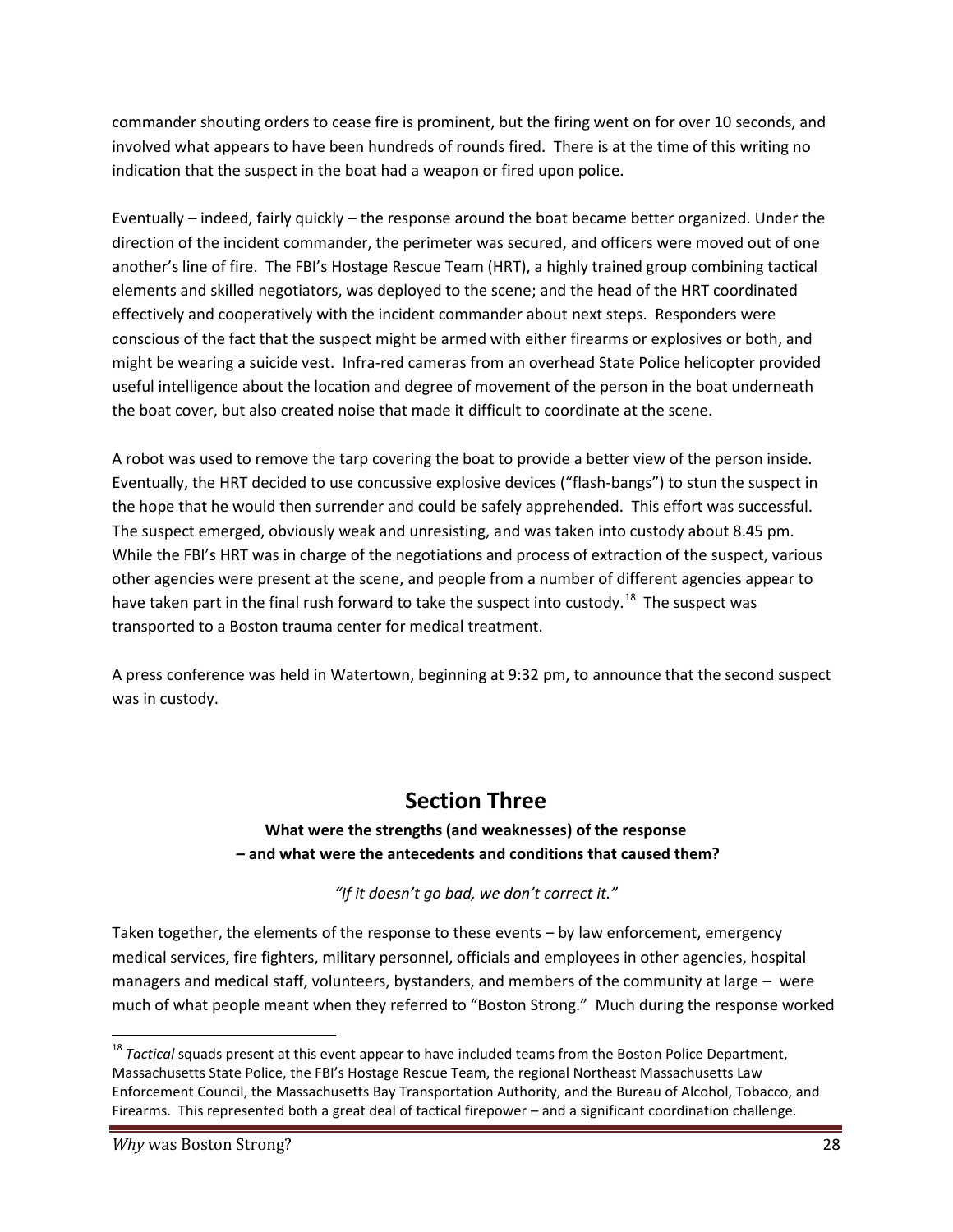very well, and a great deal of that was the result of extensive and careful planning, years of investments and training, structure, skill- and relationship- and trust-building (together with some good fortune). Indeed, the strength actually went well beyond Boston, with a great deal of help drawn from the greater Boston metropolitan area, and a considerable amount from outside the region.

#### **Strengths in the Response to the Marathon Bombing**

Given the characteristics and implications of the environment flowing from the bombing, the strengths shown by the response in Boston were quite dramatic.

#### *Emergency Medical Response*

- Rapid, effective response by survivors, bystanders, and many types of professional responders to help the blast survivors
- Rapid, effective mobilization of trained personnel from the marathon's medical tents
- Effective on-scene triage and identification of which victims needed transport most urgently
- Rapid, effective mobilization of transport to convey injured survivors to emergency departments (EDs), including summoning of additional ambulances, maintaining open roadways, and use of police vehicles
- Coordinated apportionment of seriously wounded patients among local trauma centers
- Preparing for the unpredictable, all bombing victims were searched by hospital staff outside the ED in case one was a suspect carrying weapons or explosives
- Effective work in EDs handling the surge of grievously wounded survivors
- Creation of ED "micro-sites" in which individual teams of medical personnel could each concentrate without distraction on a single victim

#### *Law Enforcement Response*

- Rapid response to help survivors of the blasts
- Great initiative and improvisation shown at the blast scene (e.g., use of police cars to transport blast survivors once available ambulances had been fully utilized)
- Rapid securing of the blast area including stopping 5,000 runners and evacuating thousands of bystanders on the street and in establishments in the 13-block area
- Rapid ground-up and top-down establishment of central coordination/command
- Delegation from central command to subordinate structures for tactical operations  $\bullet$
- Rapid mobilization of a sweep of the area for additional explosive devices by Explosive Ordnance  $\bullet$ Disposal (EOD) teams
- Rapid mobilization of investigative work
	- Securing the crime scene
	- Obtaining public and private surveillance video
	- Searching for evidence to identify methods and perpetrator(s)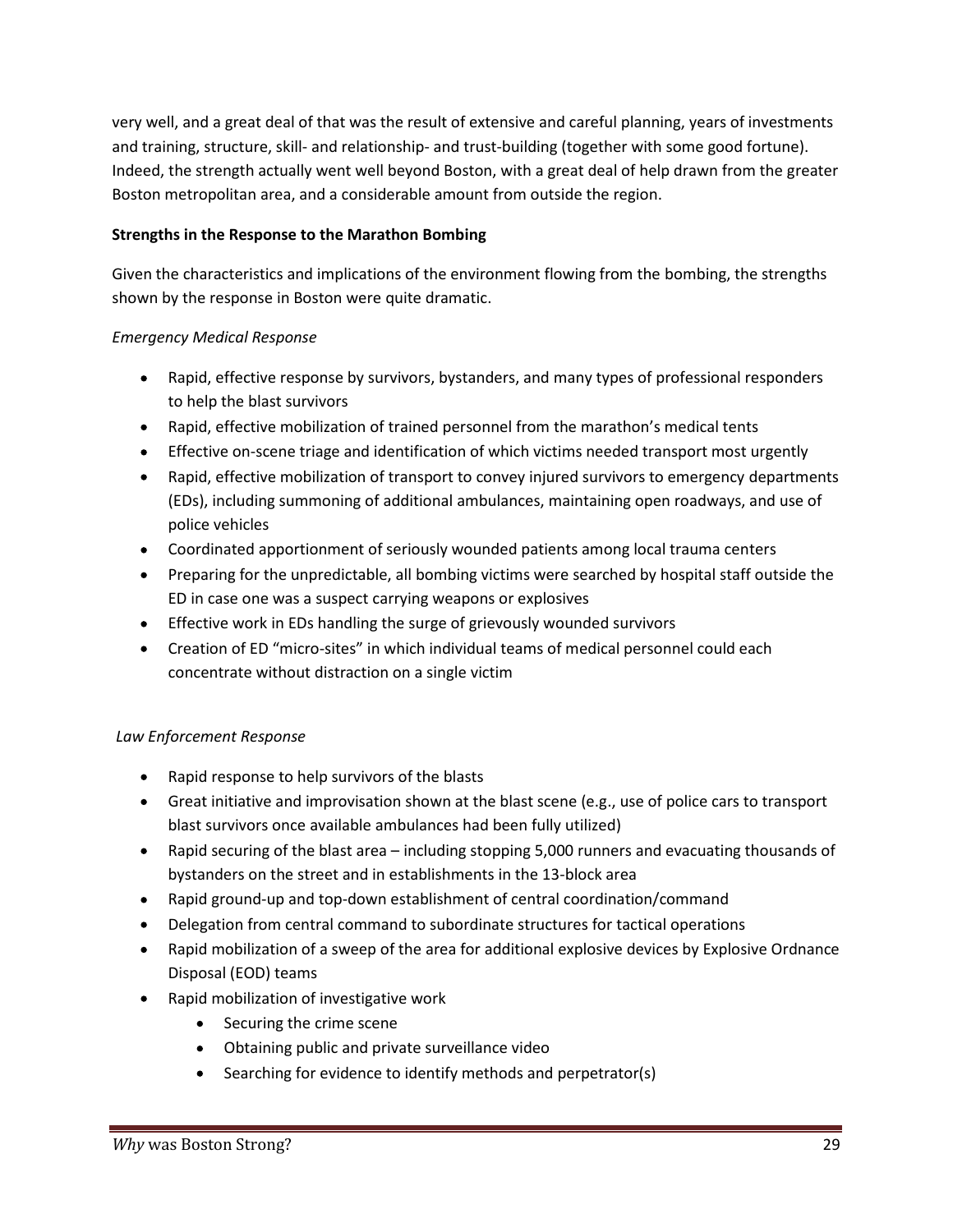- Requesting information (especially photos and video) from the public to aid the investigation
- Mobilization of a massive investigative review of video, pictures, and other evidence  $\bullet$
- Pursuit of suspects
- While leaving room for improvement, definite strengths were also exhibited in
	- Confrontation with suspects in Watertown
	- Massive manhunt for the second suspect after he escaped from the initial contact area
	- Successful apprehension of the second suspect

#### Community Care

- Community response to help stranded runners and spectators
- Community provision of video, photographs, and other information
- Community acceptance of and cooperation with request to shelter in place

#### **Antecedents to success in emergency response, the criminal investigation, and pursuit of the perpetrators**

In addition to the years of training, joint exercises, and comprehensive planning, what made possible the strengths that were evident in the response?

Effectiveness at the finish line (emergency medical and law enforcement), in the trauma center EDs, in the criminal investigation, and in the apprehension of the perpetrators was a result of extensive prior planning and a product of both **centralized** and **decentralized** action in the moment of the crisis.

#### *Decentralized actions*

- Survivors, bystanders, and responders of all types near the blast zone determined independently what needed to be done and could and did take action at their own initiative with little or no direction.
- Medical responders from the medical tents self-deployed and acted without needing centralized direction.
- People in the trauma centers receiving patients had the requisite skills, equipment, and facilities, so that they could and did act swiftly without needing much direction or additional organization.
- Individual subordinate leaders across many disciplines (e.g., police, fire, EMS) demonstrated effective personal leadership in organizing and directing small-scale operations with little need for direction by central commanders.
- Submission of video and photographic evidence by members of the public.
- Professionalism and courtesy displayed by tactical units and other law enforcement officers to neighborhood residents in Watertown during the "shelter in place" request on Friday, April 19
- Cooperation by the public in the "shelter in place" request on Friday, April 19.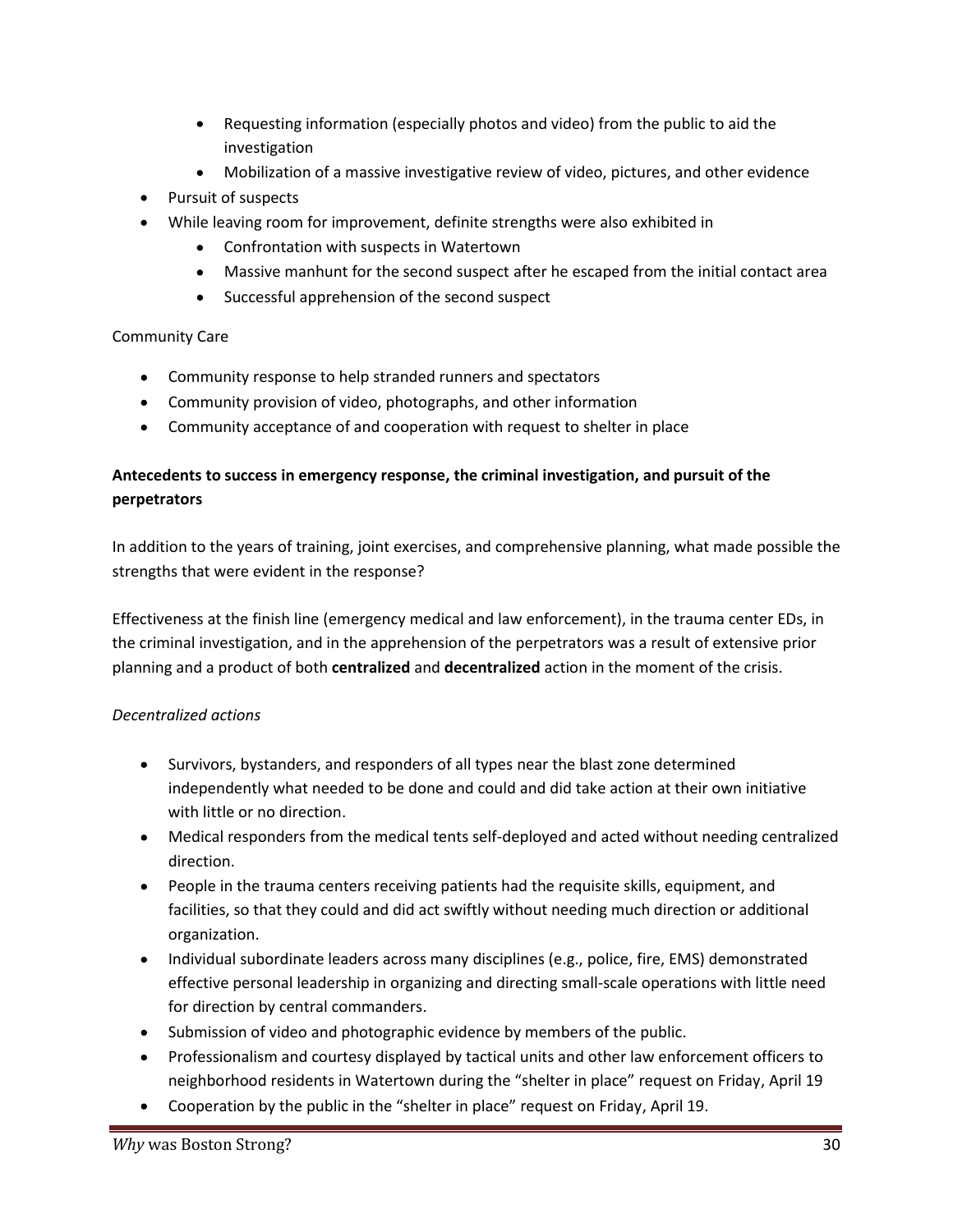What made this possible? Training, practice, experience and, in the moment, near-selfless behavior and ingenuity, figured prominently. Medical personnel (at the scene and in EDs) had years of training, drills, and practice at handling mass casualty events; and they were willing to work in spite of the threat of possible additional explosions. Many survivors, bystanders, and non-medical responders (police, National Guard, spectators, runners, etc.) also had some knowledge of first aid (e.g., use and availability of tourniquets) and willingness to stay and help (at considerable risk from possible further blasts). Business owners and managers displayed ingenuity and cooperation. For example, buildings were evacuated through rear doors; some buildings directly in the cordoned-off crime scene area voluntarily emptied.

The general public also contributed to these efforts in the following days. Many people showed enormous generosity in donating their time to help – for example, Lenox Hotel staff volunteered for days. The public also responded with great cooperation to requests for photographic and video images of the marathon scene and with surprising degrees of compliance to the shelter-in-place request on the climactic Friday.

Tactical leaders at the scene when the blasts occurred or who arrived shortly thereafter demonstrated self-conscious, disciplined self-management -- supported by their years of training and experience, as well as by mental access to models of effective leadership in moments of great stress. Illustratively, as senior law enforcement leaders told us, "I was tempted to go hands-on, but I knew I was needed to organize and direct," and, "I thought about historical leaders and what they had done, and I realized that the people around me needed me to remain calm and that would help them be able to do what they needed to do …"

In hospital emergency departments, senior leaders emphasized maintaining "micro sites" within the ED environment in which small teams of medical personnel operated in conditions as similar as possible to their normal operating situations. The setting and situation of dealing with the flow of casualties from the bombing sites was very different from usual for the *policy*-level leaders overseeing the situation, but they took it as their task to make the *tactical conditions* and situations of the individual medical teams – working on one patient at a time – as familiar as possible.

#### *Centralized actions in the moment*

While tactical leaders displayed considerable initiative at the scene and in hospitals, top leaders of many organizations and jurisdictions were creating a structure for command and coordination at the strategic/policy level. As described earlier, this worked both from the bottom up (individual leaders seeking each other out on the street in the minutes after the bomb blasts) and from the top down once the command post was established at the Westin Copley Place Hotel. Within a short time period, senior leadership of the Boston Police Department, the FBI, ATF, Massachusetts State Police, Massachusetts Bay Transportation Authority police, Massachusetts Emergency Management Agency, the Massachusetts National Guard, and others were gathered at the hotel, with Governor Deval Patrick soon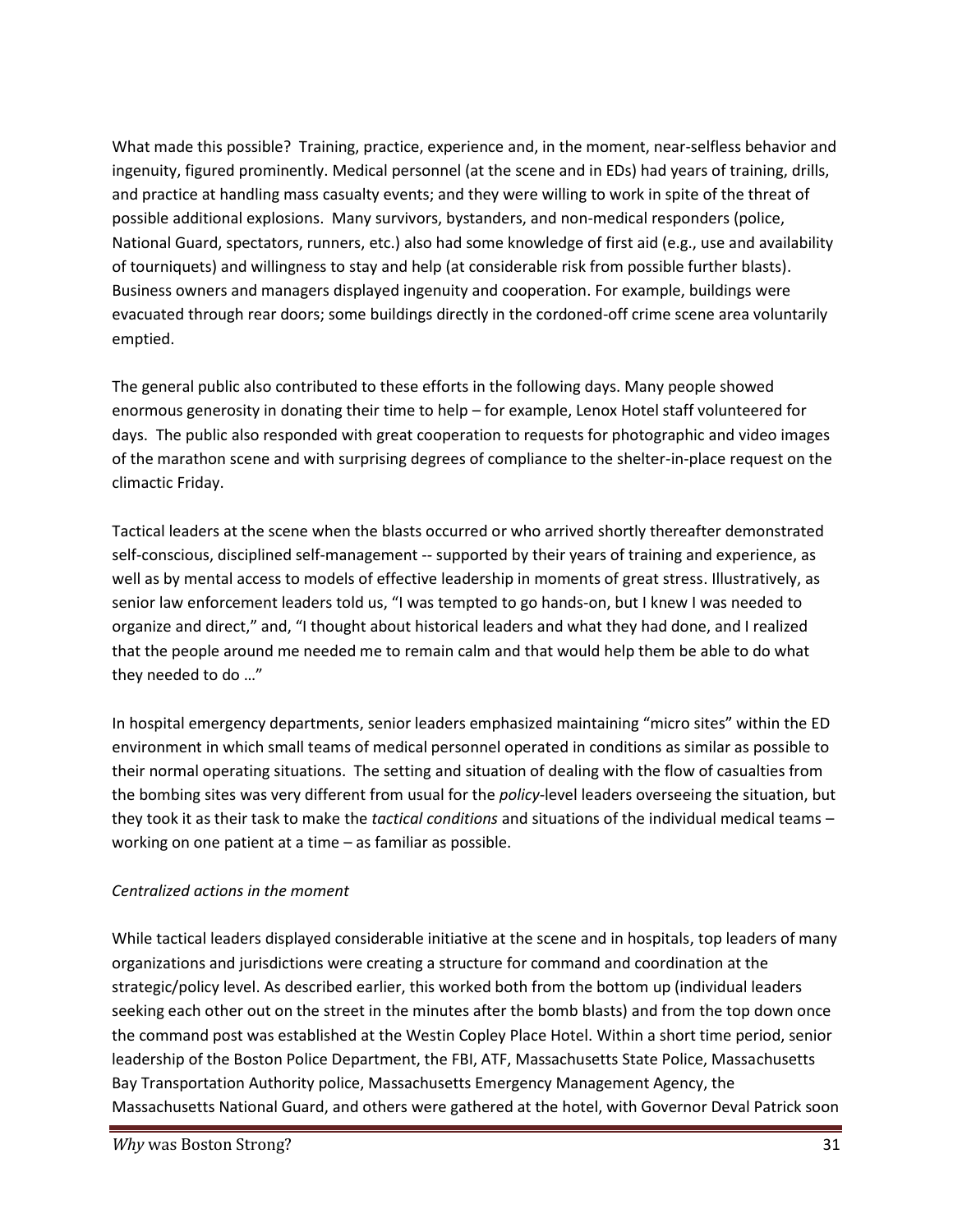arriving, followed later by Boston Mayor Thomas Menino (who was released from a hospital where he was recuperating from surgery). This structure worked effectively to manage the need for strategic thinking and policy setting, while balancing the pressures that each leader felt to be involved in tactical decisions and information flows within their own organizations.

Another form of centralized control operated as injured victims of the bombing were triaged and allocated to different hospital facilities through the Massachusetts Public Health Coordination Center, which had been pre-activated for the marathon.

High-level coordination among multiple agencies in the investigation was also effectively achieved in the criminal investigation – both for evidence processing at crime scene by multi-agency teams led by FBI evidence technicians and in the processing of surveillance, media-, and citizen-provided video and photographic evidence. Similarly, communication with the public about the status of the investigation and requests to the public were regularly handled effectively on a centralized basis.

#### *Centralized actions in advance*

This capacity for coordinated action at the command level was the result of many years of collaborative effort, driven by planning and carrying out public safety support for numerous fixed events organized in the Boston area each year. These included "routine" events (e.g., regular season games of the city's professional teams), as well as annual events that attracted large crowds (e.g., the Boston Marathon, First Night celebrations on New Year's eve, July  $4<sup>th</sup>$  concerts on Boston's esplanade along the Charles River), and major episodic events (e.g., the World Series, the Super Bowl, and celebrations following championships). Hosting the Democratic presidential nominating convention in 2004 – the first post- 9/11 political convention in the nation – led to new levels of sophistication in subsequent event planning and cooperation across agencies and levels of government.

As the National Incident Management System (NIMS) took hold in the past decade, it too contributed to more effective collaboration in both simulated and real events. Public safety agencies planned and conducted inter-agency and cross-jurisdictional exercises and drills for mass casualty events – with scenarios for transportation disasters, terrorist attacks, and natural disasters. Post-9/11, increased federal funding for training and exercises, as well as the requirement that most occur at regional scale, contributed to the development of closer institutional relationships. Response to regular winter storms and less frequent hurricanes or severe wind storms also shaped a culture of collaboration at the command level. Overall, these leaders established professional relationships and got to know each other personally through meetings and other interactions. As a result, they developed trust, respect for the competence of their peers and their agencies, and understanding of complementary capabilities across their respective professional disciplines (e.g., law enforcement, fire service, emergency medical, public health, and hospital-based emergency medicine); they also developed understanding of how best to coordinate and collaborate across agencies.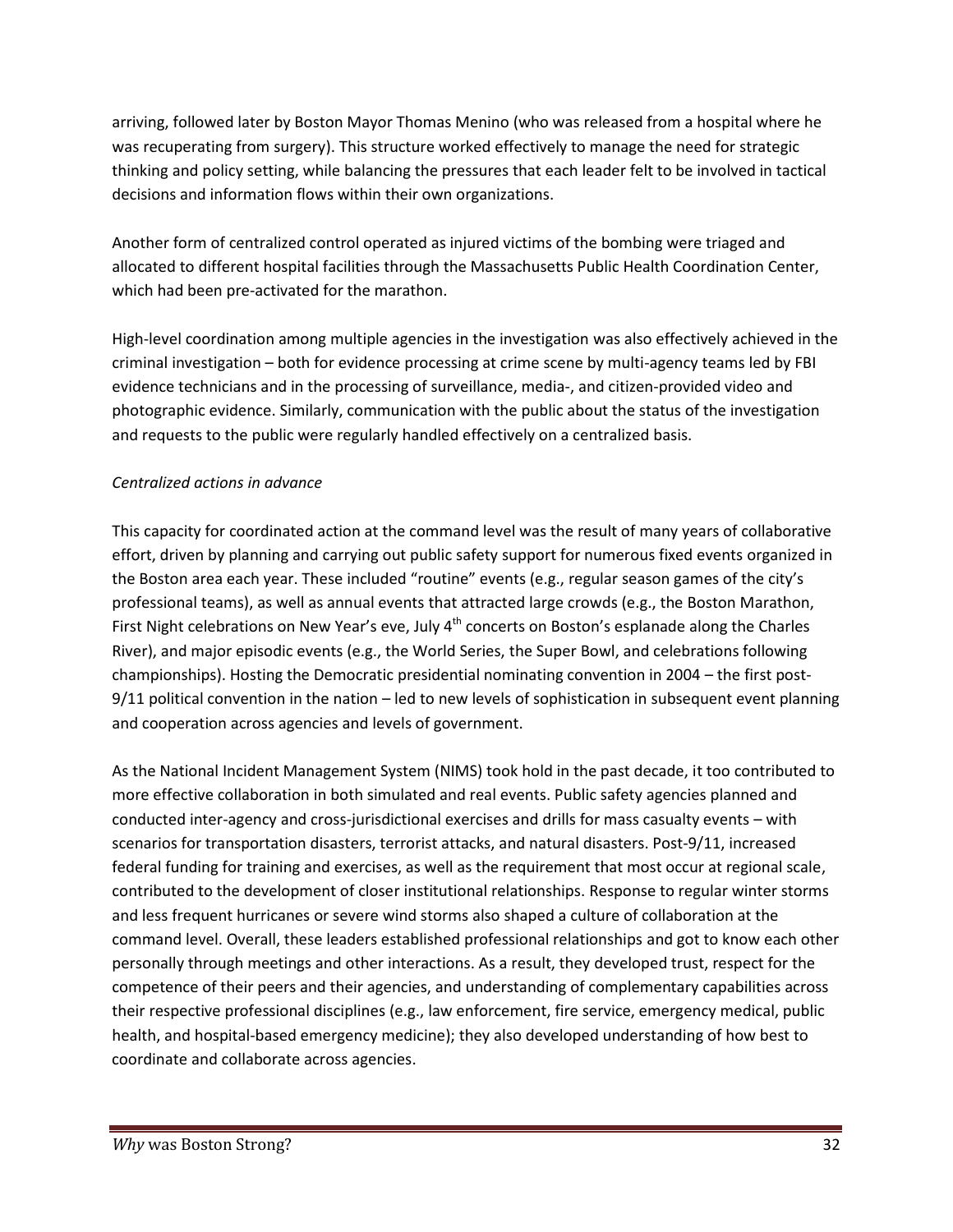#### **Summary: Enabling "Boston Strong"**

Boston Strong was not a chance result. It was, instead, the product of years of investment of time and hard work by people across multiple jurisdictions, levels of government, agencies, and organizations to allow command-level coordination and effective cooperation among agencies. Great effort had been expended in professional training, experience, discipline, and leadership development within the individual organizations and disciplines involved in the event. More specifically, over a considerable period of time the area had invested in training of and mass-casualty practice drills for trauma doctors, nurses, EMTs, firefighters, and others. The area also had rich resources for such an emergency – not least the extraordinary availability of Level 1 trauma capacity at eight centers (including three specifically for children). In the moment of crisis, moreover, Boston received willing and generous cooperation from the larger public.

In addition, Boston Strong was the product of some good fortune within an otherwise terrible set of circumstances:

- The bomb blasts occurred very near medical tents staffed by hundreds of medical personnel, but not close enough to damage the medical capacity itself.
- They had relatively low-energy explosive material and less-lethal (round) shrapnel.
- The bombs were placed on the ground, reducing head and lung injuries.
- A shift change was underway at area hospitals, generating extra capacity in EDs as patients arrived.
- Marathon day is a state holiday in Massachusetts (Patriots Day, commemorating the battles of Lexington and Concord in the American Revolution), so traffic is generally light and elective surgeries are not scheduled, leaving empty operating rooms at area hospitals.
- In spite of the fact that the terrorists murdered an MIT police officer in an apparent attempt to secure his service weapon, they were apparently unable to obtain additional firearms and, between the two of them, appear to have been armed with only one 9mm semi-automatic handgun.
- The person the terrorists car-jacked in an apparent attempt to secure an escape vehicle had the presence of mind and the determination to escape and notify police, allowing them to locate and track the vehicle.

#### **Areas for Improvement in the Response to the Bombing**

Inevitably, in a complex, chaotic, highly uncertain event, weaknesses appeared in the handling of the response. The purpose of the discussion here is to focus on structural and procedural elements of the response apparatus that resulted in persistent and remediable weaknesses -- and to suggest ways in which these weaknesses could be ameliorated.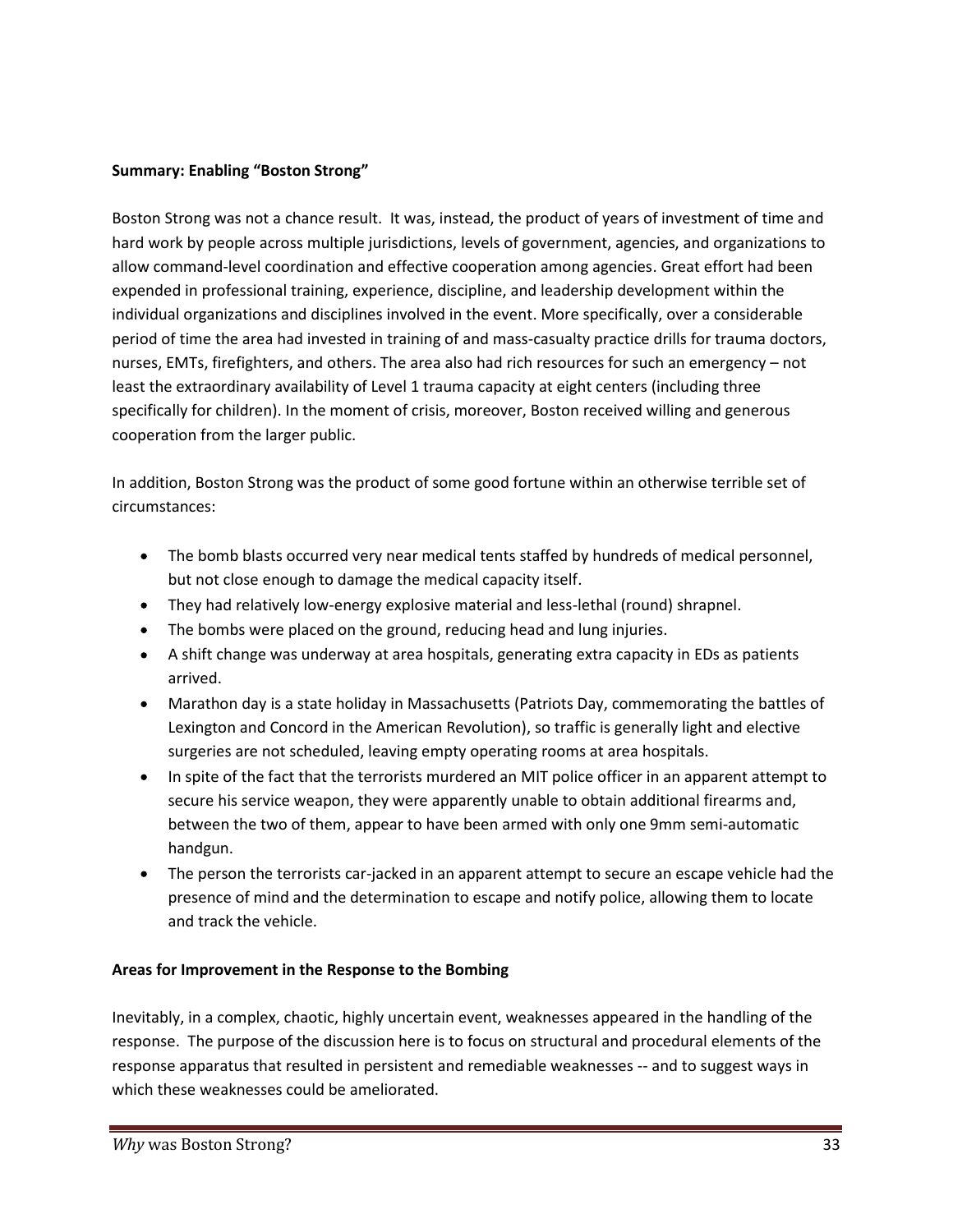#### **Strategic command issues**

**Establishing and maintaining strategic oversight or "command" (i.e., defining and staying in the strategic lane, and avoiding being pulled back into the tactical lane):** Early in the event, senior officials in every response agency were immediately notified (if they were not already on the scene) and became engaged with subordinates in defining the situation, developing and examining options, and issuing instructions. In a highly confusing event, there is a tendency for everyone to be pulled into the immediate, demanding, crucially important, rapidly evolving tactical matters – in spite of the fact that he or she knows that it is even more important to establish a cross-agency, integrated, senior strategic and policy-making level of engagement that looks to the big picture and a longer timeframe. Recognizing that they needed to form such a command and to have a location for it, senior officials gathered at the Westin Copley Place Hotel, commandeering a ballroom. Repeated attempts were made to convene the group and to get it focused on work at the strategic level; it finally took the governor, saying, in effect, "I want everyone to put down their phones and gather so that we can figure out what we have and what we are going to do." The tactical pull from subordinate staff can be overwhelmingly powerful.

There are many forces that combine to pull in this direction, including: (a) the tactical issues *are* important; (b) subordinates actively seek, and do seem to need, guidance; (c) the tactical issues have a clarity and sense of urgency that the more abstract and yet-to-be-defined strategic issues may not; (d) senior commanders often were promoted from subordinate ranks, and are comfortable in and feel competent and confident in tactical/operational command roles; (e) senior commanders may not have full confidence that their subordinates can handle issues with the suddenly-elevated importance of those now on the table. With the importance of the issues we are confronting having suddenly been elevated, everyone needs to step *up* a level (away from tactics toward strategy), but the tendency is to be pulled *down* a level instead.

In a major disaster or terrorist event, the response apparatus consists of people and agencies that exist to handle an ordinary flow of daily work (and, hopefully, to be ready to handle sudden important additional work, like the bombing event). Agencies that have well-designed processes and structures and people within them to handle this ordinary flow of work – much of it, appropriately, tactical in nature – are suddenly confronted by a large, novel piece of work with a greater mix of strategically important issues than the ordinary daily flow encompasses. The workload has suddenly gotten heavier at the strategic end of the distribution – but, to a first approximation, the same people have to handle this new work as the group that was (presumably optimized to be) dealing with the former, more tactical mix. This implies that, in effect, everyone in the organization needs to step up one notch in the strategic direction. A senior commander who is used to dealing with some strategy issues but also to resolving tactical issues is now needed to focus more completely on the strategic issues, leaving the tactical issues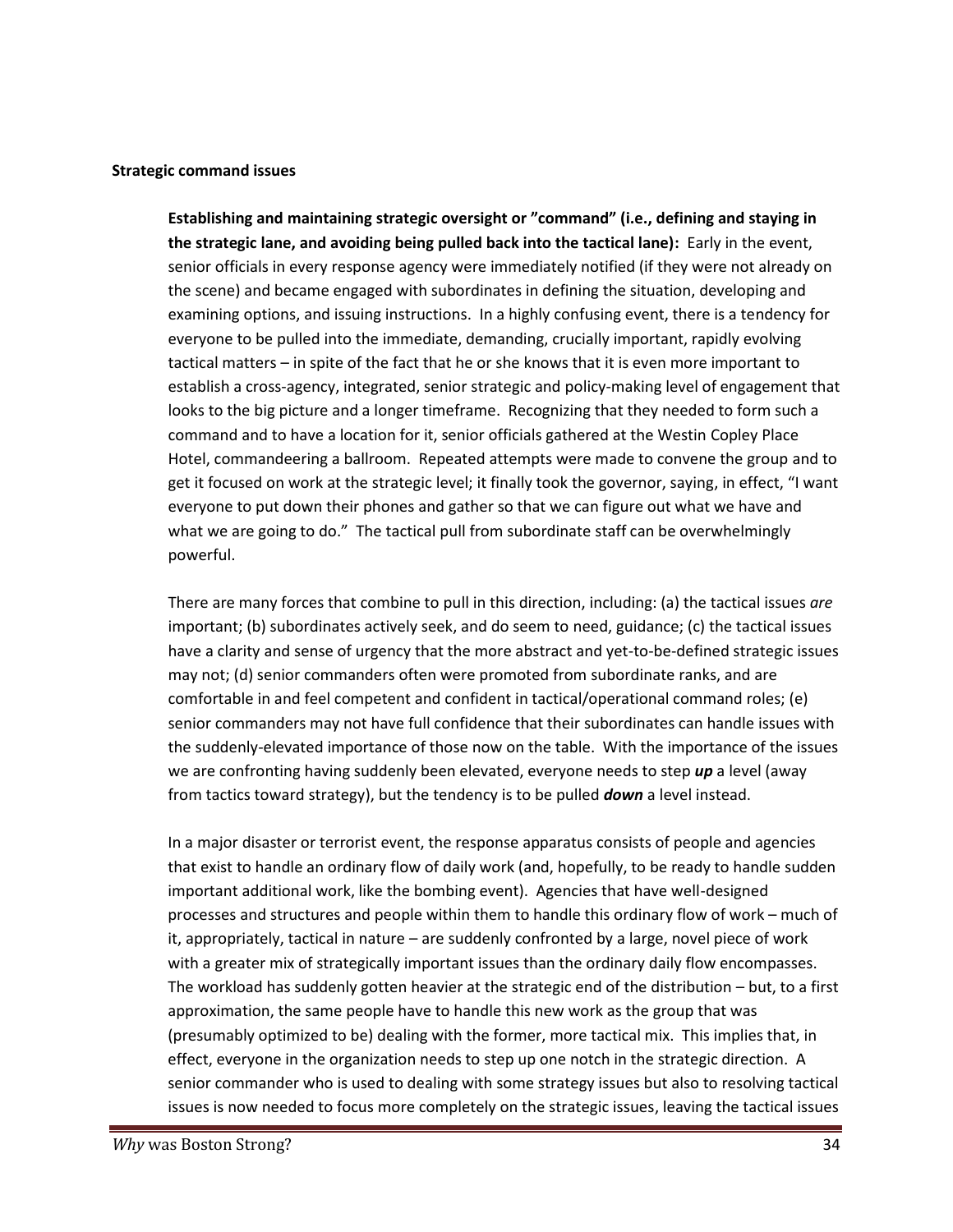principally to subordinates. His or her subordinates, who are used to handling the ordinary tactical issues but seeking guidance for the more important tactical issues and for the strategic issues that arise in their work, suddenly need to cope with more of the tactical issues, and probably some of the strategic issues, on their own.

Making this step upward toward strategy is not a natural act, particularly under the stress of a breaking, highly uncertain event – and, while many participants seemed intellectually to recognize the necessity to do so, it was still difficult to maintain the more strategic focus consistently.

**Secure, dedicated facilities for command and coordination:** In an event with the size and complexity and duration of the marathon bombing, there will inevitably be a need for a substantial command facility near the locus of the event. Discussions will involve many people and many agencies and will go on for multiple hours and perhaps for days; sometimes, small groups will need to convene, while at other times a large group may need to be gathered. Some groups may form and work together for an extended period, but other groups may need to convene for a time and then dissolve as that work is finished and other work draws the participants in other directions. The command group will need to have space in which it can meet and not be in the midst of the larger crowd of people working on different aspects of the response. The space needs to be secured, covered, lit, and equipped with chairs, tables, and the tools useful for coordination and collaboration – everything from easels and pens to copiers and printers. Services – bathrooms, coffee, food – need to be readily available. Some process needs to be developed to secure the area (since it would be a natural target in the case of a multi stage attack) and also to screen entrants. For operational security, the work area must have a well-defined perimeter, but there is no simple way to describe which people from which agencies who say that they need to go inside should be admitted and who should be turned back. (Exercising judgment at the boundary is delicate, and a recipe for negative "my agency doesn't take instructions from your agency" interactions.)

Not infrequently, hotels seem natural places to establish the kinds of interactive spaces command structures need, and the Westin Copley Place Hotel was a reasonable choice in the circumstances on the afternoon of the bombing, as it provided many of the kinds of spaces (large rooms for press conferences and for organizing task groups, smaller rooms for command staff to meet in) and needed facilities and services. Even so, no space that is suddenly taken over for these purposes will be perfectly configured for the work that needs to be done and to accommodate the structure that is organized to undertake that work. At the Westin, the command group had to evolve through several different iterations to finally reach space in which it could work effectively, as successive chosen locations each became overcrowded and noisy. (Some key meetings among a very small group of senior officials, for example, took place in a suite high up in the hotel, and removed from the ballroom area where most of the group was assembled and most of the work was being done.)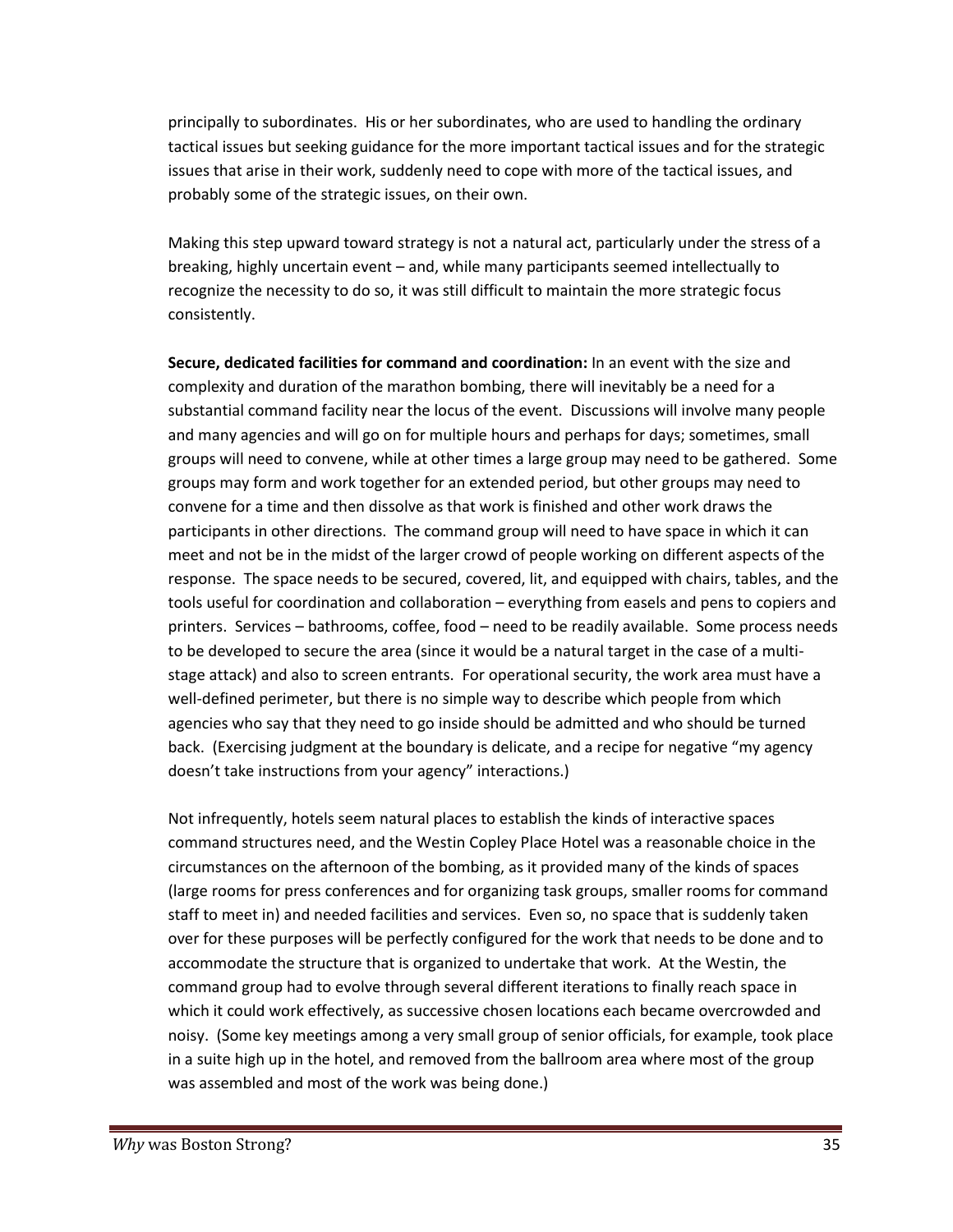Some of what would be needed (for example, a fairly small room to which access could be controlled and in which the rapidly forming unified command structure could assemble and work, telephones, white boards, easel pads, power cords for phone charging) was easily predictable at the outset. One area in which further work might be useful would be to specify some of the general characteristics that would be desirable for a "command space," so that those in the area early could take control of configuring the space to provide some of the "zones" within it that will predictably be necessary.

**Focus and filtering of distractions:** In an event with 24/7 news and social media saturation, and minute by minute "news" breaking on social media, there is an enormous amount of information circulating at any given time, and much of it is wrong. (The military adage for this is that "the first report is always wrong.") The implication is that it is important for senior-level decision-makers not to be unduly exposed to the flow of raw information, lest their attention be diverted away from the central real events. Better systems need to be developed for monitoring and vetting the external flow of information, and filtering it for presentation to policy-level commanders – while ensuring to the greatest extent possible that significant information is not filtered out.

**Mission conflicts:** Inevitably, when many organizations come together to work on a common challenge they do not all see it the same way, or see the importance of different goals and priorities within it in exactly the same rank order. For example, in a terrorist event, how do different organizations view the importance of (1) capture and subsequent successful prosecution of the perpetrators versus (2) improving safety of the community through successful interdiction and prevention of future events (even where this might reduce the opportunity for successful prosecution)? In most instances, these two goals will be aligned, and differential dedication to one or the other by different agencies will not cause conflict. But they may, at times, conflict. (For example, releasing the photographs of the terrorist suspects may lead them to flee or go to ground or be more wary, reducing the probability of capture and successful prosecution, but may also make it less likely that they will try to or be able to conduct another attack.) Conflicts among these values within a collection of organizations in which there is no intrinsic hierarchy – no one overarching agency that has authority over all and that can resolve the issue definitively – are particularly difficult to sort out. And such conflicts may be part of the essence of true crisis events. Part of what makes them crises is that not all of the values are aligned, and the conflicts among them have not been anticipated and sorted out in advance, and so instead have to be confronted and dealt with in real time under the pressure of the event. Better mechanisms for identifying and resolving these conflicts are needed. This is appropriately a role for political leaders, but also involves operational officials in defining the issues and questions for practical resolution.

**Rotation, depth, and fatigue:** By the end of the law enforcement pursuit and apprehension of the second suspect on Friday evening, many of the people managing the overall event generally, and the Watertown event specifically, had been awake for 36 or more hours and had more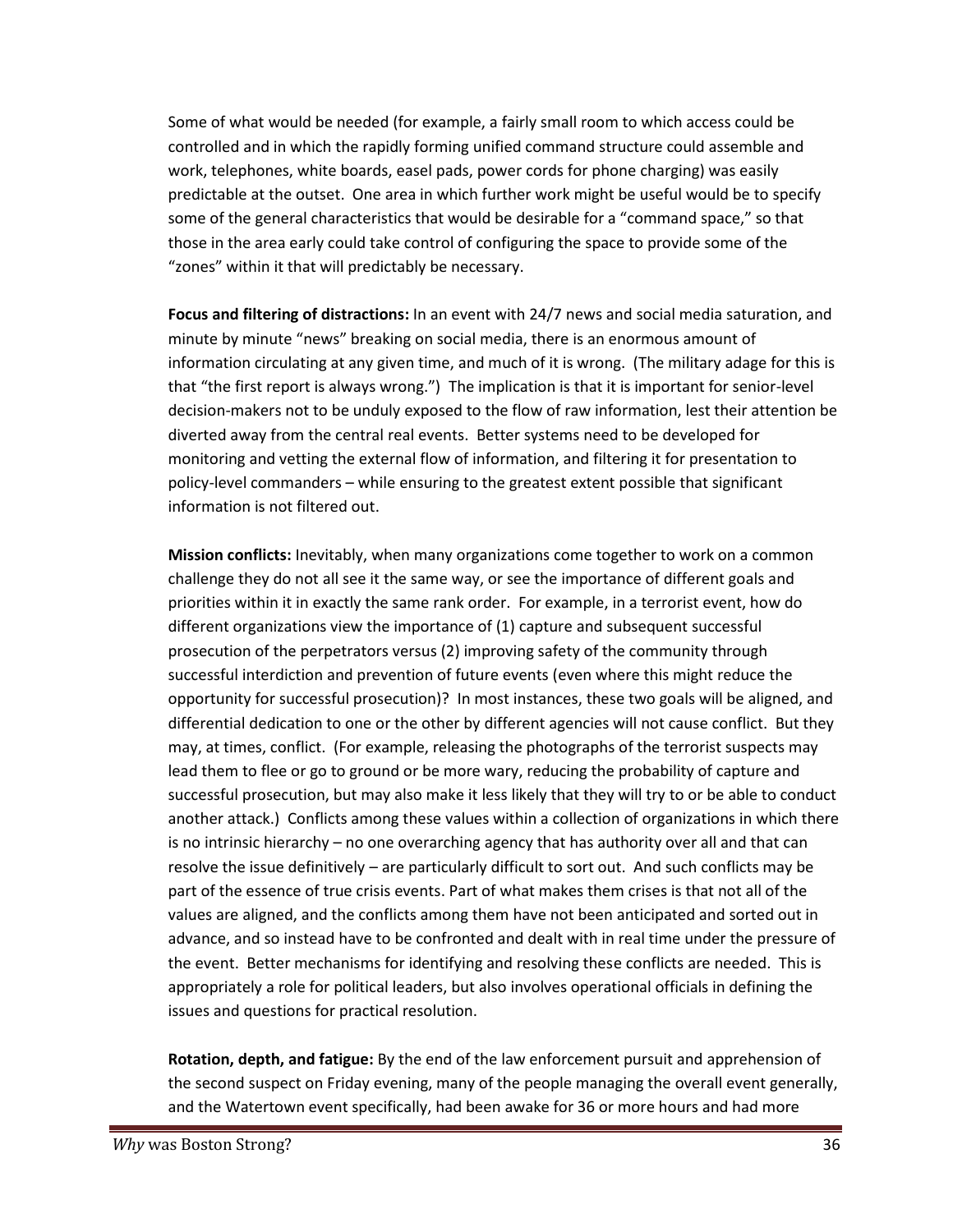generally been sleep deprived since Monday's bombing. Part of the reason for this is that few had true deputies on whom they could trustingly rely and with whom they were reasonably interchangeable – or, to put it another way, both they and their deputies had been fully deployed throughout the event, leaving no unused (rested) capacity in the system. This inevitably degrades performance.<sup>19</sup> No one knows in an ongoing event just how long it will go on, so methods for ensuring rotation and rest are essential to sustained performance.

**Systems for coordinating and communicating information:** One particularly compelling need for better coordinated information concerned the information families needed about the location of their loved ones who might have been injured during the event. Were they among the injured? If so, where were they now? In the swirl of the event, there will inevitably be some mistakes and misinformation. (Adding pain to anguish, for example, apparently because of an understandable mix-up of identification at the blast scene, the family of Krystle Campbell, who died almost immediately as a result of the blast, was initially informed that she was alive and would recover; reportedly, this error was only discovered hours later, when a member of her family was admitted to "her" hospital room to visit her, and instead found a stranger.) While there is no way to eliminate all such errors, there could be a much better system for capturing and disseminating reliable information about patient status and location. This might require, among other things, a legislative change to the HIPAA regulations regarding release of information about the health status of patients injured in an attack – for example, a presumption that people who are unable to give consent would prefer that their families be informed of their location and condition. In addition, it may be useful to implement a central call in center for information that also serves investigation needs (similar to arrangements in the UK and Israel).

**Attending to the emotional needs of survivors and family members:** What people need most in the moment of crisis is for feelings of safety and security to be restored. They may also have needs that are idiosyncratic, as individuals all respond differently. The need to protect the young and preserve the dignity of the dead is a near universal sentiment. The honor guard that stayed with the body of Martin Richard not only afforded him the dignity and respect he deserved, but also allowed his father, with a severely injured wife and young daughter to leave the scene. These kinds of actions are easy to take and very important for victims and family members. Developing plans for community care should be a high priority.

**Maintaining regular general communication with the public:** As events continued rapidly to evolve during Tuesday, Wednesday, and Thursday, and with much of the official activity during

<sup>&</sup>lt;sup>19</sup> No official we know would consider reporting for duty in events like these having had two stiff drinks in advance – but significant sleep deprivation has much the same debilitating effects. Arriving drunk would be seen as unconscionable; being sleep-deprived, by contrast, is often viewed as an honorable symbol of dedication and importance, a marker of having been heavily involved in the earlier events. Sleep is viewed as an unaffordable luxury. The cultural norm that sleep-deprivation is inevitable – and making this a badge of honor – is not a way to produce the best possible performance.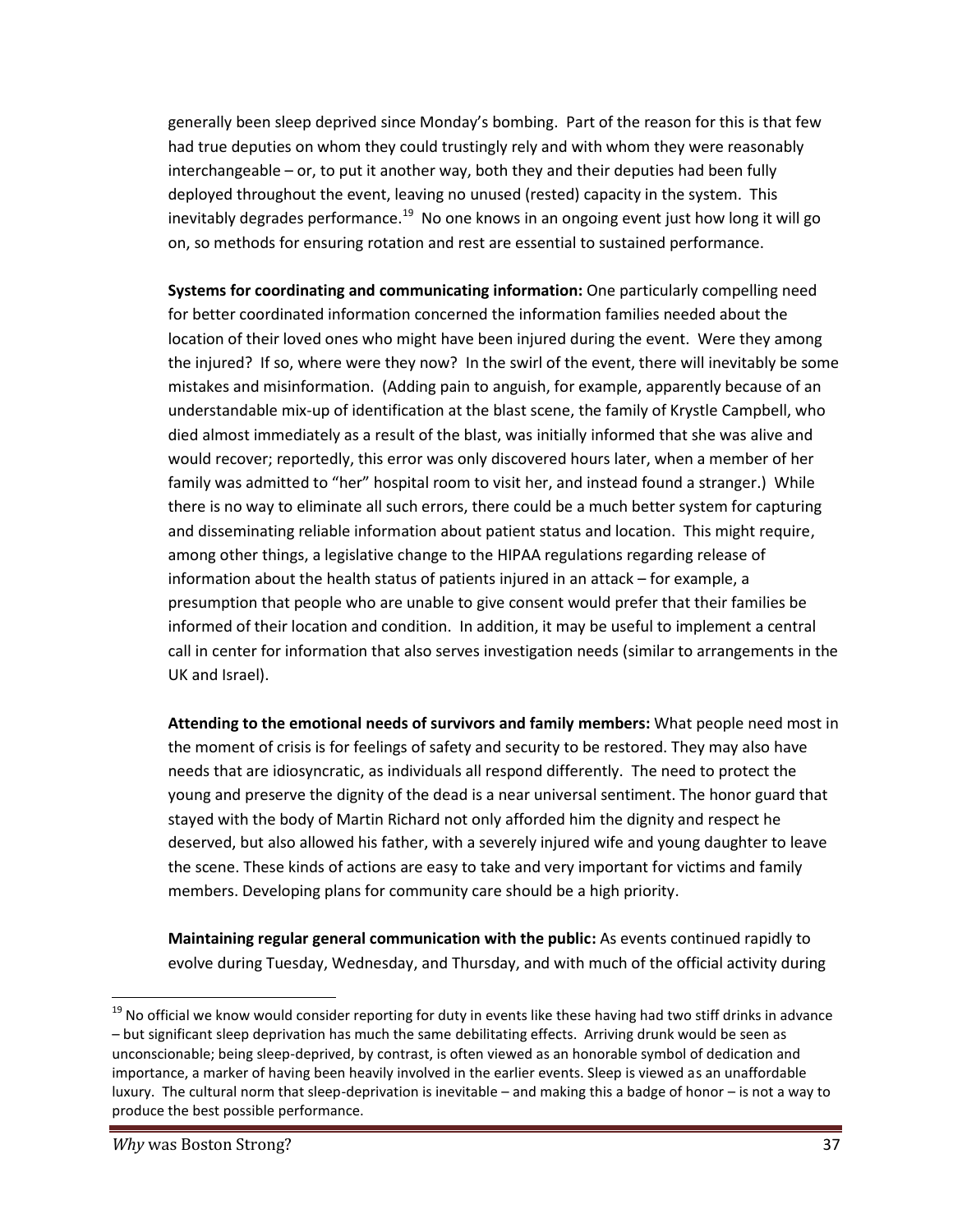that period naturally concentrating on the developing investigation (which necessarily and appropriately involves less transparency), combined official communication with the public (joint press conferences and press releases) decreased. While maintaining regular coordinated briefings and information release would have required significant additional effort by public officials, news and social media tended to fill the vacuum thus created in the absence of a continuing unified official presentation of information – and, while this generated some genuine information, it also resulted in a good deal of confusion and misinformation. The effort that would be required to coordinate on a more continuous basis may well be worth it – and by developing standard protocols to simplify that coordination in durable ongoing events we might be able to reduce the costs of this necessary function further.

**Maintaining accuracy of public information in a media- and social media-saturated event:**

Other definitive, official information about the event also needs to be coordinated and communicated, directly (through press conferences and social media) and through the press. While that was done effectively in most cases during this event, better means of monitoring and responding to the flow of public information emanating from numerous media and social media sources are still needed.

#### **Tactical/local command issues**

**"Self-deployment":** To a great extent, people deployed to assigned tasks in many episodes of this event as a result of official requests and in the context of units of which they were a part (e.g., when tactical teams were requested to deploy to Watertown in the early hours of Friday morning). Indeed, it seems likely that, with a few exceptions, nearly all who moved a significant distance from their duty stations for any considerable period of time did so with some degree of authorization from a dispatcher (as in "I'm responding to the 'officer down' report at ..."). In their turn, agencies and dispatchers generally wanted to be supportive when help seemed to be needed, and also probably felt a (perhaps unstated) desire for their agency to be involved in what promised to be some of the most important law enforcement events in the region in recent years.

Whether or not they were nominally sanctioned by a dispatcher, however, in a number of episodes within the marathon events there were many self-deployments or self-reassignments in the sense that the movement was initiated by the individual rather than as the result of a mutual assistance request transmitted between agencies and then affirmatively or systematically from a dispatcher to a unit. Exa@ Aleren@-deplnment in this sense are medical staff reporting to the trauma centers on Monday (though this was managed well and presents positive lessons that should be applied more generally); some of the officers responding to the shooting of Officer Sean Collier at MIT on Thursday evening 18th; many officers responding to radio traffic concerning the encounter with terror suspects at Dexter and Laurel streets in Watertown; tactical teams chasing reports within their sector during the search; peo kermoving toward the boat on Franklin Steet in Watertown on Friday evening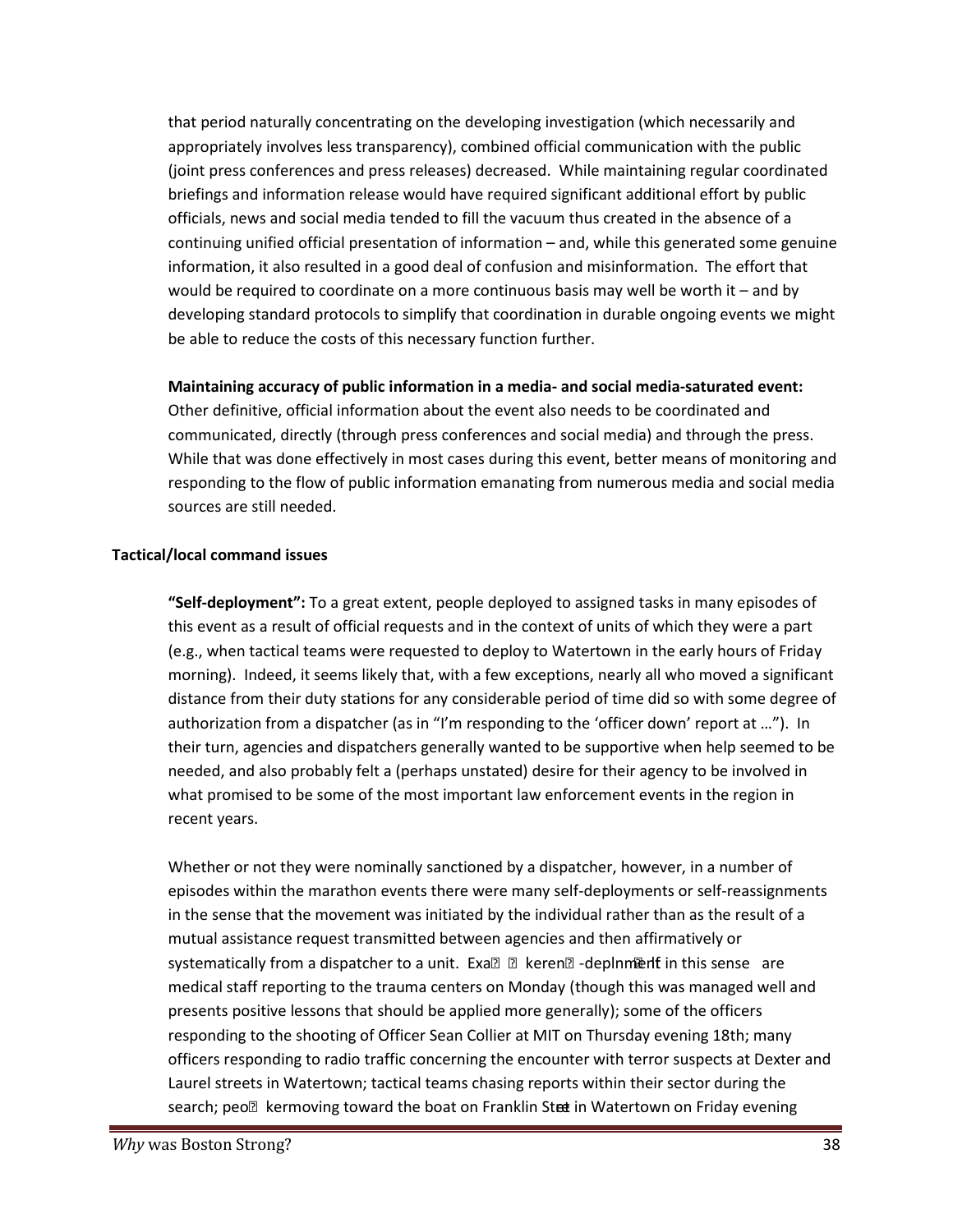(where news media video shows a large and unstructured flow of police officers in many different uniforms moving toward the reported location). This created confusion, command challenges, crossfire situations, and other conflicts in a number of instances. In some cases – as when police officers treated blast victims at the finish line – self-deployment and out-of-policy initiative were undoubtedly to good effect; in other cases, it created dangerous situations that had to be defused. (One later characterization of the Watertown boat episode was that when the call came over the radio that there was a man in a boat on Franklin Street, "every law enforcement official in North America started heading toward that boat.") Better mechanisms for determining the appropriate limits to improvisation and self-deployment are needed, including rapidly identifying a staging area for all responders and not permitting any breach of the established perimeter.

**Allegiance to mission:** While we assume the intentions of all responders were first and foremost to be helpful, it appears that in the heat of the moment of responding, the desire to be more involved in an important event may have affected the behavior of some responders, particularly during the most dramatic moments in Watertown. It is essential that those engaged in responding to highly emotional and visible events primarily demonstrate fealty to getting the mission accomplished, even if that involves only an indirect, supporting role – whatever their desire to be personally involved in the event.

**Micro-command:** Self-deployment, together with a great desire to be present and involved in the events, created problems of establishing effective command in several episodes of this event. At the macro-level, the process of leadership and management tends to be collaborative and to focus on *cooperation* and *coordination*, but in tactical situations definitive and authoritative *command* is an essential resource. Someone needs to be "in charge" – and those present need to recognize who that is and to accept it – or grave and unnecessary danger can be created for responders present at the scene, civilians nearby, and suspects. When numerous people from different agencies arrive in darkness with adrenaline flowing at a confusing and rapidly-evolving situation, unaccompanied by their own supervisors or others from their agency, not knowing the other officers present (or even knowing which other organizations are represented at the scene), and anxious to be helpful and involved, the result can be chaos and endangerment.

The difficulty of establishing micro-command at various episodes within the marathon response looms as one of the most persistent and troubling weaknesses revealed by these events. In contrast to the formation of unified command at the strategic level – which was, after an initial period in which tactical issues tended to pull senior leaders down into the tactical fray, generally smooth and effective (but which had also been practiced multiple times before the event) – the establishment of definitive command in fluid situations among ground-level responders from multiple agencies was repeatedly problematic (for example, at the MIT shooting scene, at Laurel and Dexter streets; at the "naked man" event in Watertown, where the driver of a vehicle was directed to strip naked; and at the Franklin Street boat episode). This implies unfinished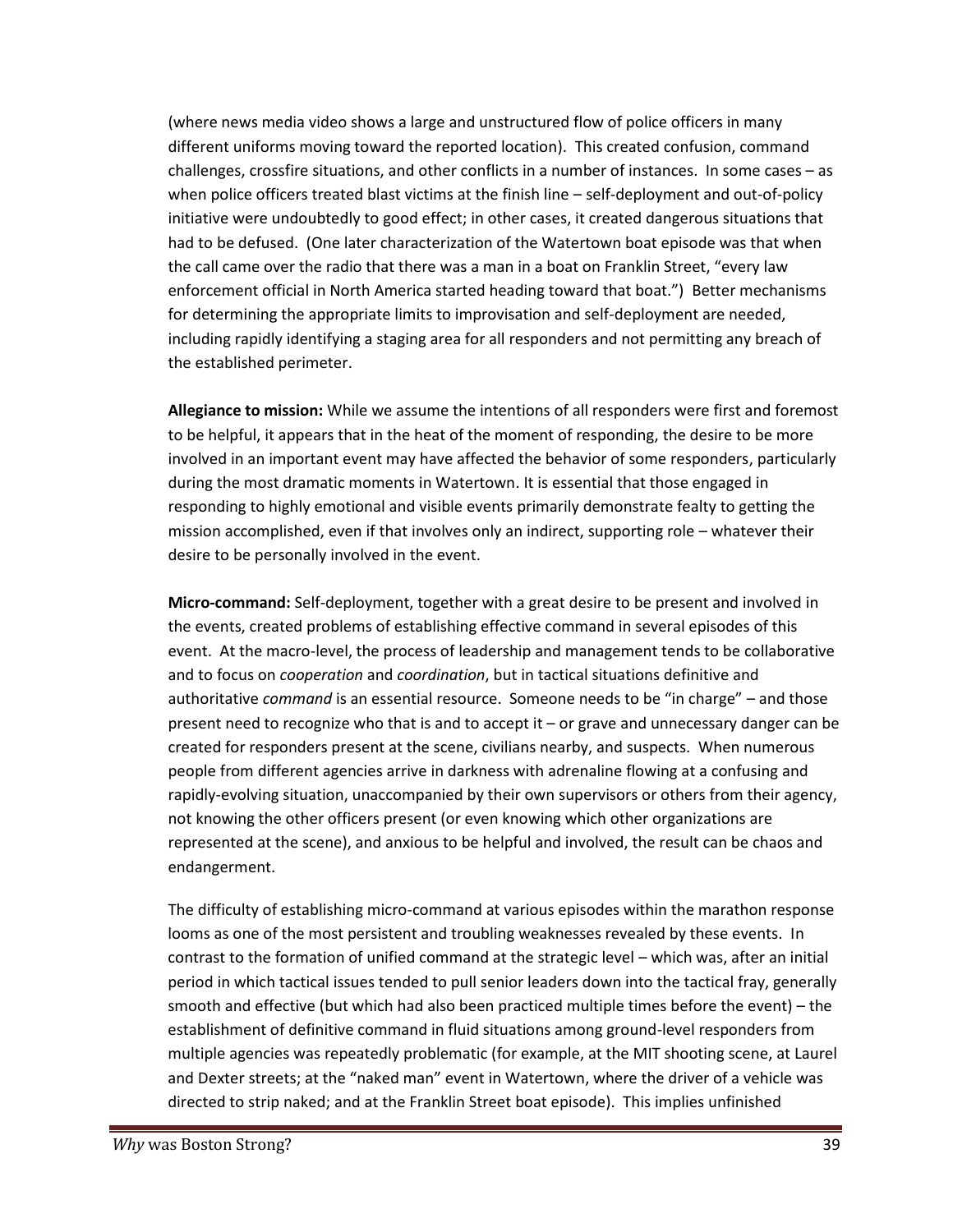business in the process of developing and successfully cascading the doctrine of unified command down to the lowest levels of tactical operation. What is well-demonstrated is the development and successful deployment of "macro-command" at the strategic level; what is also well-demonstrated is the *failure* of successful development and successful deployment of the corresponding "micro-command" process at the tactical small group level.

**Micro-coordination, trust, and respect:** Related to the problem of establishing micro-command is the issue of generating appropriate coordination and collaboration at the field level in encounters among officials from different agencies. In several instances during this event, officials from one agency, when asked to identify themselves to officers of the jurisdiction in which they were operating, refused to do so or refused to show identification. (The study team witnessed an example of this during our field work long after the event when groups from two jurisdictions happened to meet at one of the crime scenes at a time when we also were there.) Often, organizational rivalries (implicit or explicit) get in the way of mission performance; people sometimes behave as if establishing what they regard as the appropriate hierarchy among organizations is an important component of solving the problem, and seem to want to establish that "my badge means more than your badge." Better protocols – a ritualized process recognized by and participated in by both parties – for self-identification and introduction need to be developed and practiced.

**Discipline, fire control, and training:** Control over fields of fire and authorization to fire is another critical micro-command issue in any rapidly-evolving, high-stress event, and it is dramatically more complicated in a sudden team of people from multiple agencies where there is no shared history and where, as a consequence, command is likely to be more tenuous. "Contagion" can be a serious matter. In an urban setting in a US city fire discipline is essential to the safety of officers and bystanders.

The risks of contagious or otherwise undisciplined fire in a US city are substantial. This may call for further emphasis in training on fire control; waiting for authorization to fire; care in identification of targets; and slow, aimed fire. It may also call for changes in procedures used in training. For example, a common practice is to have all people on a firing line fire at the same time – it might be useful on occasion to practice "directed fire" in which the range supervisor calls out individual authorization to fire (so that officers become practiced in listening in some circumstances for authorization and firing after hearing it).

**Protocols and Technology:** When the bombs exploded on Monday afternoon, arriving police and other vehicles in the area were warned through dispatch and other radio traffic not to block egress routes for emergency medical vehicles, and to a great extent roadways remained passable for ambulances and other emergency vehicles. In Watertown, by contrast, a large number of police officers from different jurisdictions arriving individually in separate vehicles in the middle of a confusing nighttime gunfight jumped from their cars to join the fray and left a tangle of abandoned vehicles with flashing lights that would later impede both the exodus of an ambulance transporting a gravely wounded police officer to hospital and the pursuit of a fleeing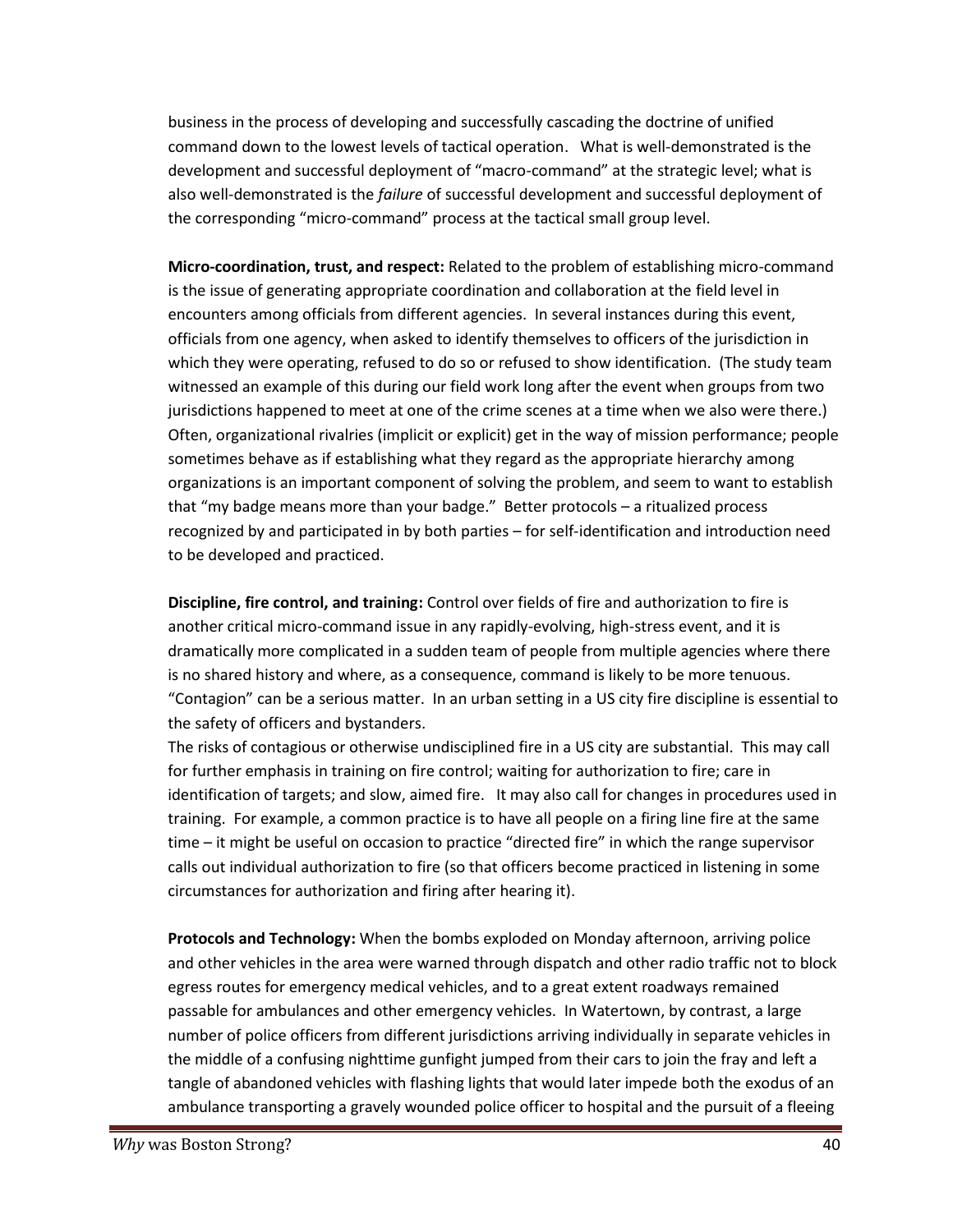suspect because no none could quickly figure out who had the keys and ability to operate which vehicle. This may call for different training and protocols for officers arriving at an unfolding trouble event, and it may require additional procedures for dispatchers to remind arriving vehicles not to block local streets (unless there is a tactical reason to do so). It might also call for the development of a shared "universal key" that could be used by any police officer to operate vehicles from any jurisdiction in emergency circumstances.

**Structuring field teams to take advantage of local knowledge and external resources:** A key feature of events where multiple jurisdictions are involved is that no one entity has all of the resources, capabilities, and knowledge needed to address the event most effectively. And that is precisely why so many are called upon to be involved. This means that the division of labor among the responders is important. We need structures in which the best of what each has to offer can be creatively and effectively integrated into the solution. There were some brilliant examples where this happened during this event but also some instances in which this process was less successful. Generally, external help is needed because a given jurisdiction does not have adequate capacity. The local jurisdiction does, however, generally possess the best "local knowledge" of the situation. For example, Watertown police officers responding to the Franklin Street boat scene had the local street map in their heads, and could readily assess the fields of fire from different locations and determine what the crossfire situations might be at a time that responders from no other agency would have been able to make that determination. Better processes for integrating, in the field, the useful local knowledge of the "home town team" with the capabilities of the external groups that are contributing capacities are much needed.

**Extraordinary powers and procedures in emergency situations:** Police and other organizations generally operate in "routine" situations – circumstances that are familiar to them, for which they have evolved standard operating procedures, for which they have trained and practiced, and in which their actions fit and are supported by the legal and policy framework in which they are embedded. On most days, the procedures they have evolved are functional and effective. On extraordinarily bad days, however – days involving novel situations – these procedures may obstruct effective performance against the unusual conditions the organizations and their people face. Generally speaking, this suggests that greater discretion and judgment should be offered to officials operating in unusual circumstances.

For example, procedures generally specify that when a police officer who has fired his weapon in an "officer-involved shooting" incident an investigation should be instituted and he or she should more or less immediately surrender his or her weapon to a supervisor. Most officerinvolved shootings are of short duration, and are over before supervisory officials are on the scene, so this protocol generally makes a good deal of sense. But in Watertown in the early hours of Friday April 19, there was substantial ambiguity about whether the "event" was over. Some officers who had fired their weapons tried to surrender them to supervisors, and some supervisors sought and obtained weapons from officers involved in the shooting at Dexter and Laurel Streets. Others, however, said that officers should retain their weapons and stay in the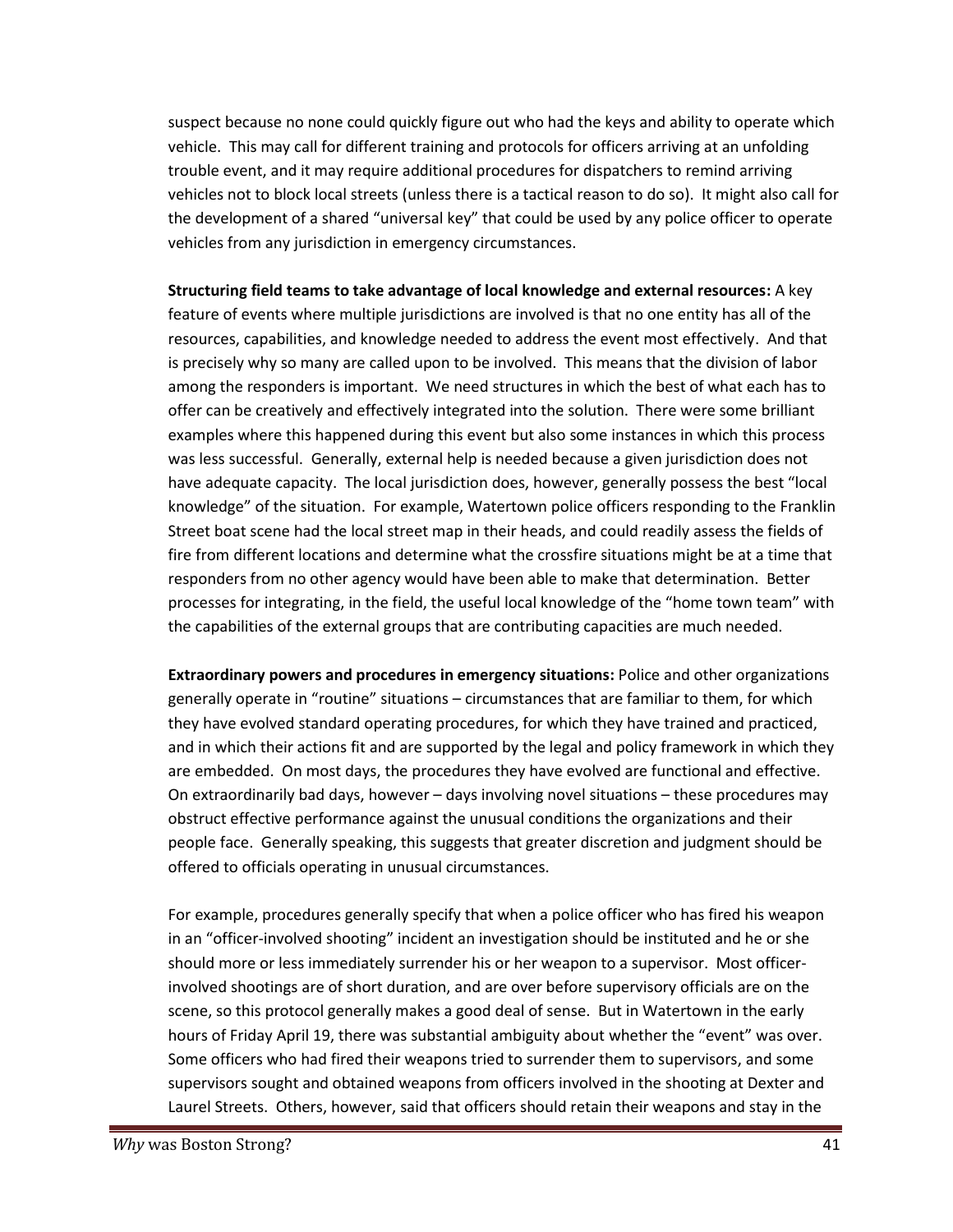effort until the event was over. When it would make sense to pull officers off the line to preserve evidence about their involvement in the earlier chapters of the event is not immediately obvious – and it may be useful to clarify guidelines and provide greater discretion in the event of longer-duration events than current guidelines seem to be predicated upon.

# **Section Four**

#### **Priority Recommendations for Improving Future Responses**

*"We have time – but we don't know how much more time."*

The preceding section discusses the sources of the strengths and weaknesses of the Boston Marathon response. It implicitly and explicitly outlines an array of recommendations about how those strengths can be further built and capitalized upon, in Boston and elsewhere. It also explores how the weaknesses can be avoided or mitigated. In this section, we provide what we regard as the top priority recommendations that flow from the events of the Boston Marathon bombing during the week of April 15, 2013.

We divide these recommendations into two parts, because we identified two wellsprings of strength in the Boston Marathon bombing events: first, in the responder community, and second, in the wider citizenry. The first set of recommendations therefore concerns the further enhancement of established procedures and doctrines to help *responders* to do their work even more effectively going forward. The second set concerns the further building of the culture and psychology of community strength and resilience to help the *community* play the most positive, effective, and powerful role that it can in future events.

**Robust development, practice, exercise, and application of incident management:** If there is one element in the response to the Boston Marathon bombings that in our view acted as a force multiplier for all of the others, it was the prior development of and in-the-moment application of incident management throughout the event. Any community that has not yet achieved a substantial development of its cross-agency, cross-jurisdictional incident command capabilities has not yet done its best work to prepare for future crisis events. Any community that has already developed such capabilities needs to continue to practice, exercise, and maintain high levels of preparedness. From this general recommendation flows a whole set of related priority activities and actions:

#### **Use of "planned" or "fixed" events as a platform for practicing IMS and to handle emerging "no notice" events**

(1) Identify and use every significant fixed event (such as parades, conventions, sporting events, and Fourth of July celebrations) as an opportunity to conduct joint planning and coordinated action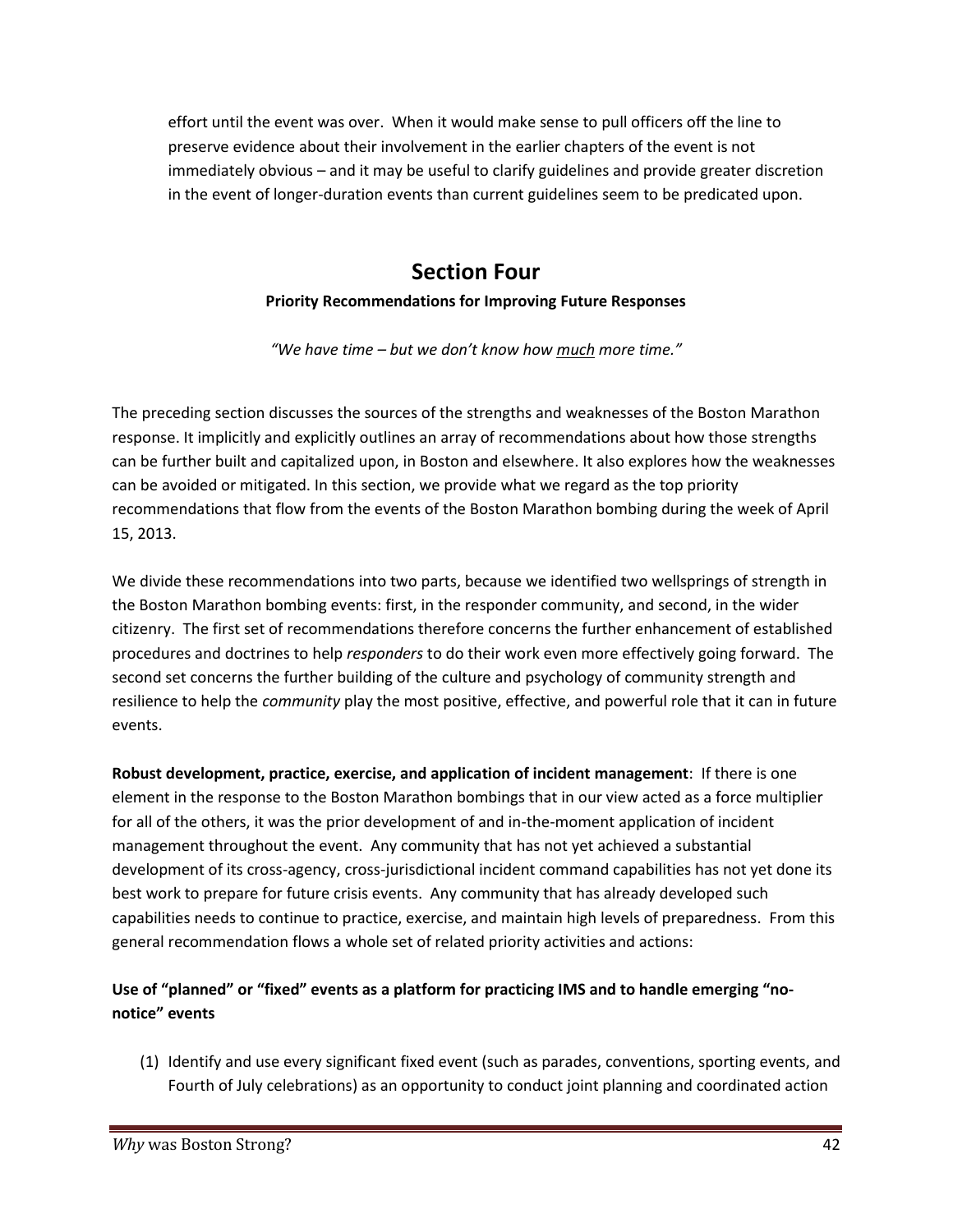involving all relevant agencies and disciplines. Engagement in these recurrent processes are a way to build mutual respect across agencies and disciplines by giving them the opportunity to see their colleagues' professionalism and complementary skills and capabilities.

- (2) Make sure that senior officials (and their top deputies) across agencies and disciplines have met one another and worked together – and take every reasonable opportunity for them to form personal relationships, while interacting in a positive and mutually-supportive setting.
- (3) Use the incident management structure as an operational scheme to plan, manage, and operate any major fixed event – thus guaranteeing that the basic structure of IMS will already be present and in place in case a significant no-notice event arises in the context of the fixed event.
- (4) Anticipate in planning, in arranging the level of standby capacity available, and in observing the planned event as it unfolds – the possibility that there will arise a need to transition to a "war" footing to handle an emerging no-notice circumstance. To the extent possible, contemplate in advance what facilities in the general vicinity of the planned events might provide appropriate space in case an on-site command post needs to be established to manage an emerging event.
- (5) Build among political officials, senior operational commanders, and more junior operational leaders – recognition of the distinctions between (a) *strategic/political* issues (which need to be brought to the attention of and resolved by political leaders; (b) *tactical/operational* execution, planning, and logistical issues (which need to be managed through a unified command structure to provide coordination and enhance collaboration across agencies and disciplines, especially in long-duration events. This is especially challenging for senior operational commanders, who stand at the intersection, on the one hand, of requests from political officials for strategic guidance and, on the other, of requests from their operational subordinates for tactical decisions and guidance.

#### **Handling emerging "no-notice" events with multiple agencies and disciplines represented**

When a no-notice event emerges in the midst of a fixed event or arises outside the context of a planned and structured circumstance, the challenges of coordinating multiple agencies and disciplines will be particularly difficult. In such events, the following elements seem especially important:

- (6) As quickly as feasible, specify a location at which senior commanders from responding agencies can gather and form a unified command.
- (7) *Separately* specify a staging area at which responders should gather (and then await further instructions from command staff).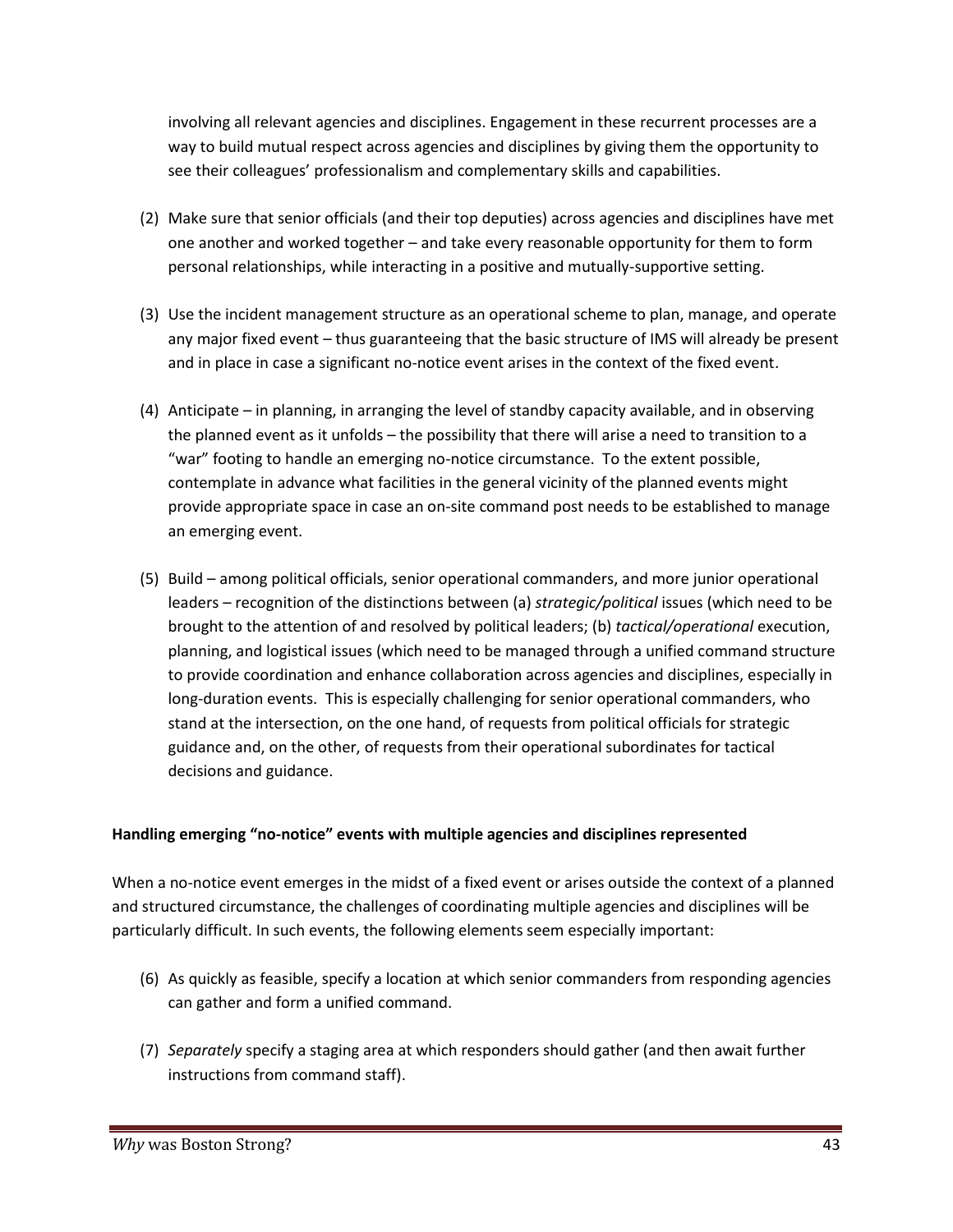(8) At the tactical level, responding individuals should use protocols for forming "sudden teams" across agencies (The need for such teams arises when people from different agencies who do not know one another find themselves responding to the same event without an obvious or effective command structure in place.) Individuals who find themselves in such circumstances should cooperatively form a command structure and to the extent feasible and legally permitted should voluntarily subordinate themselves to the tactical command thus created.<sup>20</sup>

**Conscious and ongoing development of community resilience:** In the face of the bombings, Boston showed strength, resilience, even defiance – and these were key drivers of the overall outcomes that is, of Boston Strong. We believe these strengths are latent in communities across the nation (and, indeed, the world). As was the case in Boston during the week of April 15, 2013, many people are at their very best during times of crisis and intense stress. This is the opposite of what is often predicted – a common expectation seems to be that people will be helpless when under duress and will stand passively by waiting for rescue. Intentionally building a public narrative of strength and resilience may help to nurture this underlying substrate of community toughness. Celebrating examples of community resilience – both local examples and from farther afield – may help to cultivate a culture of confidence and self-reliance.

For this, Boston Strong is a good starting point.

<sup>&</sup>lt;sup>20</sup> This final, tactical recommendation requires a further explanation. If recommendations 1, 2, and 3 have been assiduously followed in a given community, then the senior commanders of relevant agencies and disciplines will be familiar with one another, and likely experience a felt need to find one another and coalesce as a unified command. Line-level responders from different agencies do not necessarily experience a similar felt need to become part of a "commanded" group – rather, having arrived individually and without the benefit of the presence of their own command structure, they often feel authorized to act on individual initiative and sometimes resist attempts by those not in their command hierarchy to assert authority. Addressing this may require a significant evolution of doctrine concerning the formation of cross-organizational command at the tactical level – and will then require considerable training and practice to make it a reality. Nonetheless – if the early morning hours of April 19, 2013 in Watertown are any guide, development and implementation of such a doctrine should be a high priority.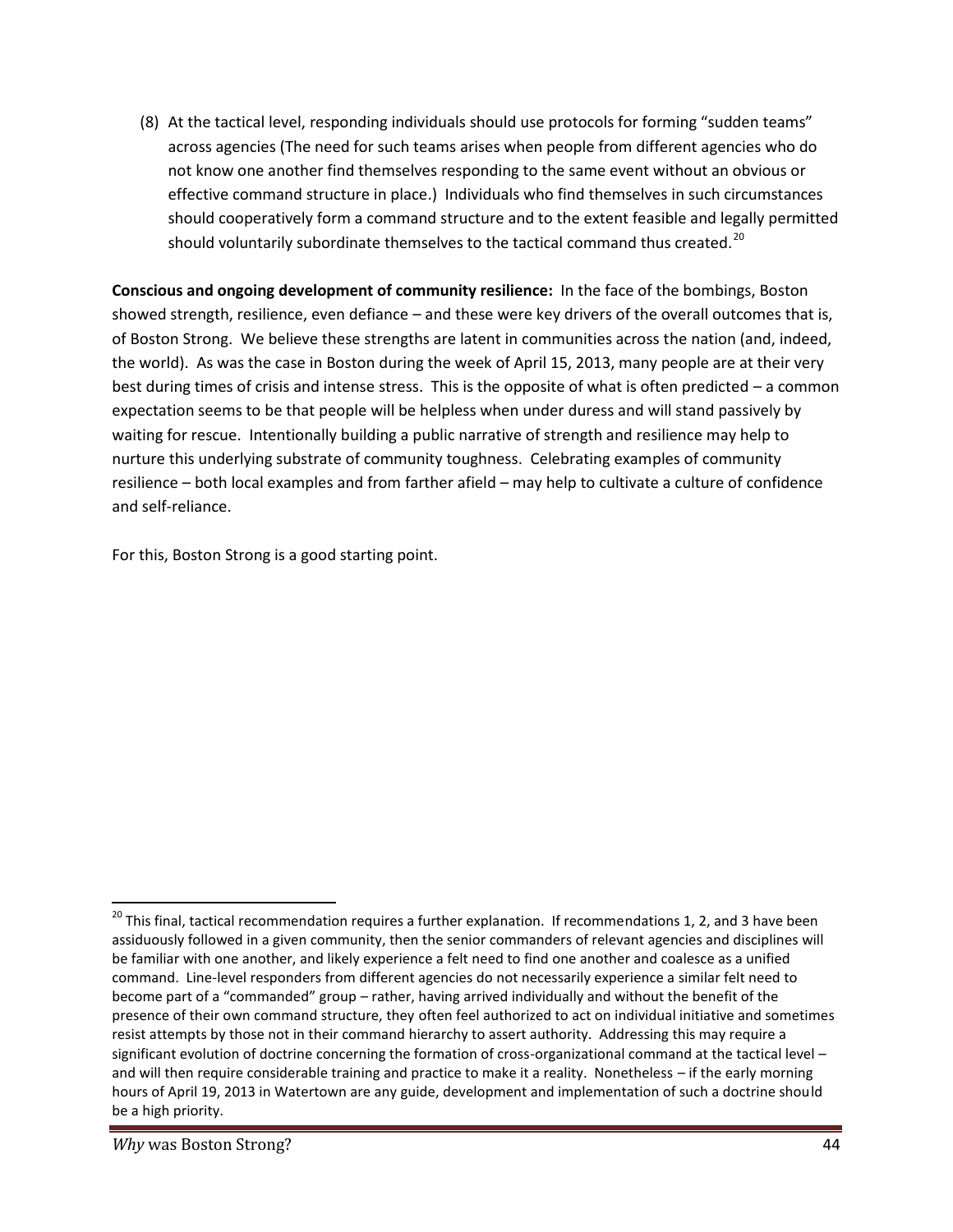# **Afterword**

#### *What* **is "Boston Strong?"**

*"This is our \*#@!%\$# city."<sup>21</sup>*

"Boston Strong" is much more than a phrase or passing sentiment. It captures many different elements of what happened during and after the sad events of the week of April 15.

A part of Boston Strong is *pride* in the inspired work of those involved in responding to the event – the bystanders, the other runners, the Boston Athletic Association volunteers, the first responders, the medical staff at the finish line, the doctors and nurses and support staff in the hospitals, police from all responding agencies, fire, National Guard; in short, everyone who helped. From their dedicated, selfless work springs inspiration.

Another part of Boston Strong is an expression of *resilience* – that people, including those directly and indirectly injured, those involved in the response, and the community as a whole will come back, stronger than ever, going on with their lives and hopes and dreams.

And a part of Boston Strong is an expression of *unwillingness to be intimidated.* This is a forward-looking form of resilience – the community refuses to cower, to be deterred or diverted from its ongoing work and life and hopes and dreams.

Boston Strong is, thus, both about *response* and about *recovery.*

From our discussion with people involved in these events and with subject matter experts in the management of large scale responses and recoveries, there emerged two simple pictures that we found helpful in capturing some of what Boston Strong means.

<sup>&</sup>lt;sup>21</sup> David Ortiz ("Big Papi"), designated hitter for the Boston Red Sox, who is known for his exuberant and largerthan-life personality, made this comment at a ceremony held prior to the April 20, 2013 Red Sox/Royals baseball game at Fenway Park (which occurred less than 24 hours after the apprehension of Dzhokhar Tsarnaev in Watertown). Taking place at one of the country's iconic sports venues, the event paid tribute to the week's terrible tragedies – but also heavily emphasized the leadership and heroism exhibited by the region's public safety officials, first responders, medical personnel, political leaders, Marathon volunteers, and survivors of the bombings, all of whom were represented on the field. Following the ceremonial first pitch, Ortiz took the microphone and declared, "This jersey that we wear today – it doesn't say Red Sox. It says Boston. We want to thank you, Mayor Menino, Governor Patrick, [and] the whole police department, for the great job they did this past week. *This is our \$#%\$# city.* And nobody's going to dictate our freedom. Stay strong. Thank you!" Ortiz's words, which brought the ceremony to a powerful end, were widely rebroadcast, serving as a symbol of – and catalyst for – the resiliency of Greater Boston in the weeks and months following the bombings. Jon Paul Morosi, "Big Papi Speech Fitting for Moment," April 20, 2013, available at http://msn.foxsports.com/mlb/story/boston-red-sox-return-fenway-parkdavid-ortiz-big-papi-speech-marathon-tragedy-042013 [accessed March 24, 2014].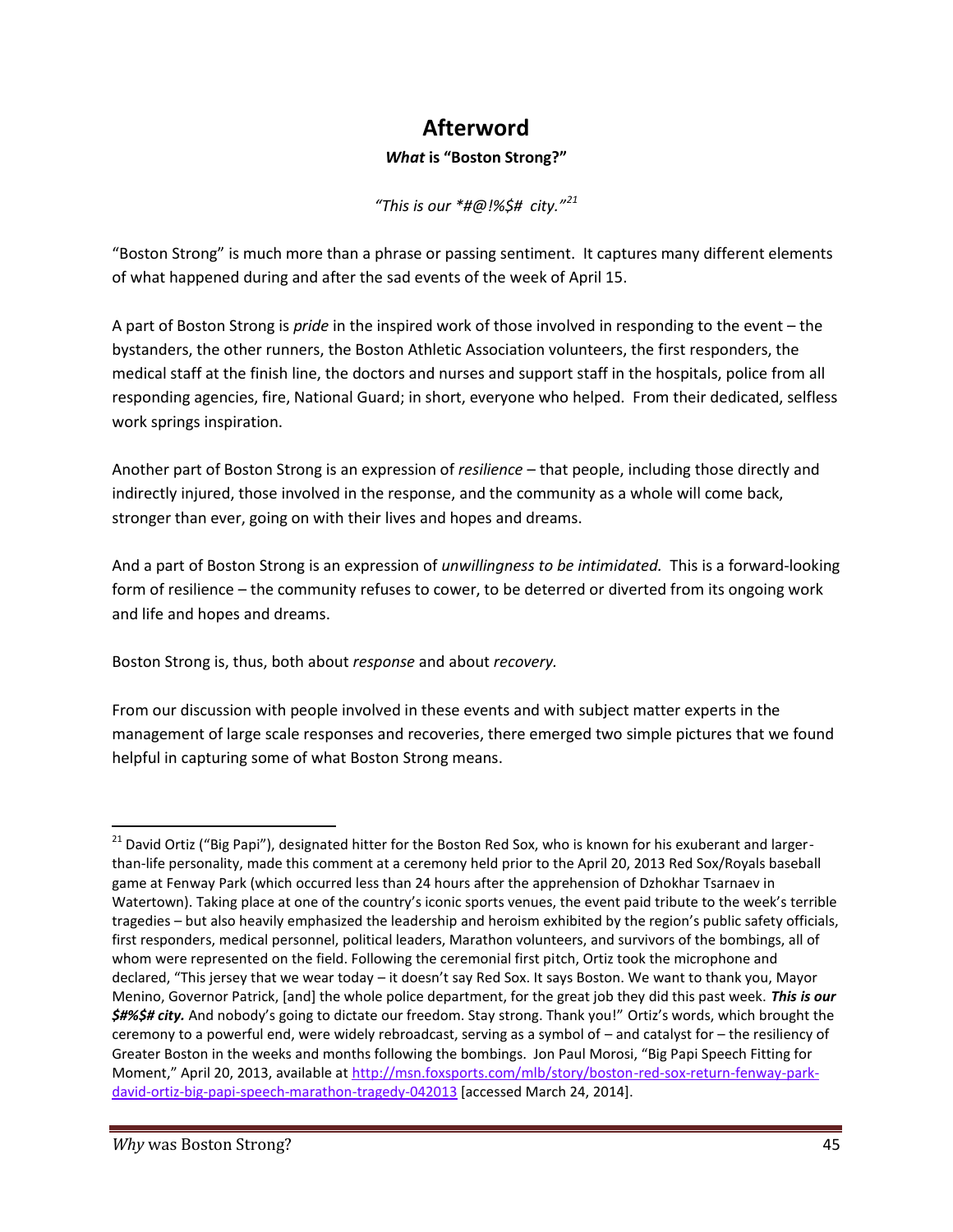Figure A-1 shows one way of depicting relationships among some of the elements we have identified that contributed to Boston Strong. The formal response required carefully-developed antecedents: the capabilities, together with the structures, systems, and processes and the associated practice, training, and development of skills. These permitted the effective concentration and application of capabilities ranging from the medical system, to the law enforcement system, to the transportation system, and more general elements of the public safety system. These antecedents contributed directly to the outcome. They also contributed indirectly, through the development of the "infrastructure" – the trust, relationships and networks through which the different elements of the response were combined, coordinated, and turned into force multipliers of one another. Finally, the performance of individuals – based on their own courage, determination, focus, creativity, and inspiration – powered the response.

Figure A-1 concentrates principally on the conditions, forces, and relationships that were the antecedents to high performance by first responders. Throughout our research, however, all participants emphasized the importance of wider circles of people who contributed to making the response more effective and the outcome successful.

Figure A-2 therefore shows the work of first responders as embedded in a series of concentric circles of communities of response. At the center were the trained professionals whose vocation it is to help the wider community in moments of need. Literally surrounding them (at the finish line and elsewhere) were thousands of trained volunteers who brought their own skills and determination to the fight. These were backed in turn by bystanders who defied fear and plunged in to do what they could. And the community as a whole, over the next few days and the following months of recovery, showed itself a great reservoir of strength and resilience.

Boston Strong is one part preparation, one part response, one part resilience, one part defiance – and, together, it is far more than the sum of its individual parts.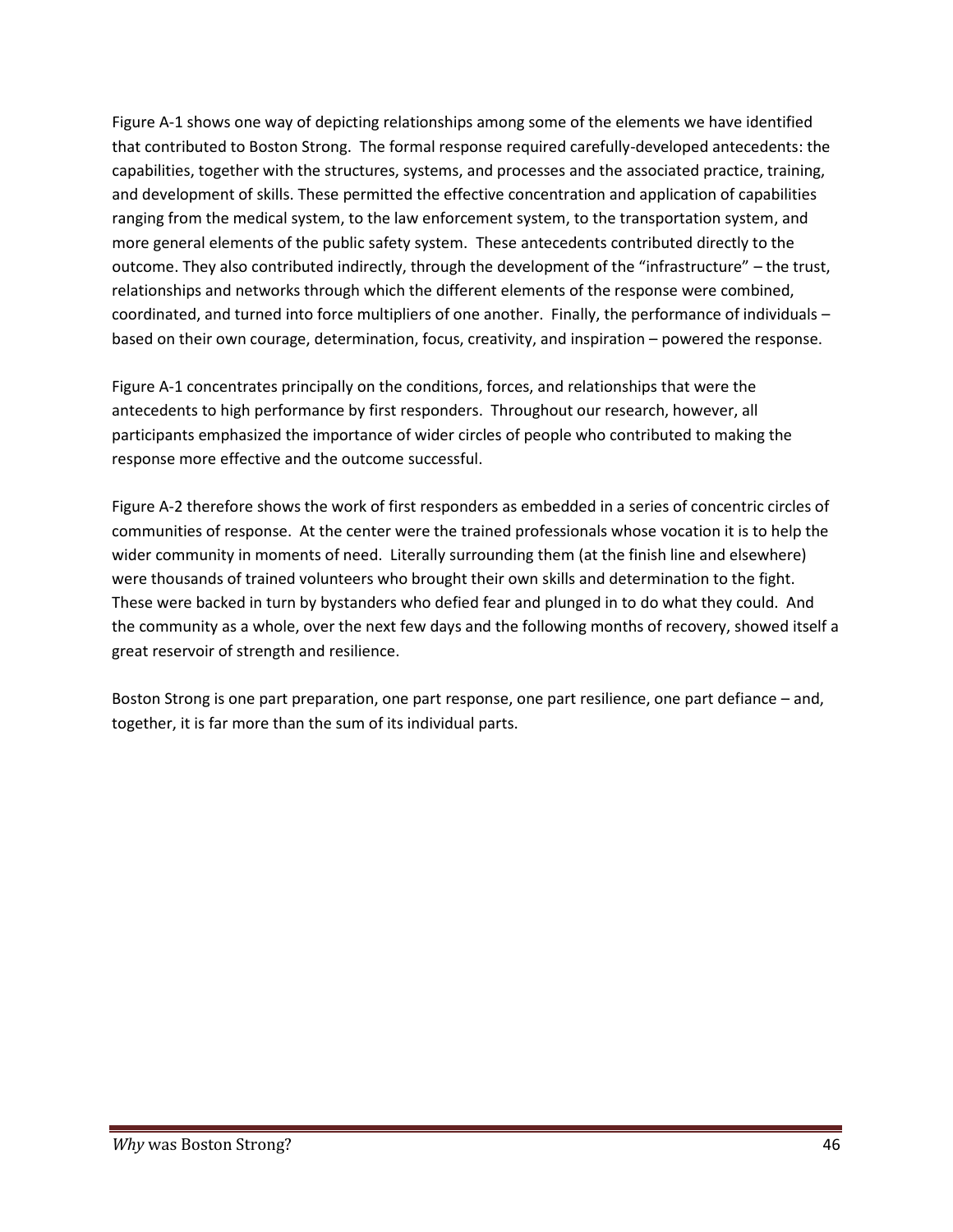

Figure A-2: Boston Strong: Communities of Resilience

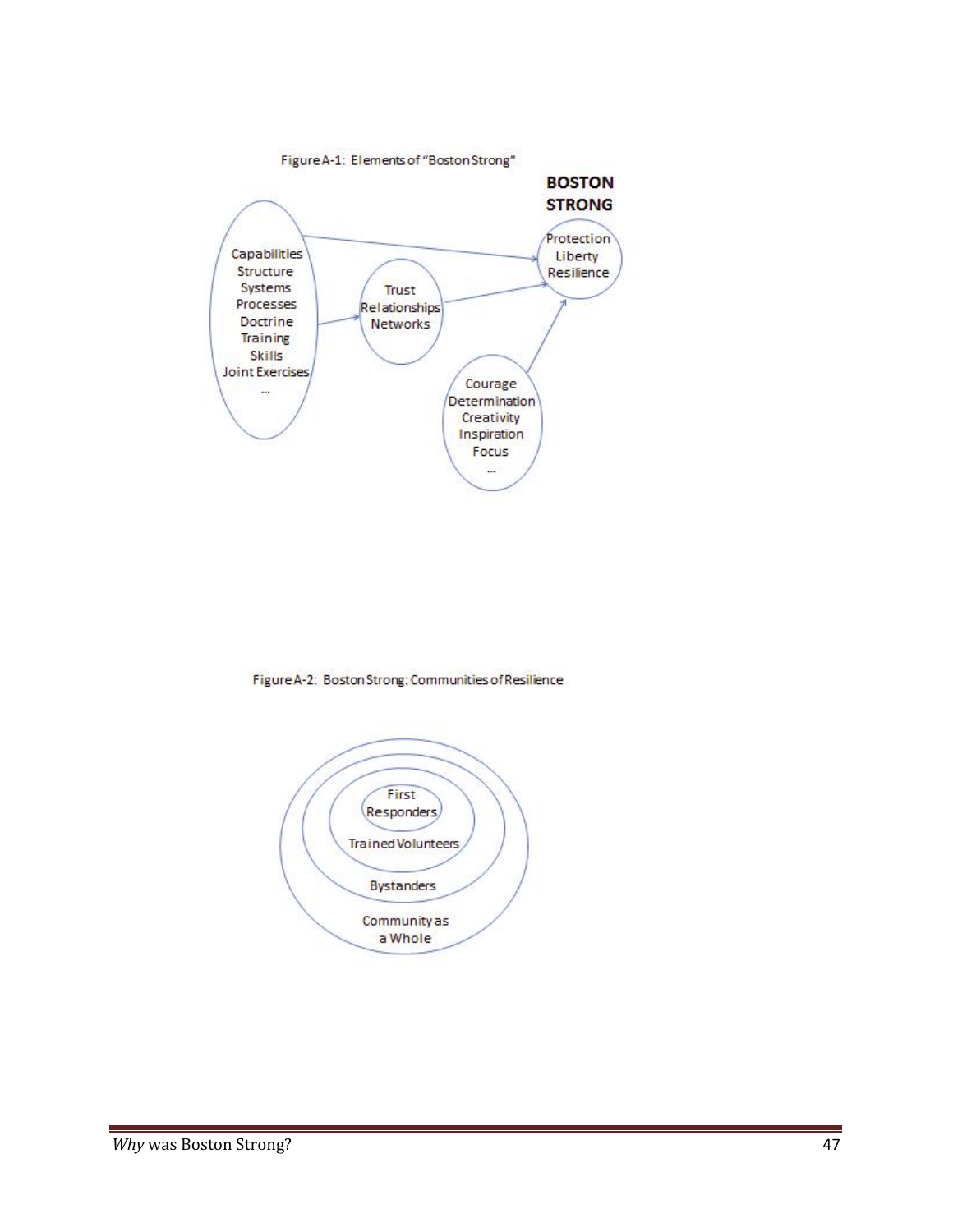#### **Appendix**

#### **Genesis and Basis of this Research**

This research is principally based on detailed personal interviews with a wide range of command-level participants from the many organizations involved in the marathon bombing events. These include the incident commanders and a number of other participants in unified commands in most of the sub events at which command posts were established. We are deeply grateful for the candor of the people whom we interviewed about their experiences. All were enormously generous with their time, and we learned a great deal.

These interviews were recorded but conducted on a not-for-attribution basis – that is, on terms that allowed us to use quotations and information without direct attribution but with general characterizations of the interviewee (for example, "a senior law enforcement official from a local agency").

In addition to the interviews that provided our primary data, we drew extensively on media reports (mainly to understand the state of media and public understanding and reaction to the events, rather than for data about the actual events themselves). We also drew on our experience with many other emergency events to inform our understanding, particularly of how command processes work.

After conducting our interviews and writing the first draft of this report, we convened a private conference, attended by most of those we had interviewed, for the purpose of reviewing our factual descriptions, our interpretations, our then-tentative conclusions, and our early proposed recommendations. This discussion provided a number of corrections and significantly enhanced confidence in the accuracy of our presentation and the salience of our interpretations and conclusions.

Subsequent to our private conference, we produced a corrected and enhance draft, and we then asked two senior officials each of whom was intimately involved in the events of the week to do a careful, line by-line reading of the draft paper. This produced a small number of additional corrections and amendments.

Finally, we convened an intensive day-long "expert dialogue" at the John F. Kennedy School of Government at Harvard University in March 2014. The dialogue was attended by about 100 people. These included many of those we had interviewed and others directly involved in the marathon bombing events, about 20 others from around the US, and about 20 more from other countries -- all of whom have expertise in the design and management of security for major events of various kinds. We also hosted scholars of emergency management from the US and abroad. Over the course of a long day of focused discussions, we collectively re-examined the main events of the week of April 15, 2013, concentrating on the development of recommendations for further improvement here and elsewhere in future events.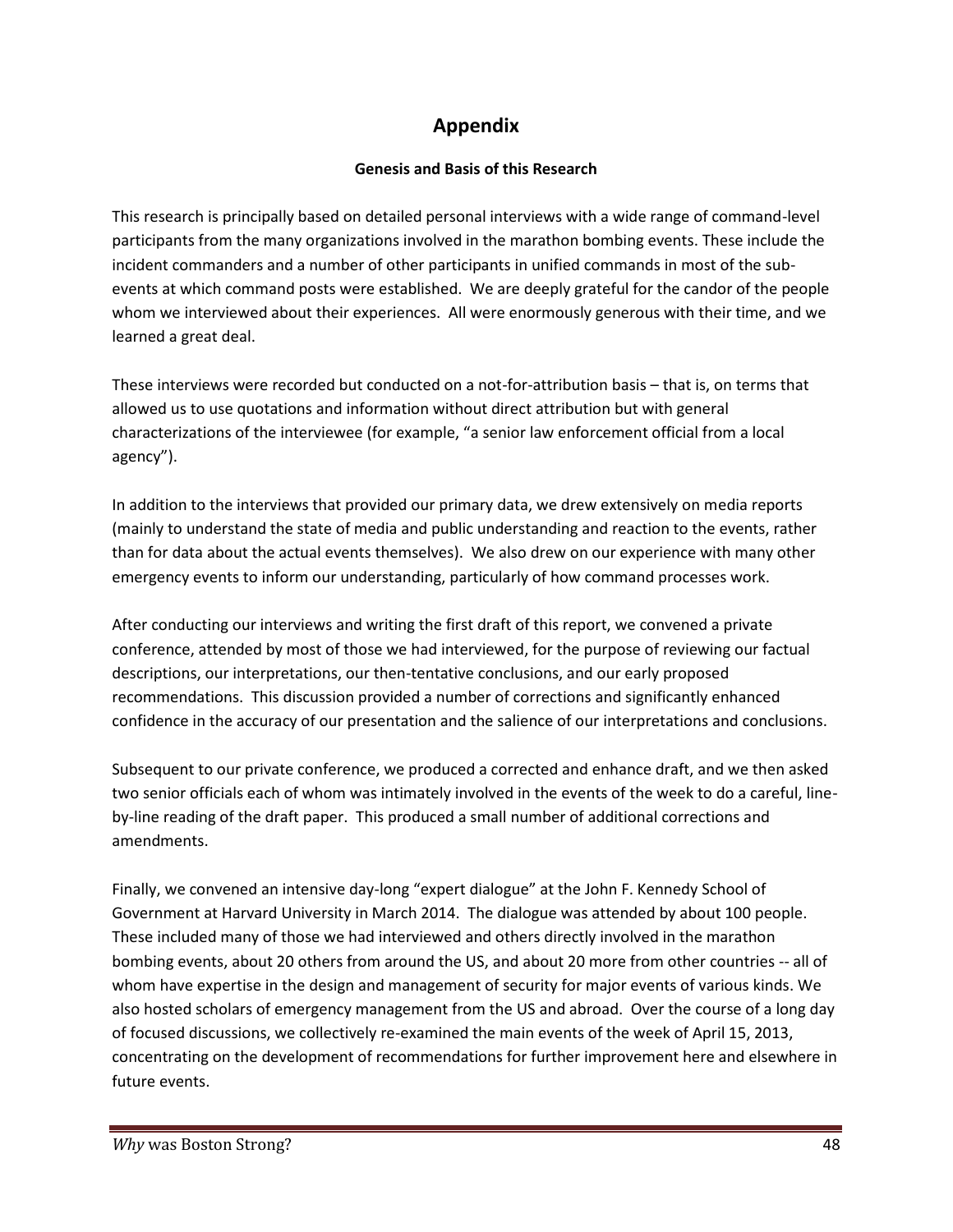All of these stages of development and review assisted us greatly in our research. We emerged from this process more confident in the accuracy of our descriptions and with the benefit of a wide range of experience and expert advice informing our interpretations and conclusions. We are deeply grateful for the extensive help we have had from so many in carrying out this work. Any errors that remain were always and still are our own.